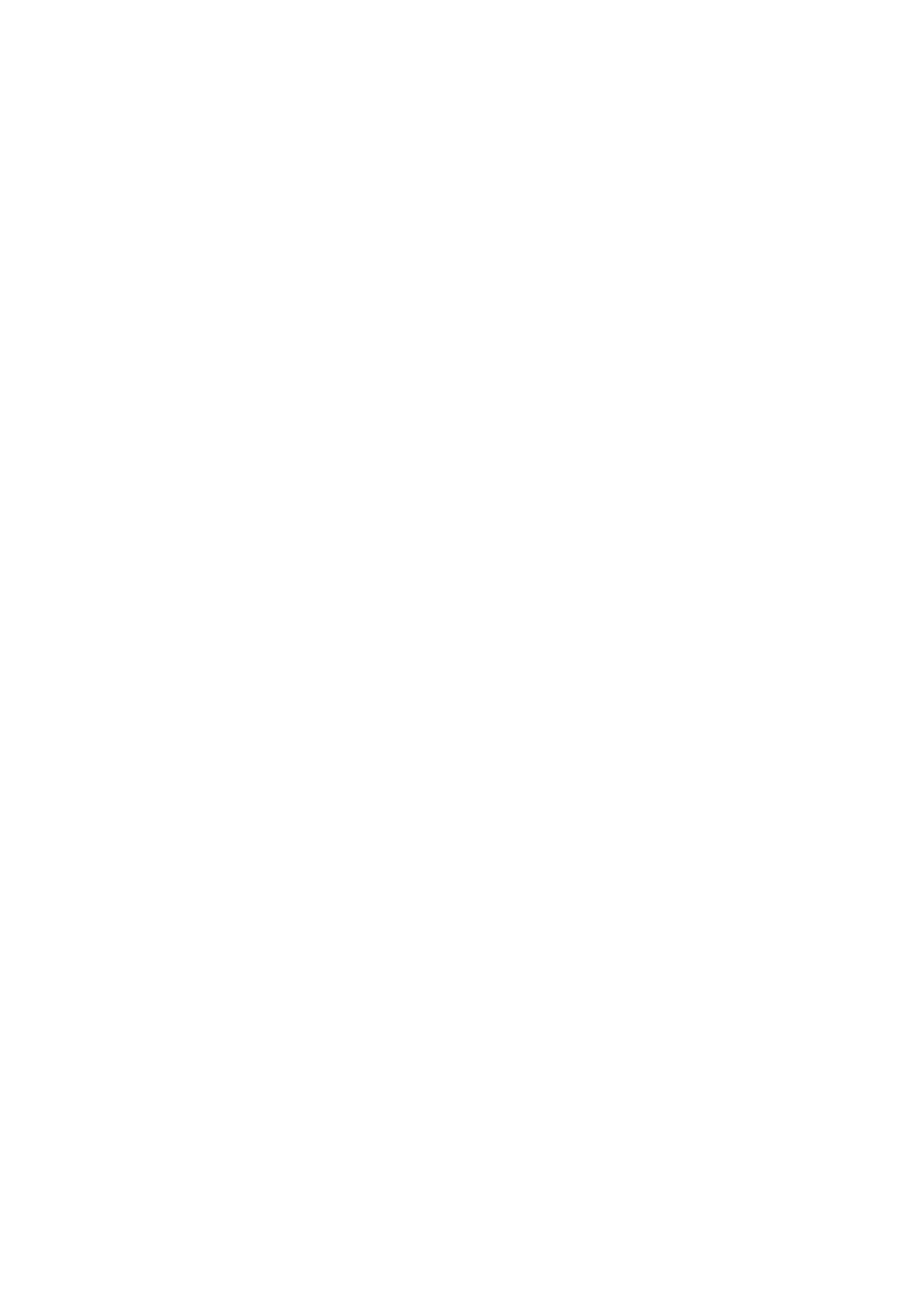## Contents

| 1.  | <b>Financial Highlights</b>                                                             | $\overline{2}$ |
|-----|-----------------------------------------------------------------------------------------|----------------|
| 2.  | Report of the Board of Directors to the Shareholder                                     | 3              |
| 3.  | Barclays and the community                                                              | 7              |
| 4.  | <b>Financial statements</b>                                                             | 8              |
| 5.  | Notes to the financial statements                                                       | 11             |
| 6.  | <b>Risk Management</b>                                                                  | 16             |
| 7.  | Balance sheet information                                                               | 20             |
| 8.  | Information on off-balance sheet transactions                                           | 32             |
| 9.  | Information on the income statement                                                     | 34             |
|     | 10. Litigations                                                                         | 36             |
| 11. | Report of the statutory auditors to the<br>General Meeting of Barclays Bank (Suisse) SA | 37             |
|     | 12. Our services                                                                        | 39             |
|     | 13. Board, Management and Auditors                                                      | 41             |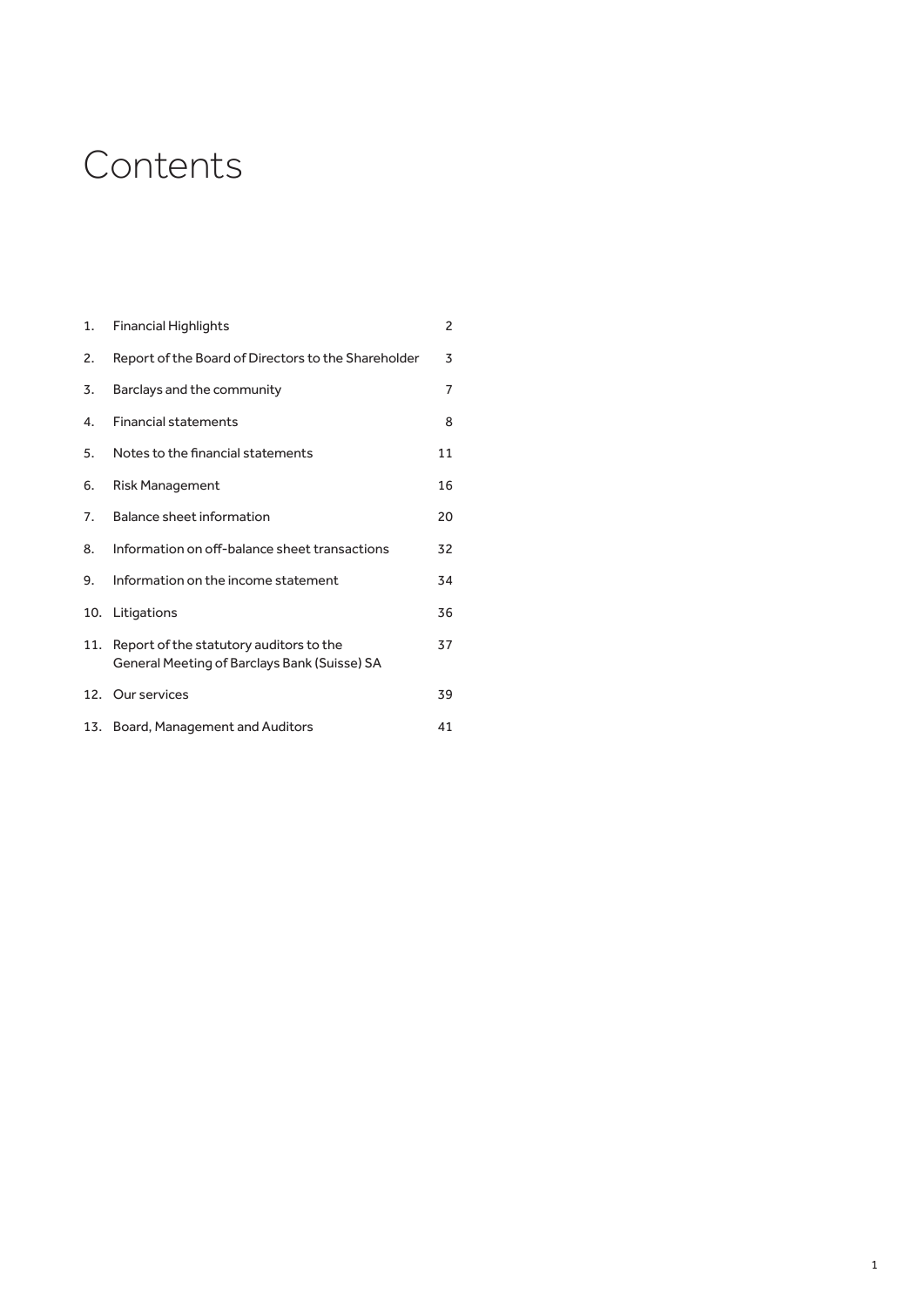## 1. Financial Highlights



## Total balance sheet

## Assets administered



## Net income from banking operations Operational profit



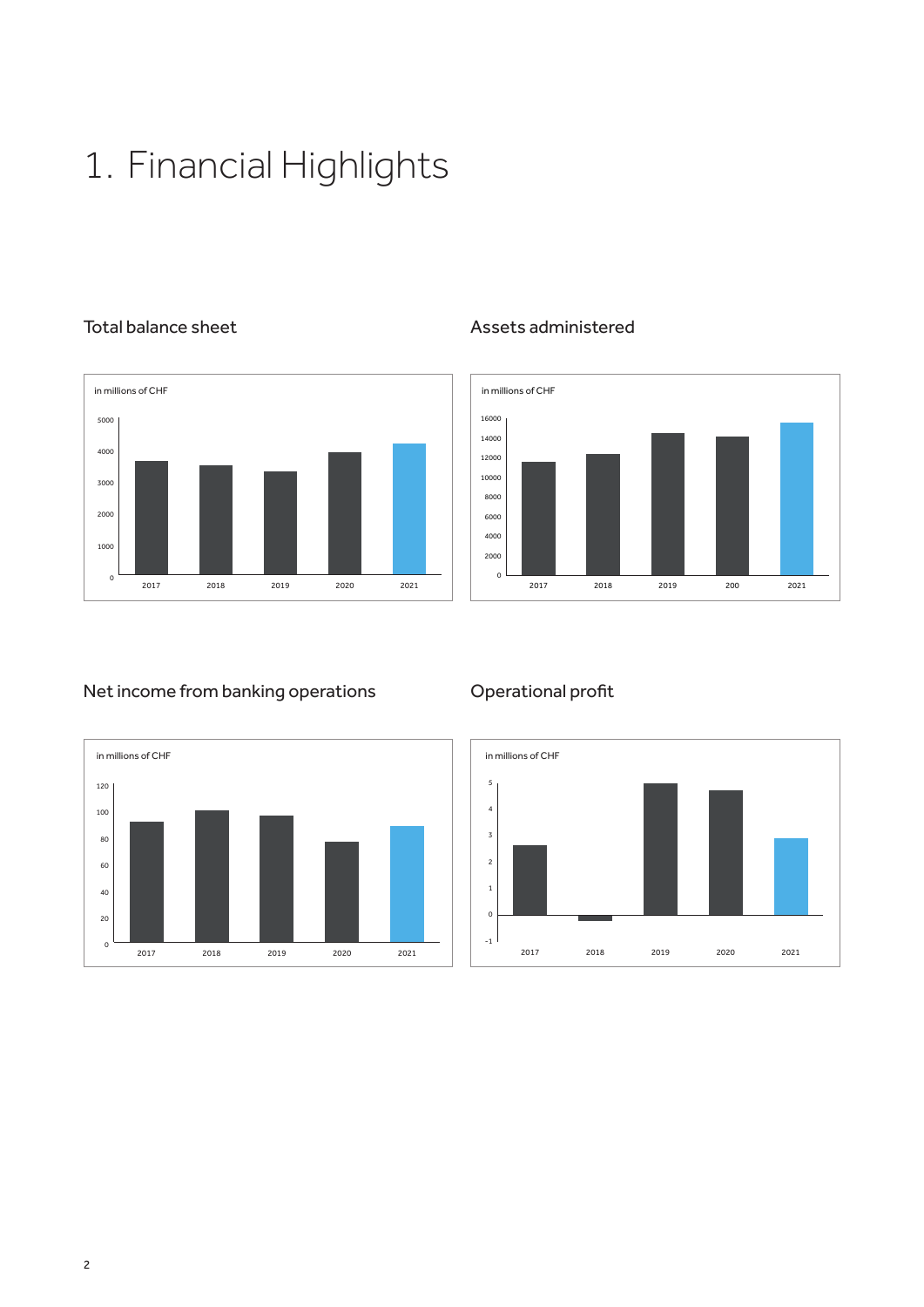## 2. Report of the Board of Directors to the Shareholder

In April 2021, we welcomed the appointment of Mr Rahim Daya as CEO, replacing the outgoing Mr Gerald Mathieu; Mr Daya was an internal Barclays placement relocating from Dubaito Switzerland, where Mr Daya was the Head of Private Bank Middle East. Mr Daya continues to drive our existing strategy, whilst also maintaining responsibility of the Middle East market within the Private Bank.

Focus continues on the long-term strategy of delivering excellence to our target client base of Family Office, UHNW and HNW clients and growing our investment footprint. Clients continue to believe in the value of growing their investment portfolios, and we provide them with easy access to our in-house team of experts capable of supporting and advising them in their ambitions.

Our discretionary portfolio management performance continues to outperform the relevant benchmarks and most of our peers, as we achieved the CHF 3 billion milestone of Managed Discretionary Portfolios. We continue to discuss our core investment Strategy with clients focusing on Discretionary mandates, Private markets and Private Direct Investments, ideas where we continue to see growing client appetite, engagement and investment.

Hiring and internal promotion has continued through 2021, particularly within our core strategic markets. For example, the Swiss Onshore coverage team grew from two to five through the year. We have also seen some good growth in the Israel Market which was a project started pre COVID. The appointment of Mr Daya has also led to further synergies and opportunities for our Middle East team operating out of Switzerland, as we look to accelerate our growth agenda in this market.

The Coronavirus pandemic, continues to be with us, and although creating challenges in terms of travel, marketing events and office presence. The steps we have taken through the early part of the pandemic continue to ensure that the Bank operates efficiently and effectively. We have successfully negotiated our core objectives that we set out at the start of the pandemic (i) Operational and Financial resilience (ii) Supporting clients through enhancing the frequency and content of communications (iii) Protecting the health and wellbeing of employees. We have to date been effective in preventing any major COVID-19 outbreaks in the premises, with our health and safety procedures being revalidated by periodic inspections by an external assessor.

The Bank is closely monitoring the impact of the Ukraine and Russia conflict, as well as the international response in relation to sanctions and other measures. It has responded

swiftly to enact the Swiss Ordinance of 4th March, applying restrictions to cap the cash value on accounts held for clients (those that are Russian resident or nationals and cannot evidence a valid exemption of Swiss or EU residence or nationality), as well as any relevant sanctions on individuals or institutions. Whilst the Bank does actively cover the Russian and Emerging Europe market, and current tensions will have an impact both on near term performance and future strategy relating to the Russian market, that exposure remains a relatively modest part of a balanced and well-diversified portfolio of geographical markets covered by the Bank.

## ECONOMIC BACKDROP

2021 was a record year. After collapsing -3.1% in 2020, global real GDP grew by close to 6% in 2021, the highest level recorded by the IMF since it started reporting the data in 1980. As COVID-19 vaccines became widely available, the world's economy quickly adjusted to a "new normal" and recovered from the various "stop-and-go" experienced in 2020. This strong rebound in activity created some friction. Supply chains got stretched to the limit and shortages became widespread. Strong demand and limited supply pushed the prices of goods higher and inflationary pressures grew stronger, pushing the US consumer price index above 7% in December, a 40 years high. Encouragingly, employment recovered simultaneously with the US unemployment rate falling back below 4% at the end of the year after peaking at 14.7% in April 2020. This unprecedented recovery was made possible by the unlimited support provided by both central banks and governments globally. G4 central banks' balance sheets expanded by more than USD 10 trillion in the last 18 months, ballooning from 35% to 60% of GDP, another record. Surprisingly, China, the world's second largest economy, did not participate in the 2021 rebound. Stringent "zero COVID" policies, a regulatory crackdown on parts of the economy and financial stress affecting highly indebted property developers weighed on both economic momentum and investors' sentiment.

In the developed world however, this abundant liquidity coupled with a strong macroeconomic backdrop benefitted risk assets and propelled equity markets higher. The MSCI World index reached 65 new all-time highs in the course of 2021 and finished the year some 20% higher. On the other hand, fixed income markets struggled as rates jumped in the first quarter. Having started the year below 1%, the yield on the 10-year US Treasuries touched 1.75% by the end of March before closing the year at 1.6%.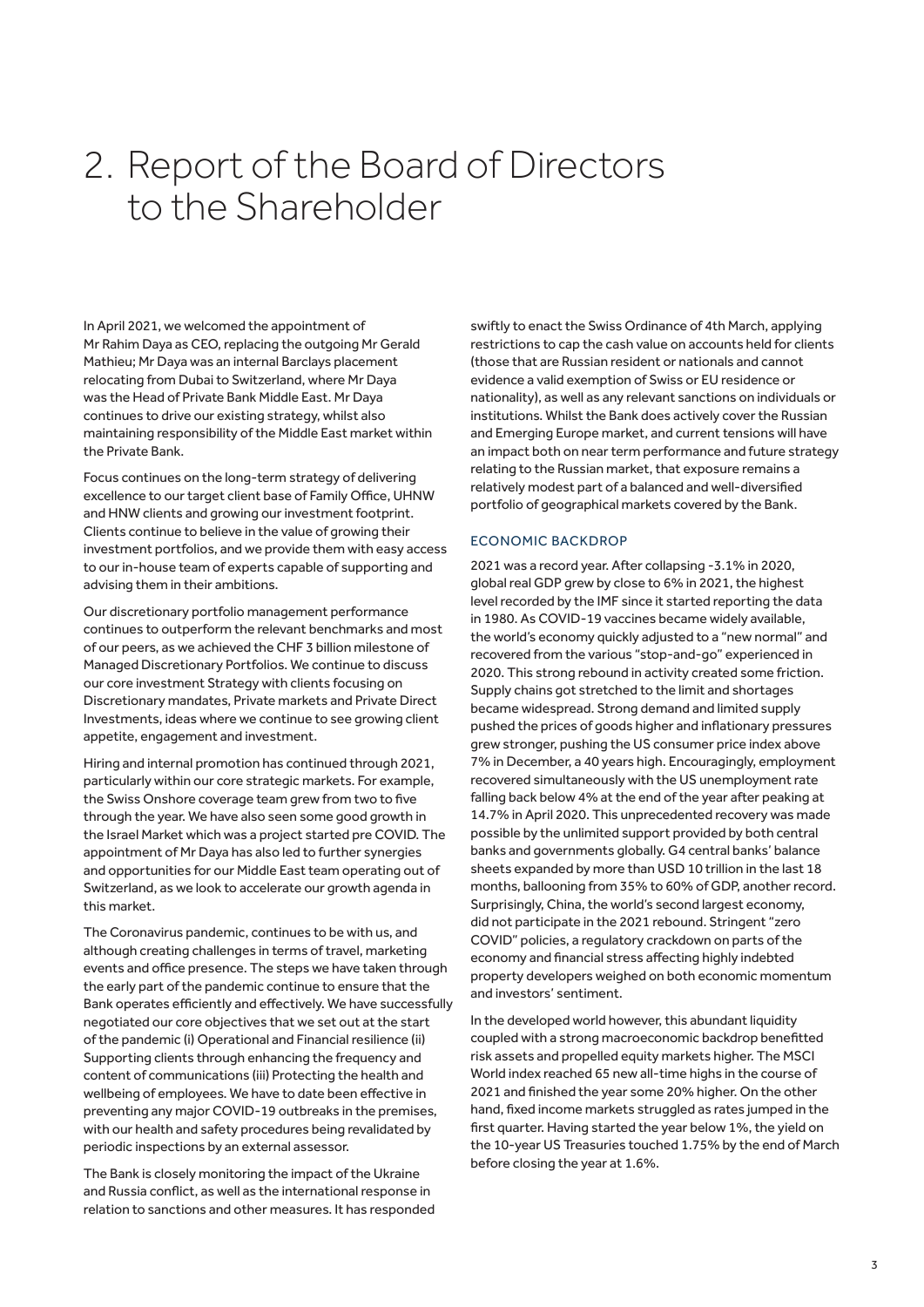#### BUSINESS OVERVIEW

Barclays Bank (Suisse) SA is part of the Barclays Private Bank, which provides highly customised investment strategies and solutions for Private clients, based on their aspirations and risk appetite. The Private Bank also unlocks the unrivalled capabilities from across the broader Barclays Group including our Investment and Corporate Banks. Clients have access via their Private Banker, to Investment Advisors, product and asset class specialists, cash and liquidity specialists and credit structurers.

Barclays Bank (Suisse) SA operates from offices in Geneva and Zurich, where Private Bankers are supported by the global Barclays Group, located in 40 countries and employing approximately 85,000 people.

Our services are tailored to High Net Worth (HNW) and Ultra High Net Worth (UHNW) individuals, as well as large Single and Multi-Family offices who operate on behalf of UHNW clients. Our solutions help people meet their financial objectives, whether they are protecting, growing or passing on their wealth.

Our principal activities are:

## Investing

- Discretionary portfolio management
- Advisory investment service
- Direct access

#### Banking

- Full-service banking
- Saving solutions
- Lending
- Real estate financing
- Portfolio finance
- Structured credit
- Trade finance

#### Strategic solutions

- Corporate finance and customised investment solutions
- Direct investments

#### BALANCE SHEET OPERATIONS

The majority of lending activity is driven by client demand for credit. As a general rule, loans are granted on a secured basis through Lombard credits, secured by marketable securities.

Mortgage lending is also provided and is secured through charges on residential properties located mainly in the United Kingdom, but also in France and Switzerland. Commercial credits are only granted on an exceptional basis.

### TRADING OPERATIONS

For the benefit of our clients, we offer an integrated service for trading operations. We do not enter into securities or derivatives transactions for our own account, except in the case of transactions to hedge foreign exchange and interest rate risks.

#### CAPITAL ADEQUACY

The information relating to the required capital adequacy in accordance with the circ.-FINMA 2016/1 is available in the Barclays PLC 2021 Annual Report and published on Barclays Investor Relation's website.

http://www.barclays.com/barclays-investor-relations.html

#### STRATEGY IN 2021

2021 saw the continuation of our strategy highlighting our capacity to serve local and international clients through our international footprint. Through collaboration with our Corporate and Investment banking colleagues (CIB) we have the ability to differentiate ourselves from our peers, allowing clients access to sophisticated products and solutions across international markets coordinated by the Private Bank's Strategic Solutions Group.

We continue to grow and develop in our target markets, as we look to on-board new clients, with particular success coming from the Swiss Onshore, Israel and Eastern Europe coverage teams. Banker hiring is focused around those with a business development skillset as we look to originate new business opportunities with clients.

Investments remain at the very heart of our strategy, and again we have the ability to display our strong Discretionary Portfolio Management performance, which continues to outperform the relevant benchmarks and most of our peers.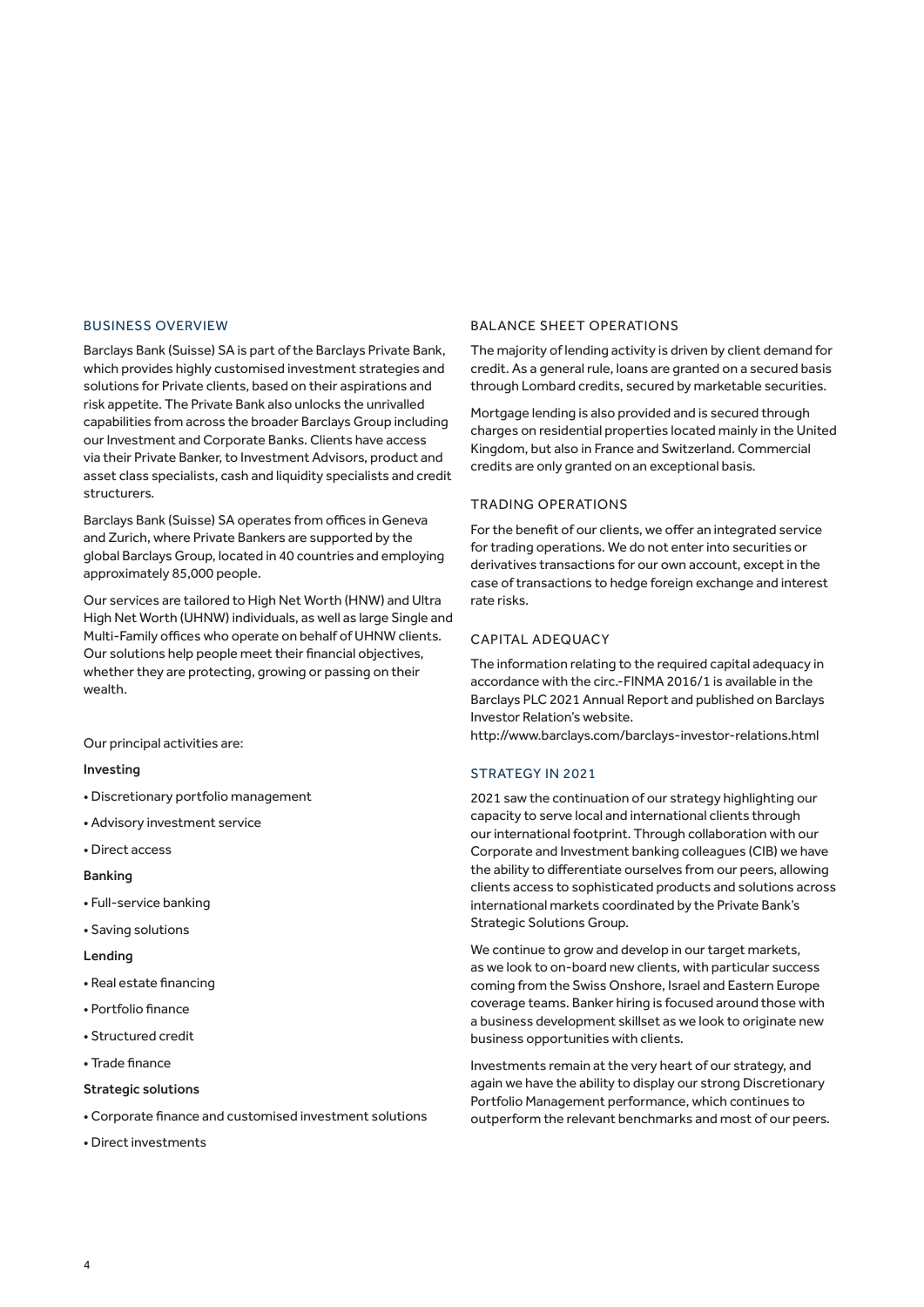#### ENVIRONMENTAL SOCIAL AND GOVERNANCE (ESG)

We believe that Barclays can make a real contribution to tackling climate change and help accelerate the transition to a low-carbon economy.

Barclays Sustainability and ESG team ensures Barclays maintains a proactive approach to critical social and environmental issues, and particularly those which are most material for the Bank, including climate change, human rights, environmental stewardship, and social impact.

- (i) The Sustainability team has been created to ensure that Barclays has a proactive approach to the world's biggest environmental, social and governance challenges, such as climate change, the environment and human rights.
- (ii) The ESG Reporting and Governance team is responsible for driving continuous improvement in internal and external Environmental, Social, Governance (ESG) reporting, in line with growing investor, NGO and other stakeholder expectations.
- (iii) Barclays Social Innovation Facility (SIF) incubates financial products and services that will have a sustained social or environmental impact. The SIF works with ideas created by innovators within Barclays – our intrapreneurs - and helps support them through the productdevelopment process, from scoping out the market, to commercialising the opportunity.

Barclays continues to work closely with clients to help them better understand and manage their carbon transition, and our ambition to provide GBP 100 billion of green financing by 2030 is on track. This is being facilitated across Barclays, and in particular through our Corporate and Investment Bank (for which the Private Bank is included).

#### RESULTS SUMMARY

In 2021 we recognised a profit of CHF 2.1 million, with an operating result of CHF 2.9 million. Total managed assets grew by 10% to CHF 15.6 billion in 2021, driven by net new money of CHF 1.7 billion from both existing clients and new clients, demonstrating the effectiveness of our business strategy in both mature and growth markets.

#### RISK ASSESSMENT

We have a conservative and prudent approach to credit, market, operational and other risks. The key elements of the risk position of Barclays Bank (Suisse) SA are regularly assessed by the Management and Audit Committee. The results are summarised for the Board, highlighting any breaches of the risk appetite established by the Board. Further details on the risk strategy, risk profile and assessment and management of the various risks are detailed in section 6 of the annual report (pages 16 to 19). We are compliant with the recently introduced regulations such as the Swiss Financial Services Act and Financial Institutions Act, that have been timely implemented and we proactively track future regulatory changes.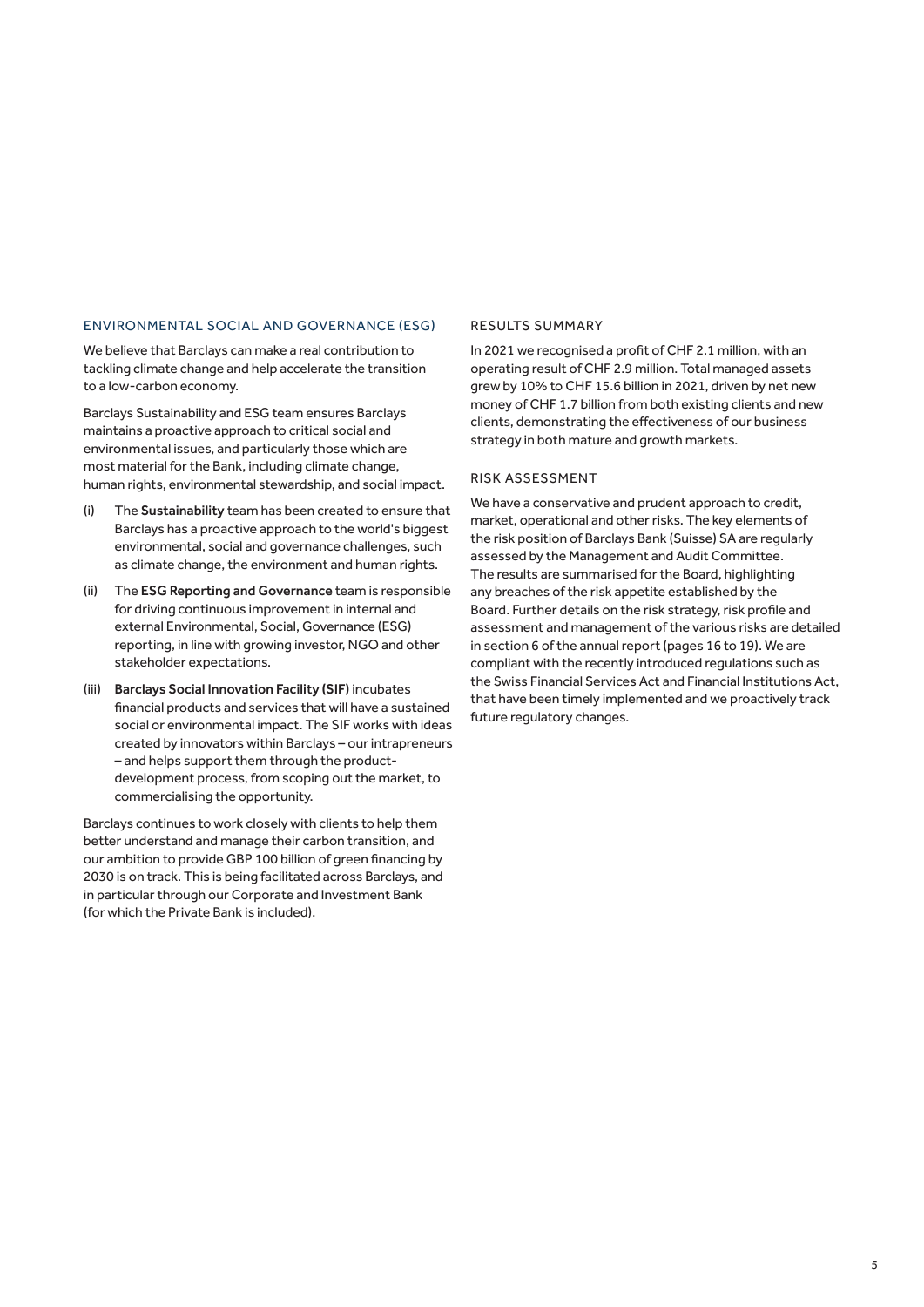## Ratios

|                                          | 2021<br><b>CHF '000</b> | 2020<br><b>CHF '000</b> | 2019<br><b>CHF '000</b> | 2018<br><b>CHF '000</b> | 2017<br><b>CHF '000</b> |
|------------------------------------------|-------------------------|-------------------------|-------------------------|-------------------------|-------------------------|
| Minimum capital requirements             | 76'756                  | 74'738                  | 70'518                  | 77'705                  | 76'144                  |
| Total eligible regulatory capital        | 168'982                 | 166'839                 | 162'317                 | 178'179                 | 172'555                 |
| • of which, Common Equity Tier 1 capital | 118'982                 | 116'839                 | 112'317                 | 168'179                 | 157'555                 |
| • of which, Tier 1 capital               | 168'982                 | 166'839                 | 162'317                 | 168'179                 | 157'555                 |
| Risk weighted assets                     | 959'444                 | 934'222                 | 881'471                 | 971'316                 | 951'803                 |
| CET1 ratio (%)                           | 12.4%                   | 12.5%                   | 12.7%                   | 17.3%                   | 16.6%                   |
| Tier 1 ratio (%)                         | 17.6%                   | 17.9%                   | 18.4%                   | 17.3%                   | 16.6%                   |
| Total Eligible Equity ratio (%)          | 17.6%                   | 17.9%                   | 18.4%                   | 18.3%                   | 18.1%                   |
| Countercyclical buffer (%)               | 0.0%                    | 0.0%                    | 0.1%                    | 0.1%                    | 0.1%                    |
| Minimum CET1 target ratio (%)            | 7.4%                    | 7.4%                    | 7.5%                    | 7.5%                    | 7.5%                    |
| Minimum T1 target ratio (%)              | 9.0%                    | 9.0%                    | 9.1%                    | 9.1%                    | 9.1%                    |
| Minimum Tier 2 ratio (%)                 | 11.2%                   | 11.2%                   | 11.3%                   | 11.3%                   | 11.3%                   |
| Basel III leverage ratio (%)             | 3.8%                    | 4.8%                    | 4.5%                    | 4.6%                    | 4.1%                    |
| Leverage ratio exposure                  | 4'428'492               | 3'453'325               | 3'601'757               | 3'660'060               | 3'809'282               |
| Liquidity Coverage Ratio Q4 Average (%)  | 189.5%                  | 212.2%                  | 176.9%                  | 121.0%                  | 168.8%                  |
| • Numerator                              | 714'639                 | 608'856                 | 574'895                 | 546'023                 | 760'770                 |
| • Denominator                            | 377'096                 | 286'911                 | 324'978                 | 451'091                 | 450'644                 |
| Liquidity Coverage Ratio Q3 Average (%)  | 237.0%                  | 162.2%                  | 150.7%                  | 123.6%                  | 156.0%                  |
| • Numerator                              | 929'181                 | 366'317                 | 681'974                 | 386'413                 | 705'456                 |
| • Denominator                            | 392'012                 | 225'852                 | 452'554                 | 312'720                 | 452'239                 |
| Liquidity Coverage Ratio Q2 Average (%)  | 304.1%                  | 156.2%                  | 183.1%                  | 135.3%                  | 172.4%                  |
| • Numerator                              | 1'153'757               | 367'901                 | 844'067                 | 657'685                 | 805'752                 |
| • Denominator                            | 379'338                 | 235'485                 | 461'014                 | 486'112                 | 467'442                 |
| Liquidity Coverage Ratio Q1 Average (%)  | 276.4%                  | 168.7%                  | 154.3%                  | 152.7%                  | 284.9%                  |
| • Numerator                              | 1'202'604               | 353'013                 | 761'775                 | 804'332                 | 915'570                 |
| • Denominator                            | 435'148                 | 209'199                 | 493'841                 | 526'790                 | 321'343                 |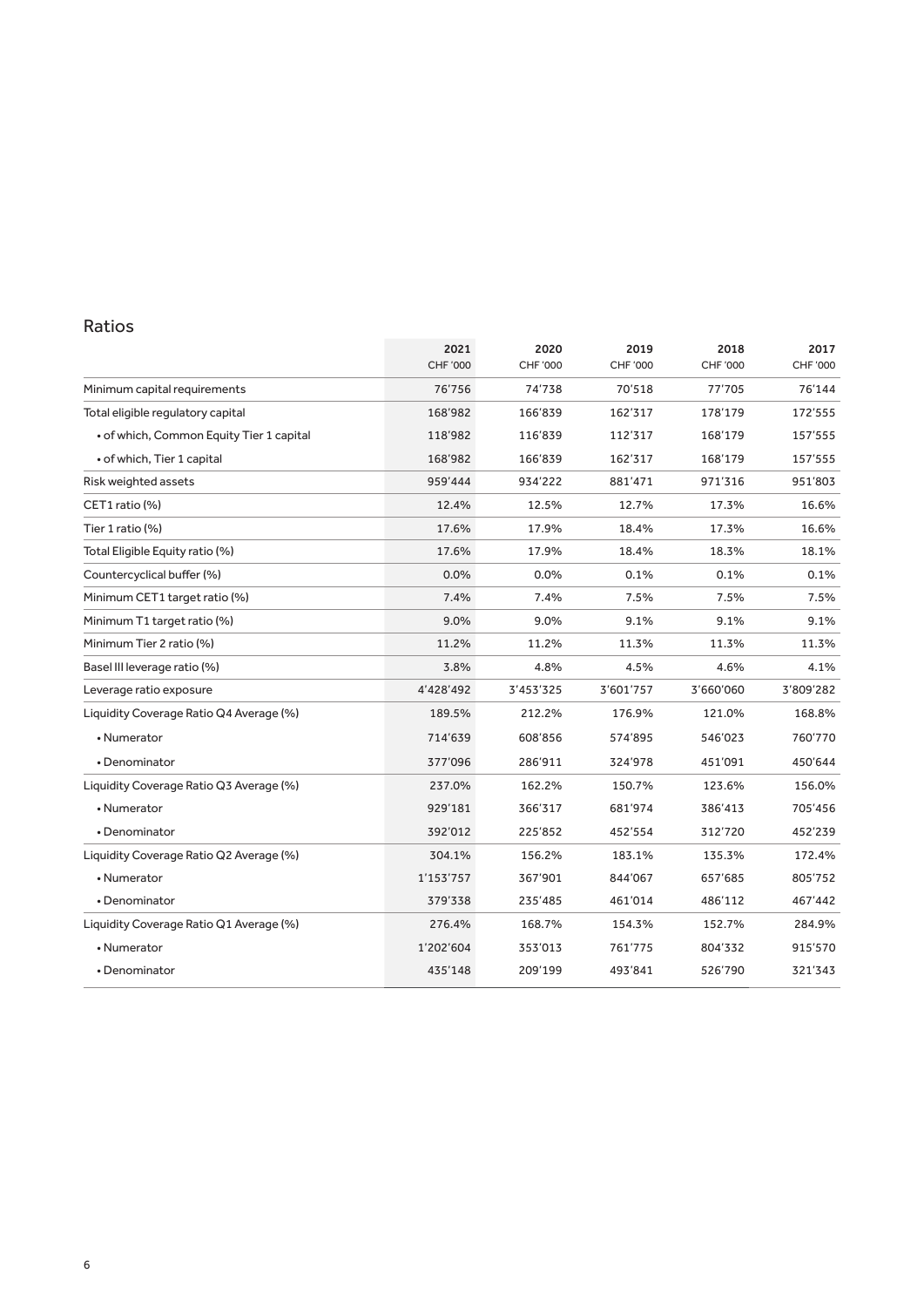## 3. Barclays and the community

At Barclays, we believe that we can, and should, make a positive difference for society, globally and locally. We do that through the choices we make about how we run our business, and through the commitments we make to support our communities.

## PROGRAMMES THAT MAKE A DIFFERENCE

Barclays GBP 100 million COVID-19 Community Aid Package Barclays has given GBP 100 million through its COVID-19 Community Aid Package to support more than 370 charity partners around the world delivering vital relief to vulnerable communities impacted by the pandemic – including Caritas in Switzerland. Working with Caritas for a second year, our partnership is supporting people affected by poverty by providing them with food vouchers and counselling in social centres.

#### Barclays LifeSkills

Through our LifeSkills programme, Barclays has committed to help a further 10 million $^{\rm 1}$  people to develop the skills and confidence they need to succeed, as well as place 250,000<sup>2</sup> people around the world into work by the end of 2022. Against this commitment, the programme has upskilled 9.8 million people and placed 193,400 into work. Since LifeSkills first began in 2013, it has reached 15.3 million people.

In Switzerland, we continue to partner with our LifeSkills partner Fondation Qualife to support people who face barriers into employment. We work with those who want to get into work but, for a number of reasons, face challenges – such as a lack of experience or confidence, fewer educational qualifications – and help them to develop the skills, connections and opportunities that provide a way in, or back into the workforce.

## CHARITABLE GIVING AND INVESTMENT IN OUR COMMUNITIES

Alongside these high-impact programmes, we also help our colleagues to make a difference to the causes that matter most to them personally through our matching programmes. In 2021, we supported more than 5,900 colleagues around the world to fundraise and give to their chosen charities, including those delivering COVID-19 relief, with a total of GBP 10.1 million raised, with Barclays matching.

In 2021, colleagues in Switzerland raised nearly CHF 12,000 for our charity partners and the communities they support. Colleagues also volunteered to support a range of causes, including helping people living with cancer and female victims of violence and human trade. They also took part in a collection of more than 240 Christmas gifts for underprivileged children.

#### OUR DIVERSITY AND INCLUSION AGENDA

We believe that a diverse, inclusive and engaged culture is vital to the workplace. Diversity should be recognised and celebrated and we aim to ensure that every colleague at Barclays has the same opportunity to fulfil their career potential. We apply the following five diversity lenses to our strategy: Disability, Gender, LGBT, Multicultural and Multigenerational.

Our strategy is to attract and develop diverse talent, whilst also ensuring that colleagues role model and advocate diverse and inclusive behaviour. To support our strategy, a group of volunteers works closely with Human Resources and Barclays Group networks to implement a series of initiatives in Switzerland.

The networks provide colleagues with valuable support and advice, create opportunities, and raise awareness of issues and challenges. We actively encourage colleagues to join the team of volunteers in Switzerland, to identify issues and implement solutions.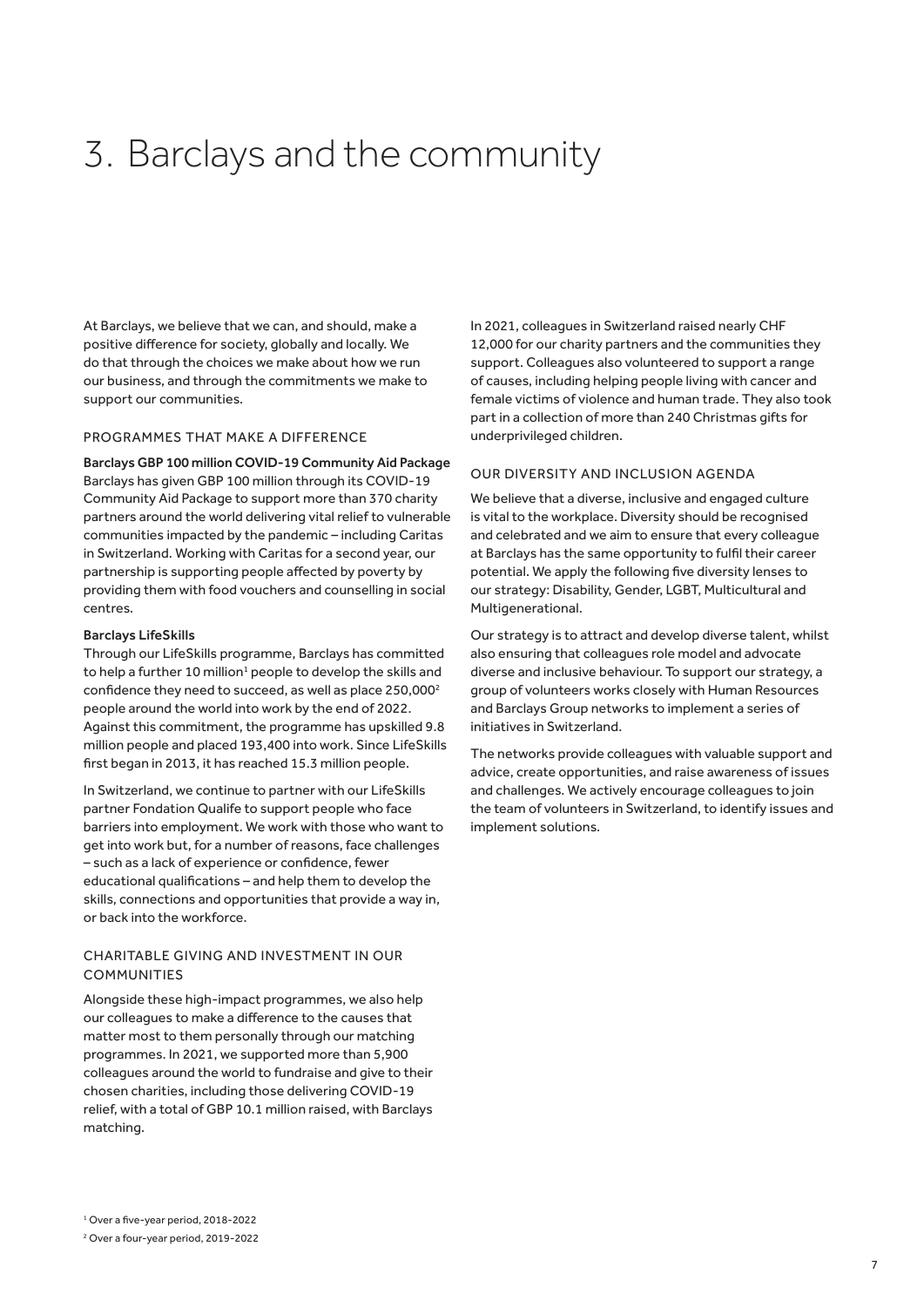## 4. Financial statements

## 4.1 Balance sheet

|                                                                 | Reference | 31.12.2021      | 31.12.2020      | Variations      |
|-----------------------------------------------------------------|-----------|-----------------|-----------------|-----------------|
|                                                                 | to notes  | <b>CHF '000</b> | <b>CHF '000</b> | <b>CHF '000</b> |
| Assets                                                          |           |                 |                 |                 |
| Liquid assets                                                   |           | 646'514         | 752'405         | $-105'891$      |
| Amounts due from banks                                          |           | 453'169         | 478'536         | $-25'367$       |
| Amounts due from securities financing transactions              | 7.1       | 9'324           | 9'734           | $-410$          |
| Amounts due from customers                                      | 7.2       | 1'631'894       | 1'348'785       | 283'109         |
| Mortgage loans                                                  | 7.2       | 1'165'294       | 1'079'669       | 85'625          |
| Positive replacement values of derivative financial instruments | 7.3       | 12'832          | 23'929          | $-11'097$       |
| <b>Financial investments</b>                                    | 7.4       | 243'548         | 200'368         | 43'180          |
| Accrued income and prepaid expenses                             |           | 14'393          | 11'289          | 3'104           |
| Tangible fixed assets                                           | 7.5       | 2'452           | 3'187           | $-735$          |
| Other assets                                                    | 7.6       | 12'830          | 1'668           | 11'162          |
| <b>Total assets</b>                                             |           | 4'192'250       | 3'909'570       | 282'680         |

| <b>Liabilities</b>                                              |      |           |           |           |
|-----------------------------------------------------------------|------|-----------|-----------|-----------|
| Amounts due to banks                                            |      | 709'764   | 745'780   | $-36'016$ |
| Amounts due in respect of clients' deposits                     |      | 3'315'062 | 2'997'102 | 317'960   |
| Negative replacement values of derivative financial instruments | 7.3  | 17'578    | 27'630    | $-10'052$ |
| Accrued expenses and deferred income                            |      | 24'680    | 15'413    | 9'267     |
| Other liabilities                                               | 7.6  | 3'029     | 2'561     | 468       |
| Provisions                                                      | 7.10 | 3'154     | 4'245     | $-1'091$  |
| Bank's capital                                                  | 7.12 | 90'000    | 90'000    |           |
| Statutory retained earnings reserve                             |      | 7'881     | 7'654     | 227       |
| Profit carried forward                                          |      | 18'959    | 14'662    | 4'297     |
| Profit for the year                                             |      | 2'143     | 4'523     | $-2'380$  |
| Total liabilities and shareholder's equity                      |      | 4'192'250 | 3'909'570 | 282'680   |
| <b>Total subordinated liabilities</b>                           | 7.9  | 50'056    | 50'056    |           |
| . of which, subject to mandatory conversion and/or debt waiver  |      |           |           |           |
|                                                                 |      |           |           |           |

| Off-balance sheet transactions |         |        |        |           |
|--------------------------------|---------|--------|--------|-----------|
| Contingent liabilities         | 7.2.8.1 | 30'058 | 70'067 | -40'009   |
| Irrevocable commitments        | 7.2     | 1'814  | 26'848 | $-25'034$ |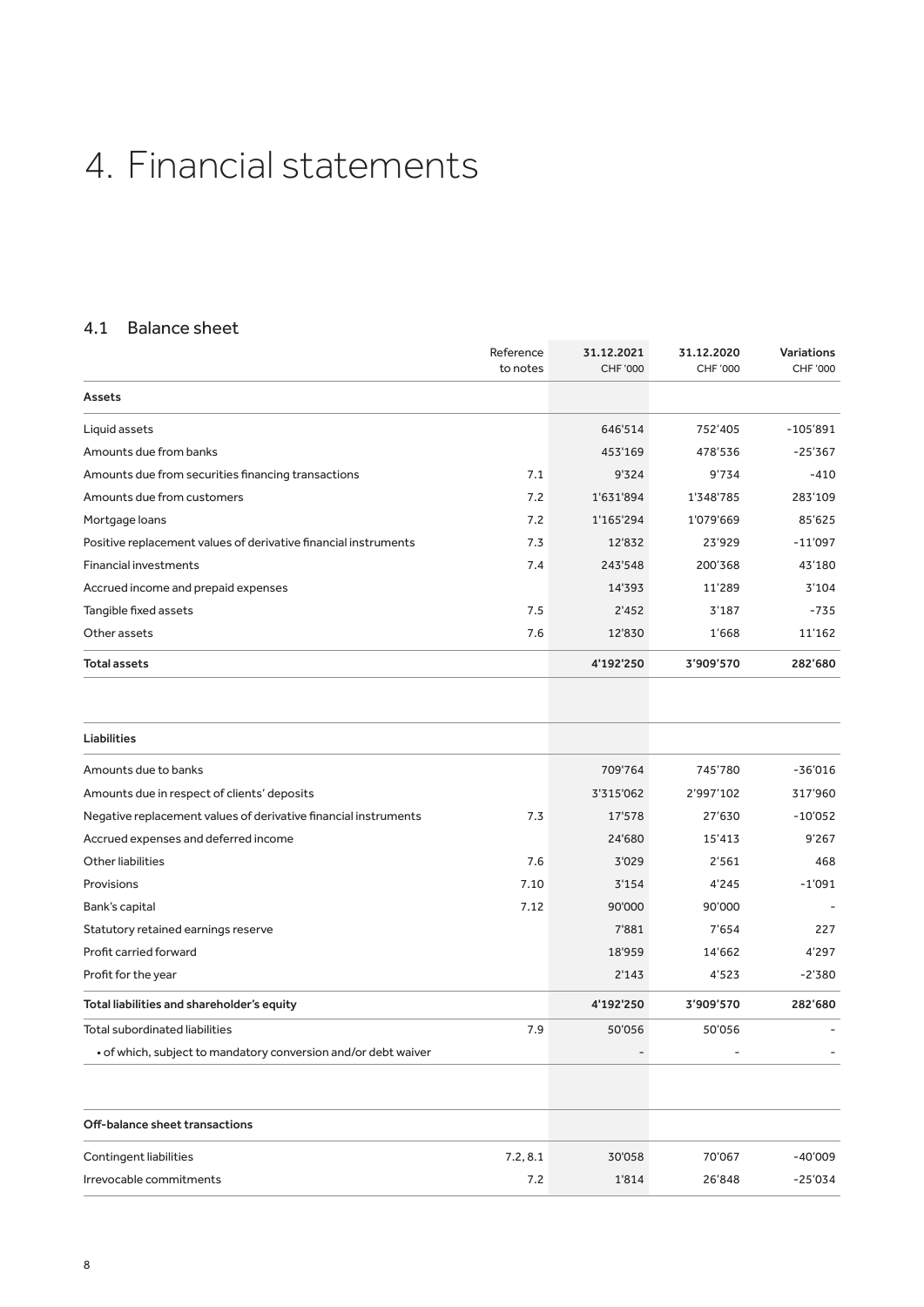## 4.2 Income statement

|                                                                                                                         | Reference<br>to notes | 2021<br><b>CHF '000</b>  | 2020<br><b>CHF '000</b> | Variations<br><b>CHF '000</b> |
|-------------------------------------------------------------------------------------------------------------------------|-----------------------|--------------------------|-------------------------|-------------------------------|
| Result from interest operations                                                                                         |                       |                          |                         |                               |
| • Interest and discount income                                                                                          |                       | 32'183                   | 41'612                  | $-9'429$                      |
| • Interest and dividend income on financial investments                                                                 |                       | 69                       | 81                      | $-12$                         |
| • Interest expense                                                                                                      |                       | $-901$                   | $-4'793$                | 3'892                         |
| Gross result from interest operations                                                                                   |                       | 31'351                   | 36'900                  | $-5'549$                      |
| Changes in value adjustments for default risk and losses resulting<br>from interest operations                          | 7.10                  | $-3'281$                 | $-14'549$               | 11'268                        |
| Net result from interest operations                                                                                     |                       | 28'070                   | 22'351                  | 5'719                         |
| Results from commission business and services                                                                           |                       |                          |                         |                               |
| • Commission income from securities and investment services                                                             |                       | 52'498                   | 49'324                  | 3'174                         |
| • Commission income on lending activities                                                                               |                       | 2'427                    | 2'420                   | 7                             |
| • Commission income from other services                                                                                 |                       | 3'712                    | 3'808                   | $-96$                         |
| • Commission expenses                                                                                                   |                       | $-9'450$                 | $-9'423$                | $-27$                         |
| Net results from commission business and services                                                                       |                       | 49'187                   | 46'129                  | 3'058                         |
| Results from trading activities and the fair value option                                                               | 9.2                   | 10'824                   | 7'571                   | 3'253                         |
| Other results from ordinary activities                                                                                  |                       |                          |                         |                               |
| . Results from the disposal of financial investments                                                                    |                       | $-438$                   | 708                     | $-1'146$                      |
| • Other ordinary income                                                                                                 |                       | 22'399                   | 20'870                  | 1'529                         |
| • Other ordinary expenses                                                                                               |                       | $-710$                   | $-1'084$                | 374                           |
| Other results from ordinary activities                                                                                  |                       | 21'251                   | 20'494                  | 757                           |
| Operating expenses                                                                                                      |                       |                          |                         |                               |
| • Personnel expenses                                                                                                    | 9.3                   | $-57'033$                | $-55'013$               | $-2'020$                      |
| • General and administrative expenses                                                                                   | 9.4                   | $-48'294$                | -34'842                 | -13'452                       |
| Total operating expenses                                                                                                |                       | $-105'327$               | $-89'855$               | $-15'472$                     |
| Value adjustments on participations and depreciation and<br>amortisation of tangible fixed assets and intangible assets | 7.5                   | $-735$                   | $-958$                  | 223                           |
| Changes to provisions and other value adjustments and losses                                                            |                       | $-358$                   | $-983$                  | 625                           |
| Operating result                                                                                                        |                       | 2'910                    | 4'749                   | $-1'839$                      |
| Extraodinary income                                                                                                     | 9.6                   | $\overline{\phantom{a}}$ | $\overline{a}$          |                               |
| Taxes                                                                                                                   | 9.7                   | $-767$                   | $-226$                  | -541                          |
| Profit for the year                                                                                                     |                       | 2'143                    | 4'523                   | $-2'380$                      |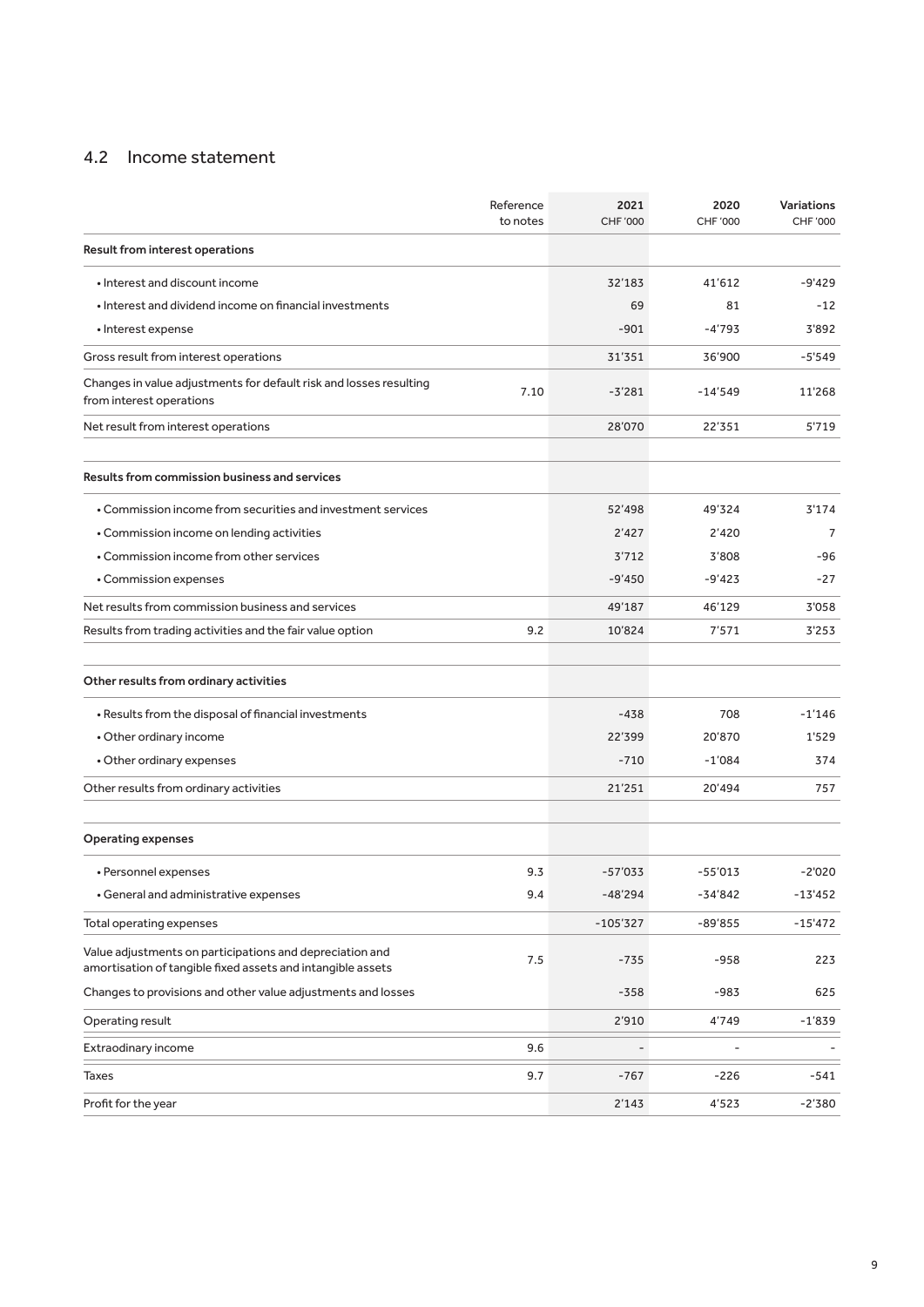## 4.3 Appropriation of profit

|                                                      | 2021<br><b>CHF '000</b> | 2020<br>CHF '000 | <b>Variations</b><br><b>CHF '000</b> |
|------------------------------------------------------|-------------------------|------------------|--------------------------------------|
| Profit for the year                                  | 2'143                   | 4'523            | $-2'380$                             |
| • Profit carried forward                             | 18'959                  | 14'662           | 4'297                                |
| Accumulated profit                                   | 21'102                  | 19'185           | 1'917                                |
|                                                      |                         |                  |                                      |
| Appropriation of profit                              |                         |                  |                                      |
| • Allocation to statutory retained earnings reserves | $-107$                  | $-226$           | 119                                  |
| New amount carried forward                           | 20'995                  | 18'959           | 2'036                                |

## 4.4 Statement of changes in shareholder's equity

|                                             | Bank's<br>capital<br><b>CHF '000</b> | Statutory<br>retained<br>earnings<br>reserves<br><b>CHF '000</b> | Profit/<br>carried<br>forward<br><b>CHF '000</b> | <b>Result of</b><br>the period<br>CHF '000 | Total<br><b>CHF '000</b> |
|---------------------------------------------|--------------------------------------|------------------------------------------------------------------|--------------------------------------------------|--------------------------------------------|--------------------------|
| Shareholder's equity as at 1 January 2021   | 90'000                               | 7'654                                                            | 14'662                                           | 4'523                                      | 116'839                  |
| Appropriation of prior year profit          | $\overline{\phantom{a}}$             | 226                                                              | 4'296                                            | $-4'523$                                   |                          |
| Profit for the year                         | ۰                                    |                                                                  | Ξ.                                               | 2'143                                      | 2'143                    |
| Shareholder's equity as at 31 December 2021 | 90'000                               | 7'880                                                            | 18'958                                           | 2'143                                      | 118'982                  |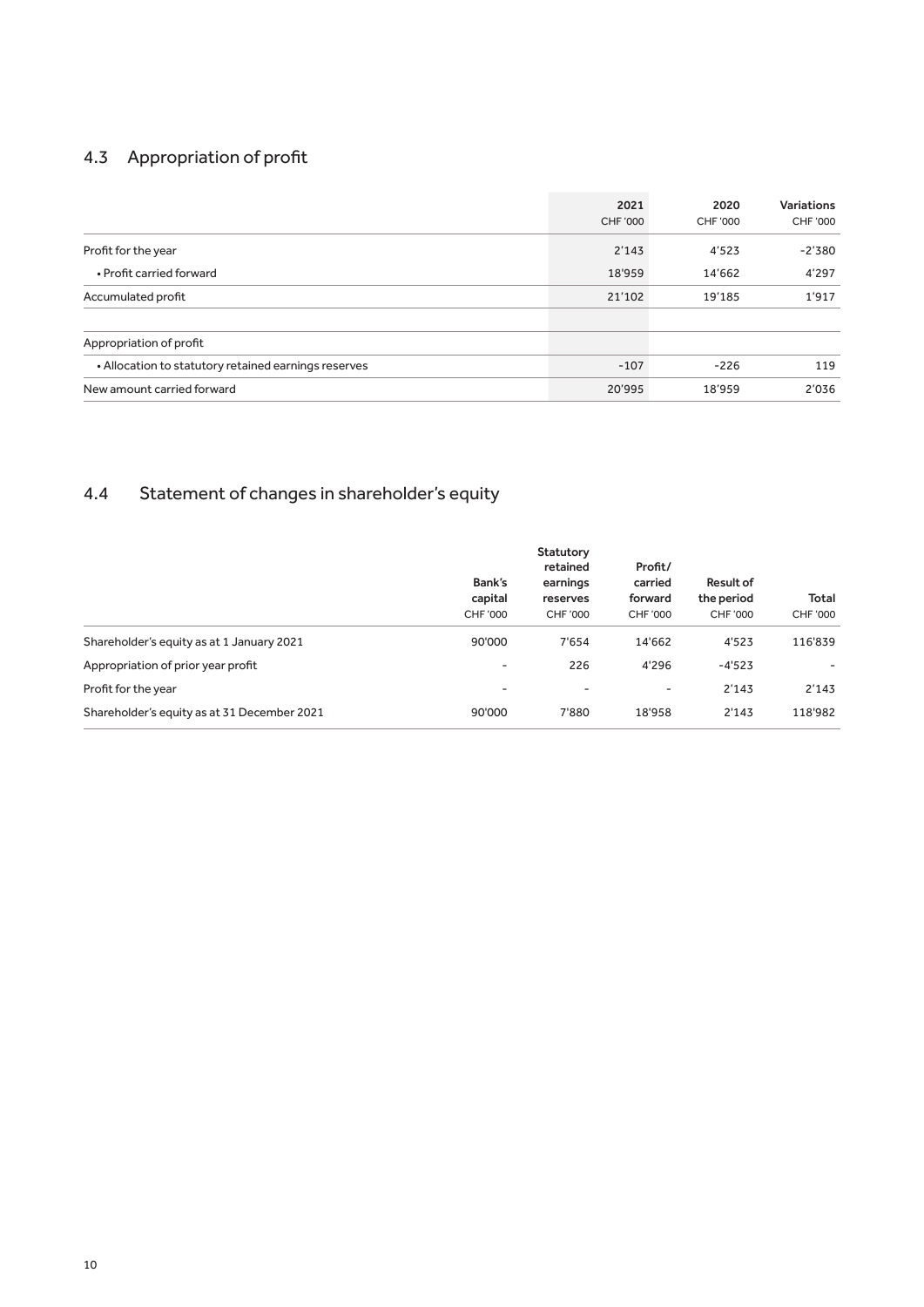## 5. Notes to the financial statements

## BUSINESS NAME OR NAME OF THE BANK, AND ITS LEGAL FORM AND DOMICILE

Barclays Bank (Suisse) SA ('The Bank') is a Swiss bank in foreign hands and is principally active in Switzerland through its main office in Geneva and its branch in Zurich. The Bank's main activity is Private Banking and it holds the status of securities dealer.

### PERSONNEL

As at the 31 December 2021, the number of people employed by the Bank on a full time equivalent basis, was 199 (31.12.2020: 205).

## GENERAL ACCOUNTING AND VALUATION PRINCIPLES

The financial statements have been prepared in accordance with the provisions of the Swiss Code of Obligations, The Federal Act on Banks and Savings Banks, its Ordinance, the Ordinance on Accounting of the Swiss Financial Market Supervisory Authority (FINMA Accounting Ordinance) and the Swiss Financial Market Supervisory Authority (FINMA) Circular 2020/1 "Accounting – banks". The Bank's accounting policies follow the accounting and valuation principles defined in the FINMA Accounting Ordinance and FINMA Circ. 2020/1. The accompanying statutory single entity financial statements present the economic situation of the Bank such that a third party can form a reliable opinion. The financial statements are allowed to include hidden reserves.

In the notes, the individual figures are rounded for publication, but the calculations are based on the nonrounded figures, thus small rounding differences can arise.

## GENERAL PRINCIPLES AND RECORDING OF BUSINESS TRANSACTIONS

The financial statements are prepared on the assumption of an ongoing concern. The accounting is therefore based on going-concern values.

All business transactions concluded up to the balance sheet date are recorded as of their trade date (trade date accounting) and valued according to the principles described below.

Items are entered on the balance sheet as assets if, based on past events, they may be disposed of, a cash inflow is probable and their value can be reliably estimated. If a reliable estimate is not possible, then it is a contingent asset, which is commented on in the notes.

Items are entered on the balance sheet as liabilities if they have arisen due to past events, a cash outflow is probable and their value can be reliably estimated. If a reliable estimate is not possible, then it is a contingent liability, which is commented on in the notes.

The disclosed balance sheet items are valued individually.

In principle, neither assets and liabilities nor expenses and income are offset. Accounts receivable and accounts payable are only offset if they concern the same type of transaction with the same counterparty in the same currency and they have an identical or earlier due date and do not lead to any counterparty risk.

Value adjustments are deducted from the corresponding asset item.

## CONVERSION OF FOREIGN CURRENCY **TRANSACTIONS**

Transactions in foreign currencies are recorded at the respective daily exchange rate. Assets and liabilities are translated as of the balance sheet date using the closing rate on the balance sheet date. Participations, tangible fixed assets and intangible assets are valued using the historical exchange rates. The price gain or loss resulting from the currency translation is recorded via the item 'Result from trading operations'.

For the foreign currency translation, the following exchange rates were used:

|            | 2021            | 2020            |
|------------|-----------------|-----------------|
|            | Closing<br>rate | Closing<br>rate |
| <b>USD</b> | 0.9110          | 0.8838          |
| GBP        | 1.2340          | 1.2086          |
| <b>EUR</b> | 1.0360          | 1.0816          |

## LIQUID ASSETS

Liquid assets are recognised at their nominal value.

## AMOUNTS DUE FROM BANKS, AMOUNTS DUE FROM CUSTOMERS AND MORTGAGE LOANS

Amounts due from banks, amounts due from customers and mortgage loans are recognised at their nominal value, less any necessary value adjustments.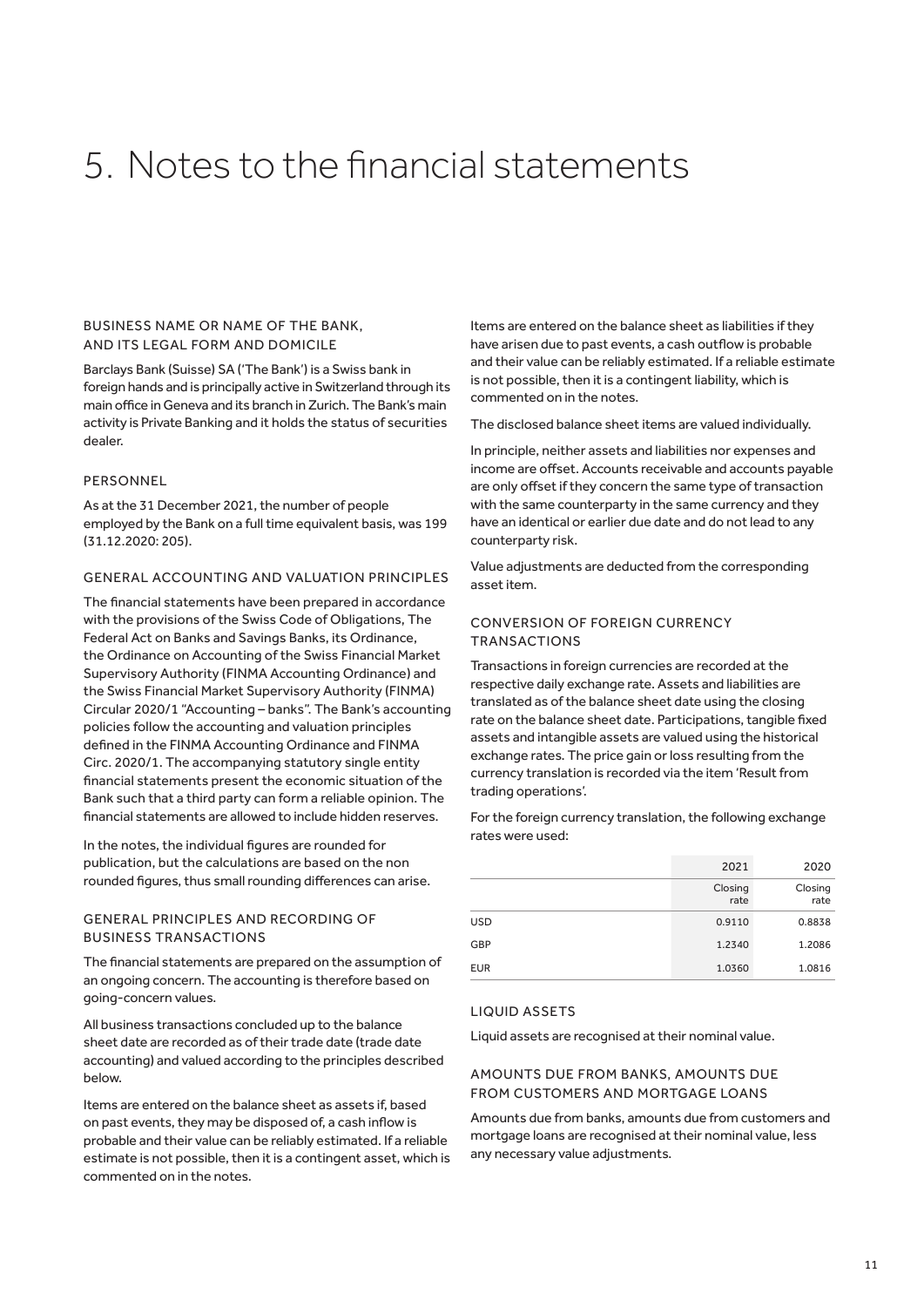Amounts due in respect of precious metal account deposits are valued at fair value if the precious metal concerned is traded on a price-efficient, liquid market.

Doubtful receivables, i.e. obligations entered into with clients for which the debtor is unlikely to meet its future obligations, are valued individually and depreciated by means of individual value adjustments. The depreciation of doubtful receivables is determined by the difference between the book value of the receivable and the anticipated recoverable amount. The anticipated recoverable amount is the liquidation value (estimated net realisable value minus the costs of retention and liquidation). In doing so, the entire liability of the client or the economic entity has to be checked for any counterparty risk.

If a receivable is classified as entirely or partially irrecoverable or a receivable is waived, the receivable is derecognised by booking it against the corresponding value adjustment.

Ifrecovered amounts from receivables written off in earlier periods cannot be used immediately for other value adjustments of the same type, they are recognised in 'Changes in value adjustments for default risk and losses resulting from interest operations' in the income statement.

Using the methods described below, the Bank classifies allreceivables in one ofthe five rating classes: *Performing*, *WatchList1*, *Watchlist2*, *WatchList3* and *WatchList4/ Bad & Doubtful*. Forreceivables in the class *Performing*, the debt is serviced, the collateral is adequate and the repayment of the loan is not in doubt. For these receivables, no value adjustments for latent default risks are created. Loans in class *WatchList1* are performing, it is a temporary classification for obligors exhibiting some unsatisfactory features which may affect business viability beyond the medium term. *WatchList2* are performing, some doubt exists as to the viability of the obligors but it is believed that the obligors can meet obligations over the short term. WatchList3 classification issued where definite concern exists with well defined weaknesses, ifthe position deteriorates, obligors' failure could occur in the very short term irrespective of whether the Bank holds collateral or not. *WatchList4/Bad & Doubtful* are non performing, insolvent and/or have regulatory default, with high risk of loss.

The individual valuation adjustments are deducted from the corresponding asset item in the balance sheet.

Doubtful receivables are reclassified as performing if the outstanding amount of capital and interest are paid again on time according to the contractual agreements and other creditworthiness criteria. Value adjustments are released with an effect on income via the item 'Changes in value adjustments for default risk and losses resulting from interest operations'.

## METHODS USED FOR IDENTIFYING DEFAULT RISKS AND DETERMINING VALUE ADJUSTMENTS AND PROVISIONS

Mortgage Loans: For residential properties, investment properties and trophy properties, the Bank uses recognised professional valuers with an appropriate professional indemnity insurance coverage, in order to obtain a valuation ofthe property including market analysis and comparables. Open market values subject to vacant possession are obtained for all property types. Forinvestment, Buy-to-Let properties the Bank will additionally obtain an open market value on a tenancy agreement basis. In addition a rental value (using a discounted cash flow model) will be calculated by the Bank. For trophy properties the Bank will obtain open market values on both a vacant possession and a tenancy agreement basis. The Bank will review and validate these valuations. Based on these valuations, the Bank updates the loan-to-value ratio at least every three years. The late payment of interest and amortisation payments are analysed on a monthly basis. From this, the Bank identifies mortgages that involve higher risks. These loans are then reviewed in detail by credit specialists. If necessary, additional coverage is requested, or a corresponding value adjustment is created, based on the coverage shortfall.

Securities-based Loans: The commitments and values of collateral for securities-based loans are monitored daily. If the collateral value of the securities falls below the amount of the credit utilisation level, the amount of the loan is reduced or additional securities are requested. The collateral value of the securities is calculated by multiplying the market value of the securities with an appropriate haircut. If the coverage gap grows, or in extraordinary market conditions, the securities are utilised and the credit position is closed out.

Unsecured Loans: As a general rule, the Bank does not offer unsecured loans or unsecured overdrafts to clients, with any exceptions requiring two levels of approval by Credit Risk. Any significant unsecured facilities are notified to the Credit Risk Committee and the Board. The loan values of unsecured staff loans are aligned with the employees notice period.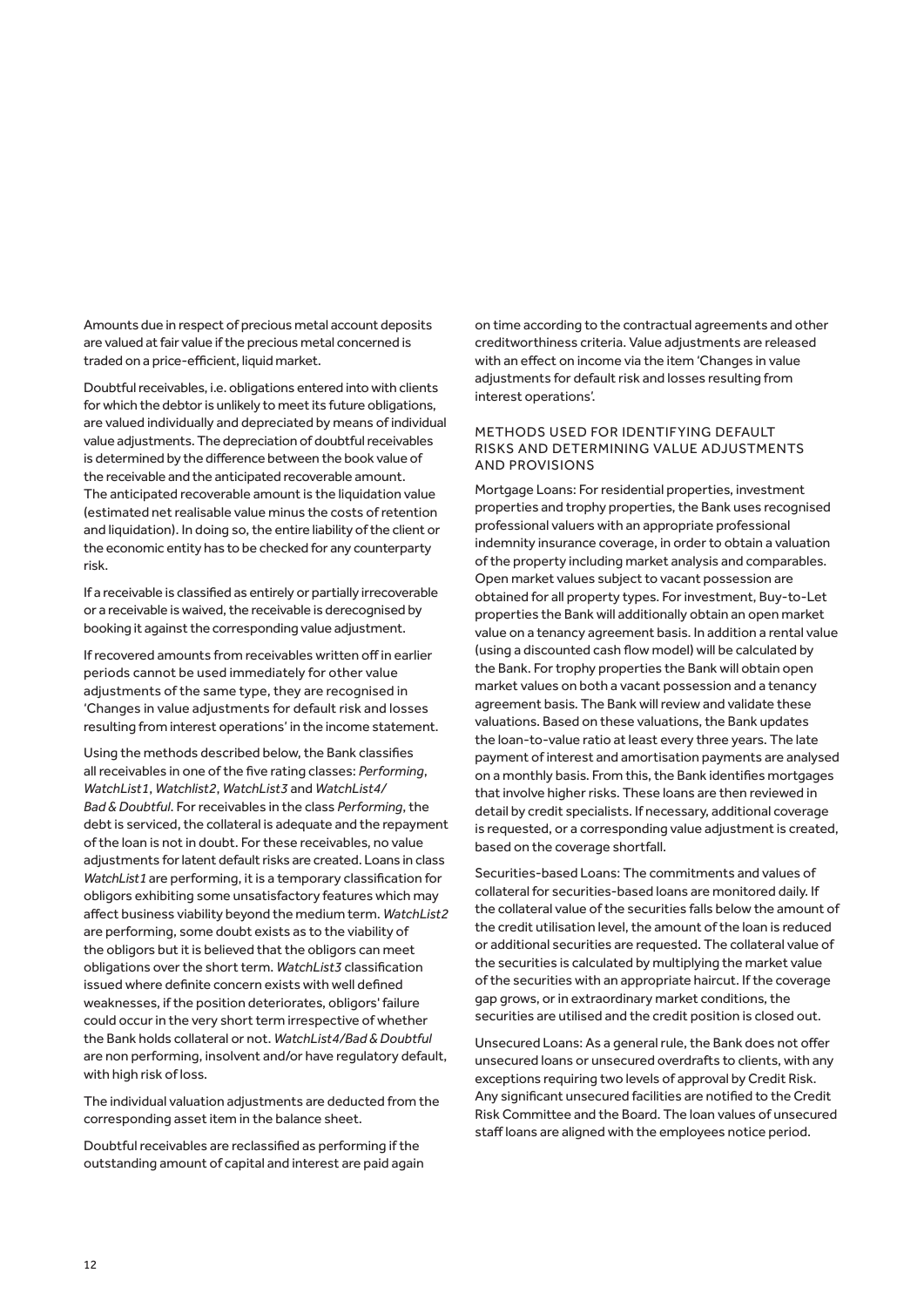Any new value adjustments and provisions identified by these processes, as well as known risk exposures which are reassessed at each balance sheet date and adjusted if necessary, are reviewed and approved by the Management Committee.

#### TREATMENT OF PAST-DUE INTEREST

Past-due interest and the corresponding commissions are recorded in 'Interest and discount income'. Past-due interest that are more than 90 days past due and not yet paid are written down via the item 'Change in value adjustments for default risk and losses resulting from interest operations.

#### SECURITIES FINANCING TRANSACTIONS

The term securities financing transactions includes repurchase and reverse repurchase transactions, securities lending and securities borrowing.

Repurchase transactions (repos) are recorded as cash deposits with own securities as collateral. Reverserepurchase transactions (reverse repos) are treated as receivable against collateral in the form of securities. The exchanged cash amounts are recorded at nominal value on the balance sheet. Securities lending transactions are treated as repos if they are subject to daily margining and secured by cash. Securities received and delivered are not recognised or derecognised in the balance sheet until the economic control of the contractual rights comprised in the securities is transferred.

## AMOUNTS DUE TO BANKS AND AMOUNTS DUE IN RESPECT OF CUSTOMER DEPOSITS

These items are to be recognised at their nominal value.

Amounts due in respect of precious metal account deposits are valued at fair value if the precious metal concerned is traded on a price-efficient, liquid market.

### POLICY REGARDING THE USE OF DERIVATIVE FINANCIAL INSTRUMENTS AND HEDGE ACCOUNTING

Derivative financial instruments are used for trading purposes. The Bank uses derivatives for risk management purposes, to hedge against interest rate and currency fluctuation risks, however hedge accounting is not applied.

The Bank does not have any market-making activities. Standardised and OTC instruments are traded on own account and on behalf of clients, especially interest-, currency- and equity/index-based instruments and, to a limited extent, those based on commodities. There is no trading in credit derivatives.

The valuation of derivative financial instruments for trading purposes is done according to the fair value and the positive or negative replacement value is recorded in the corresponding financial statement line item. The fair value is based on market prices, dealers' price quotations, discounted cash flow and option pricing models.

The realised result from trading operations and the unrealised result from valuations relating to trading operations are recorded via the item 'Results from trading operations'.

#### NETTING

The Bank does not offset positive and negative replacement values with the same counterparty within the terms of the recognised and legally enforceable netting agreements.

## FINANCIAL INVESTMENTS

Financial investments include debt instruments, equity securities, physical stocks of precious metals as well as properties and goods acquired in relation to loan transactions and destined for sale.

If the fair value of financial investments valued using the lower of cost or market principle increases again after declining below the historical cost, the value may be appreciated up to a maximum of the historical cost. The balance of the value adjustments is recorded via the item 'Other ordinary income' or 'Other ordinary expenses'.

## HELD-TO-MATURITY DEBT INSTRUMENTS

The valuation is based on the acquisition cost principle with the premium/discount, accrued/deferred over the residual term to maturity (accrual method). The premium/ discount is accrued/deferred over the residual term to maturity via the item 'Accrued income and prepaid expenses' or 'Accrued expenses and deferred income'. Value adjustments for default risk are recorded immediately under 'Changes in value adjustments for default risk and losses resulting from interest operations'.

If held-to-maturity financial investments are sold or reimbursed early, the realised gains and losses, which correspond to the interest component, are accrued/ deferred over the residual term to maturity of the transaction via the item 'Accrued income and prepaid expenses' or 'Accrued expenses and deferred income'.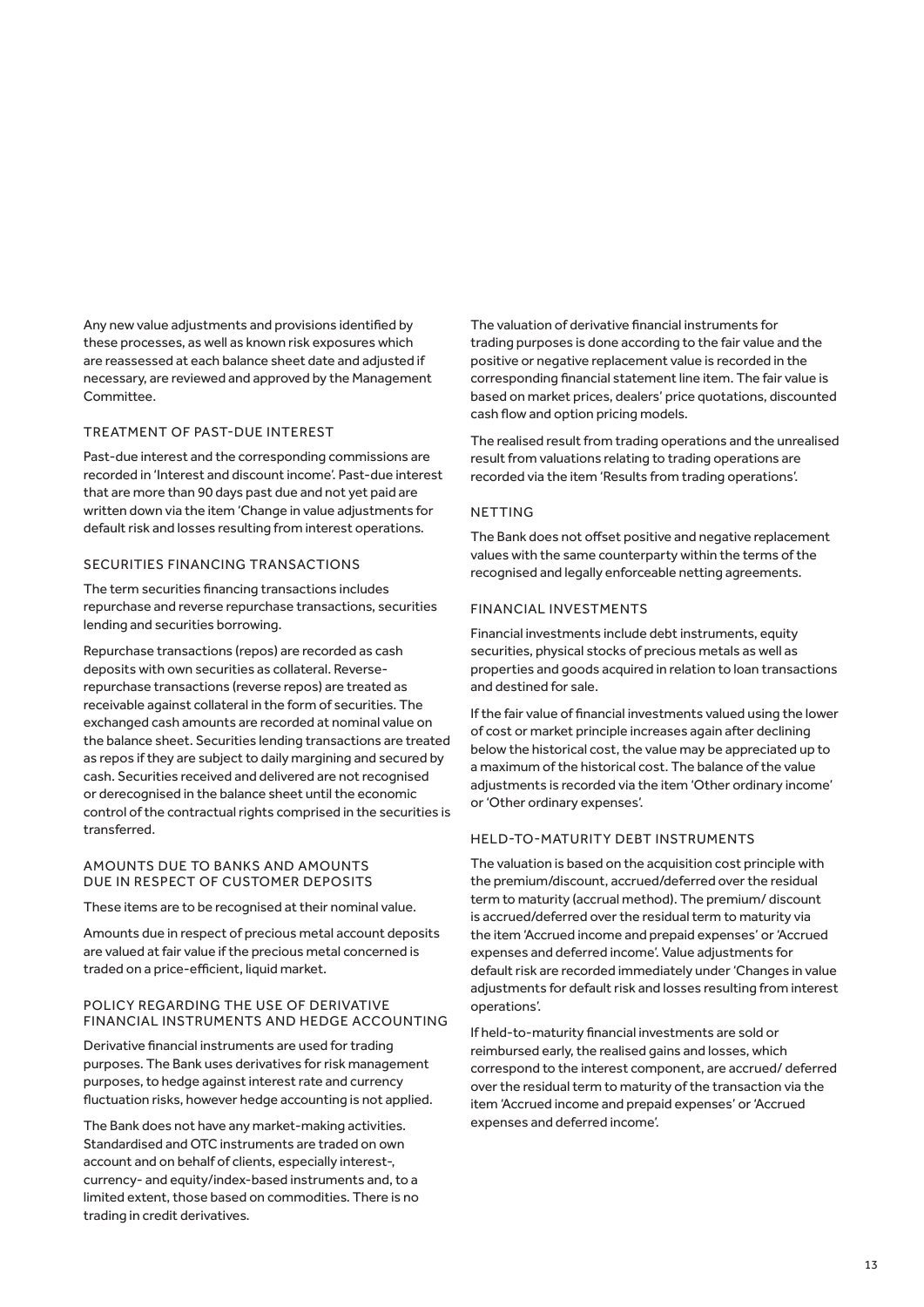## PHYSICAL PRECIOUS METALS AS WELL AS PROPERTIES ACQUIRED IN RELATION TO LOAN TRANSACTIONS AND DESTINED FOR SALE

The valuation is based on the lower of cost or market value principle. For properties and goods acquired in relation to loan transactions and destined for sale, the lower of cost or market value is determined by the purchase value orthe liquidation value, whichever is the lowest. Own physical stocks of precious metals that serve as collateral for liabilities from precious metals trading accounts are valued, as they are in such accounts, at fair value.

### **PARTICIPATIONS**

Participations owned by the Bank include equity securities of companies that are held for long-term investment purposes, irrespective of any voting rights.

Participations are valued at historical costs minus any value adjustments due to business reasons.

Each participation is tested for impairment as of the balance sheet date. This testis based on indicators reflecting a possible impairment of individual assets. If any such indicators exist, the recoverable amount is calculated. The recoverable amount is calculated for each individual asset. The recoverable amount is the higher amount of the net selling price and the value in use. An asset is impaired if its carrying amount exceeds its recoverable amount. If the asset is impaired, the book value is reduced to match the recoverable value and the impairment is charged via the item 'Value adjustments on participations and depreciation and amortisation of tangible fixed assets and intangible assets'.

Realised gains from the sale of participations are recorded via the item 'Extraordinary income' and realised losses are recorded via the item 'Extraordinary expenses'.

### TANGIBLE FIXED ASSETS

Investments in tangible fixed assets are capitalised as an asset on the balance sheet if they will yield measurable benefits for more than one year and exceed the minimal value for recognition of CHF 500. Each capitalised tangible fixed asset stems from an approved project, the costs of which are separately reported and managed, allowing the resulting tangible fixed asset to be identified and controlled by the Bank. Project costs are reported at a sufficiently granularlevel to allow the Bank to identify items eligible for capitalisation. In the case of projects which remain in progress at the balance sheet date tangible fixed assets are only recognised where the resources to complete the project are, or will be, made available.

Tangible fixed assets are recognised at acquisition cost minus the scheduled accumulated amortisation over the estimated operating life.

Tangible fixed assets are amortised at a consistent rate (straight-line amortisation) over a prudent estimated operating life via the item 'Value adjustments on participations and depreciation and amortisation oftangible fixed assets and intangible assets'. The estimated operating lives of specific categories of tangible fixed assets are as follows:

| <b>Asset Class</b>                                      | Operating Life |
|---------------------------------------------------------|----------------|
| Installations and renovations in third-party properties | 10 to 15 years |
| Plant, property, equipment                              | 4 to 10 years  |
| Self-developed or bought-in software                    | 5 to 10 years  |
| Telecommunications, Information Technology              | Up to 5 years  |

Each tangible fixed asset is tested for impairment as of the balance sheet date to ensure that it will yield a measurable benefit to the Bank over more than one year. This test is based on indicators reflecting a possible impairment of individual assets impaired. If any such indicators exist, the recoverable amount is calculated. The recoverable amount is calculated for each individual asset. An asset is impaired if its carrying amount exceeds its recoverable amount.

If the asset is impaired, the book value is reduced to match the recoverable value and the impairment is charged via the item 'Value adjustments on participations and depreciation and amortisation of tangible fixed assets and intangible assets'.

If the impairment test shows that the operating life of an intangible asset has changed, the residual carrying amount should be depreciated systematically over the newly estimated useful life.

Realised gains from the sale of tangible fixed assets are recorded via the item 'Extraordinary income' and realised losses are recorded via the item 'Extraordinary expenses'.

### OTHER ASSETS AND LIABILITIES

These positions are carried at their nominal value.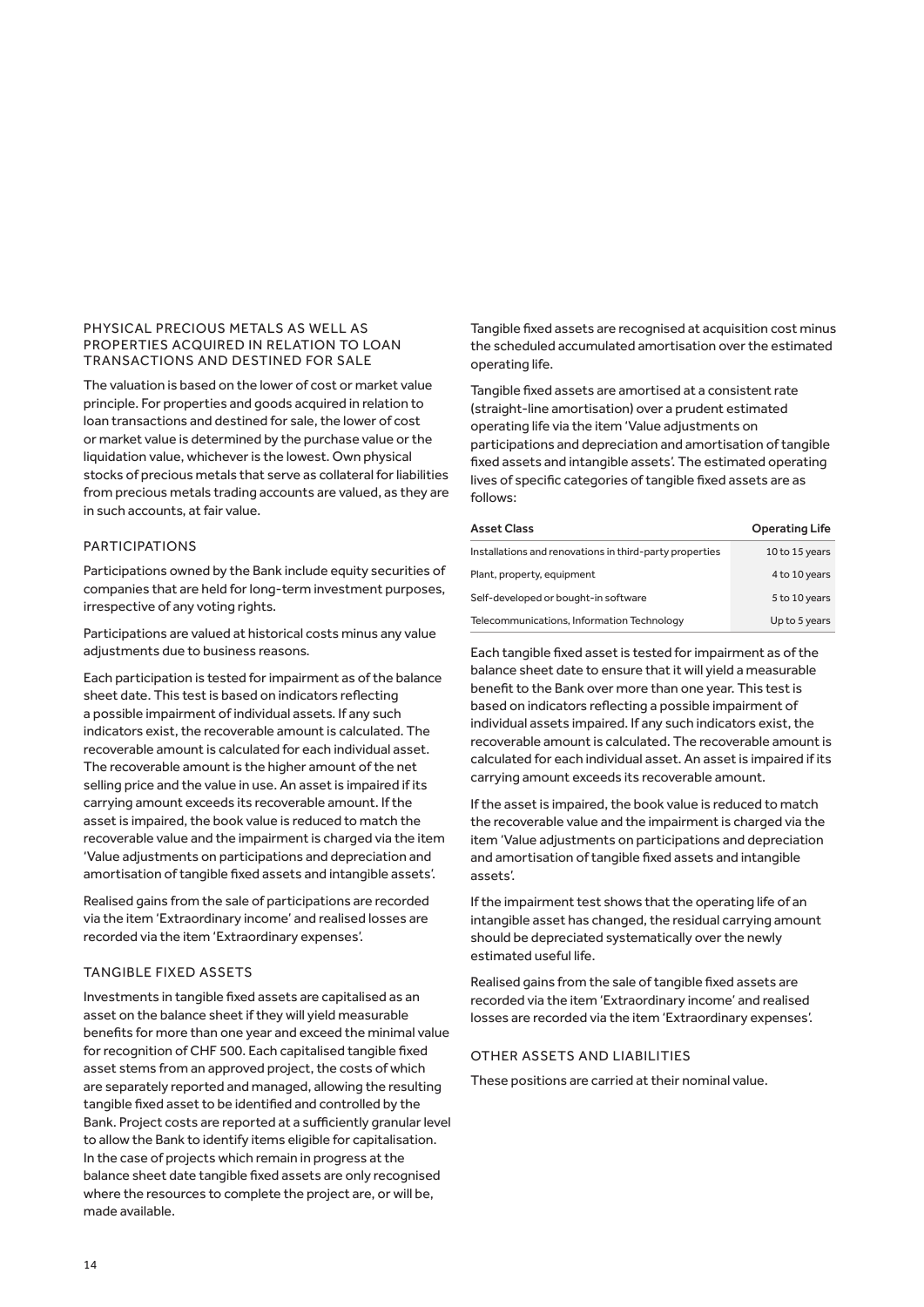#### PROVISIONS

Legal and factual obligations are valued regularly. If an outflow ofresources is likely and can be reliably estimated, a corresponding provision is created.

Existing provisions are reassessed at each balance sheet date. Based on this reassessment, the provisions are increased, left unchanged or released. Positions are recorded in the income statement under 'Changes to provisions and other value adjustments and losses'.

Provisions are released via the income statement if they are no longer needed on business grounds and cannot be used for other similar purposes at the same time.

### TAXATION

Current income taxes are recurring, usually annual, taxes on profits and capital. Transaction-related taxes are not included in current taxes.

Liabilities from current income and capital tax are disclosed via the item 'Accrued expenses and deferred income'.

Expense due to income and capital tax is disclosed in the income statement via the item 'Taxes'.

#### OFF-BALANCE-SHEET TRANSACTIONS

Off-balance-sheet disclosures are at nominal value. Provisions are created in the liabilities in the balance sheet for foreseeable risks.

## PENSION BENEFIT OBLIGATIONS

The Bank's employees are insured through the Bank's pension fund. The pension fund liabilities and the assets serving as coverage are separated out into a legally independent Occupational Pension Scheme. The organisation, management and financing of the pension funds comply with the legal requirements, the deeds of foundation and the current pension fund regulations. All of the Bank's pension funds are defined contribution plans.

The Bank bears the costs of the occupational benefit plan for employees and survivors as per the legal requirements. The employer contribution arising from the pension funds are included in 'Personnel expenses' on an accrual basis.

Liabilities from current pension benefit obligations are disclosed via the item 'Accrued expenses and deferred income'.

The Bank assesses whether there is an economic benefit or economic obligation arising from a pension fund as of the balance sheet date. The assessment is based on the contracts and financial statements of the pension funds (established under Swiss GAAP FER 26 in Switzerland) and other calculations that present a true and fair view of the financial situation as well as the actual over- or underfunding for each pension fund. The Bank refers to a pension fund expert to assess whether a benefit or an obligation exists for each pension fund.

## EQUITY-BASED COMPENSATION SCHEMES

Equity-based compensation schemes exist for the employees ofthe Barclays Group and are managed by a related company. The costs of the share plan are subsequently recharged to the Bank via a head-office recharge.

The liability is initially recorded within 'Accrued expenses and deferred income' and the equity-based compensation scheme is recorded in the item 'Personnel expenses'.

## CHANGES OF THE ACCOUNTING PRINCIPLES

No changes in accounting and valuation principles occurred in 2021.

## MATERIAL EVENTS AFTER THE BALANCE SHEET DATE

No material events occurred afterthe balance sheet date.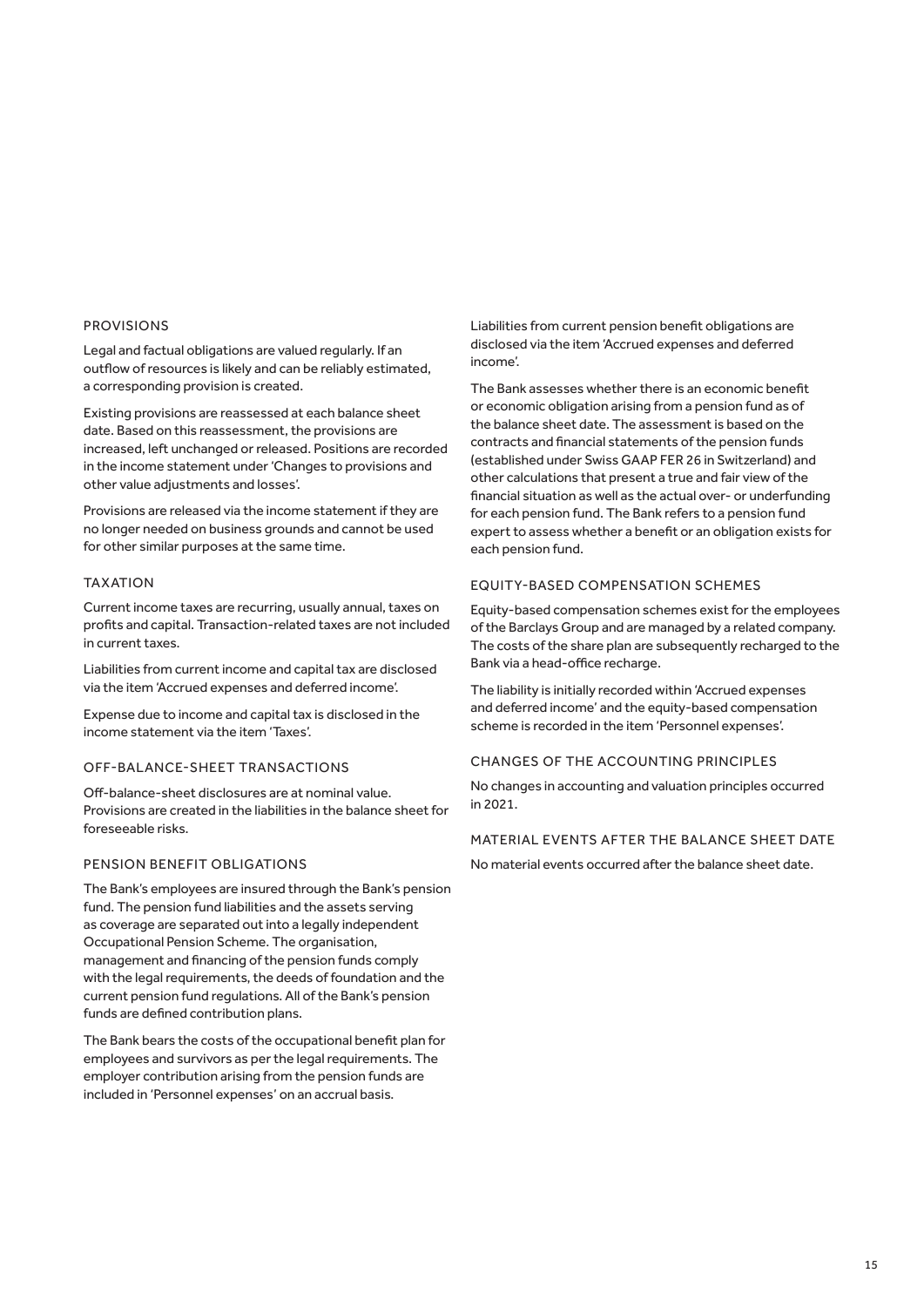## 6. Risk Management

The Bank engages in business activities which routinely give rise to conscious risk-taking. This includes potential exposure to credit losses in its lending and banking transactions (including but not limited to the risks arising from Climate Change), treasury risk (including liquidity, leverage, capital adequacy) in its financial management, and operational risks (for example from fraud, transaction processing or technology failure). In addition, the Bank faces reputational and conduct risks in relation to its interactions with clients and the financial markets in which it operates, as well as the risk of being penalised for not meeting its legal obligations, adhering to regulatory requirements or conducing its affairs in a fair and ethical manner.

The Bank is committed to effective risk management and operates a comprehensive risk management framework for the, identification, measurement, monitoring and management of these risks, which is a major priority for the Bank. The key elements of this risk management framework are:

- A comprehensive suite of risk management policies;
- The use of recognised risk measurement techniques to monitor activity and performance in relation to a defined risk appetite;
- Ensuring timely and comprehensive reporting on all risks;
- • The allocation of adequate financial and human resources to risk management; and
- • Promoting risk awareness at all staff and management levels.

The Board of Directors is responsible for the overall risk management of the Bank. It defines the risk approach and appetite, as well as the resulting risk management response. This is based on the Barclays Group's Enterprise Risk Management Framework (ERMF) which defines nine principal risks, as well as several underlying risk categories. The Board of Directors approves the overall risk appetite based on the ERMF approach and the Bank's risk capacity, and it then monitors the implementation of the risk policy and compliance within pre-defined parameters. To fulfil its monitoring duties, a comprehensive risk report is submitted on a quarterly basis, to the Audit Committee of the Board of Directors.

The executive management is responsible for the execution ofthe risk management directives provided by the Board of Directors. It ensures a suitable risk management organisation is in place, based on the ERMF approach, including assigning risk assessment and ownership responsibilities for all identified principal risks and risk categories. Key risk indicator metrics and qualitative reporting are established within the overall limits established by the Board, which are reviewed and formally challenged monthly in cross-departmental committees.

The Bank mandates that all employees have a responsibility for managing the Bank's risk. These responsibilities are defined in terms of the role of the employee within a "three lines of defence" framework.

The "first line" comprises all employees engaged in the revenue-generating and client-facing activities of the Bank, as well as the associated support functions, including finance, treasury, technology, operations, and human resources. Employees in the "first line" have primary responsibility for the risks that occur in the performance of their roles, in accordance with a risk control environment which meets all Group policies and standards and implements appropriate controls to govern their activities.

Employees of Risk and Compliance comprise the "second line" of defence. The role of the "second line" is to establish the limits, rules and constraints under which "first line" activities are performed, consistent with the risk appetite of the firm, and to monitor the performance of the "first line" against these limits and constraints. The "second line" has the authority and responsibility to perform independent challenge of all risks and risk management activity in the "first line", at any time.

Employees of Internal Audit comprise the "third line" of defence. They provide independent assurance to the Board and executive management over the effectiveness of governance, risk management and control over current and evolving risks. External audit is also considered part of the "third line".

Employees of Legal are not formally designated as a member of any one line of defence, instead providing support and legal counsel to all functions (and lines of defence) of the Bank.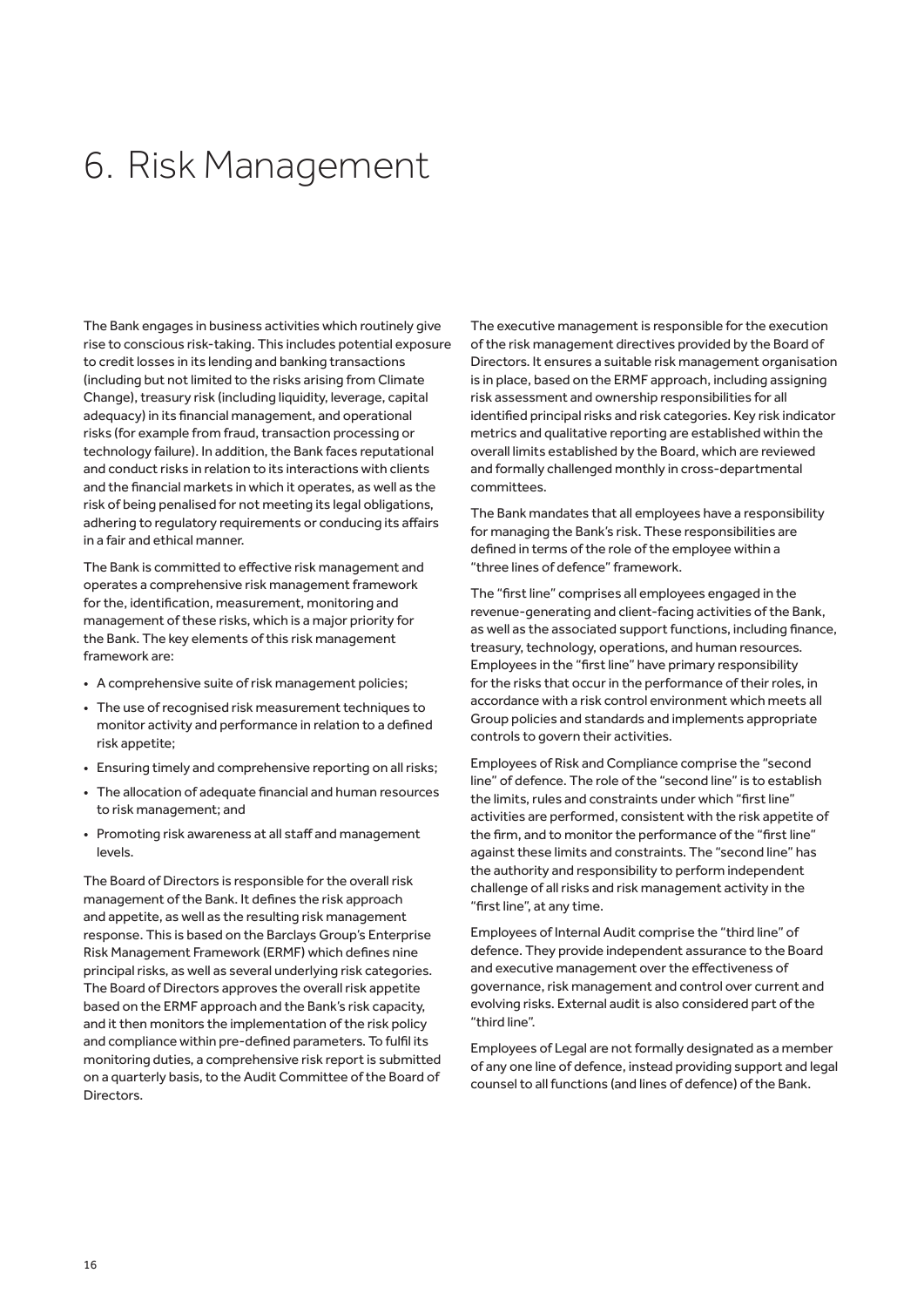#### CREDIT RISK

The Credit Risk Framework and Credit Risk Mitigation Policy defines the manner in which the Bank seeks to manage and mitigate the potential forloss arising from obligors failing to honour their commitments.

The Bank's policy for granting credit to clients is based on the principle of prudence. Credit authorisation is governed by quantitative and qualitative requirements and subject to approval limits established in the Bank's internal organisational rules. Credit risk management methodology is defined in the credit policy and procedures, and is reviewed on atleast an annual basis. This incorporates a quantitative application of specific coverage margins (including a "loan-tovalue" on financial and property assets provided as collateral). The quality of the client is assessed by standardised solvency criteria. These factors (as well as each case) are subject to periodic re-assessments, taking into account current market conditions.

The Bank may grant loans secured by mortgage on owneroccupied or income-producing real estate property. In this case, the client may use loan proceeds to acquire real estate property or to finance other activities, notably financial investments. Properties used as collateral are valued by independent surveyors, both initially and at regular intervals during the term of the loan.

For loans secured on financial instruments, securities that are liquid and actively traded are accepted as collateral. Derivative products may also be accepted where there is a mature secondary market. The Bank applies a variable discount process to the market value of financial instruments in order to determine an appropriate collateral value of such assets, based on their volatility and liquidity.

There is a segregation of duties between responsibilities for marketing credit services and those of credit authorisation. The Board of Directors is responsible for approving large credit exposures with a nominal value in excess of 25% of the Bank's eligible capital.

The Credit policy of the Bank forms the basis of credit risk monitoring and control. Significant aspects include (but are not limited to) understanding the purpose of the credit, the transparency, plausibility, ability to pay (and repay) as well as the proportionality of the transaction. Credit monitoring is performed on a daily basis, reviewing credit exposures against limits and available collateral. This is supplemented by a monthly evaluation and oversight process to identify trends, concentrations and other potential credit concerns. All facilities are additionally subject to an annual review process.

#### COUNTERPARTY RISK

Credit exposures to counterparties are restricted by credit limits, which are recommended by the Treasury Committee (under advice from appropriate specialists) and approved by the Board of Directors.

The Bank only transacts with highly reputable counterparties. The Bank performs a comprehensive assessment of each and every counterparty before a limit is established, against which exposure is monitored on a daily basis.

The Bank also places Fiduciary Deposits with bank counterparties on behalf of, and at client risk. These counterparties are similarly assessed, managed and reviewed (at least annually) against a system of limits to provide clients with opportunities to place deposits at rates that seek to optimise risk-aware returns.

#### INTEREST RATE RISK

The Bank enters into multi-currency balance sheet transactions across different tenors, both as a lender and deposit-taker. This creates a potential for interest rate risk, which is mitigated through active balance sheet management and derivative (hedging) transactions, primarily with the Barclays Group. The measurement and management of interest rate risk is part of the asset and liability management (ALM) function, performed by the Treasury Committee of the Bank, which includes members of the executive management, treasury and risk teams.

The treasury function operates according to an ALM framework which measures the potential impact of market risk by means of value-at-risk calculations and limits, with independent checks of the end-of-day positions performed by the financial control team. Depending on the estimated interest rate developments, the Treasury Committee takes hedging measures within defined risk limits and defined hedging strategies.

Money market operations ensure long-term refinancing and the management of interest rate risks, taking into account the following objectives:

- Record, measure and manage all interest rate risk arising from client transactions with the Bank;
- • Ensure cost-effective refinancing in line with the development of the balance sheet;
- • Ensure compliance with regulatory requirements, notably the capital adequacy ratio, leverage ratio, liquidity and stable funding requirements as well as adherence to limits overintra-Group positions.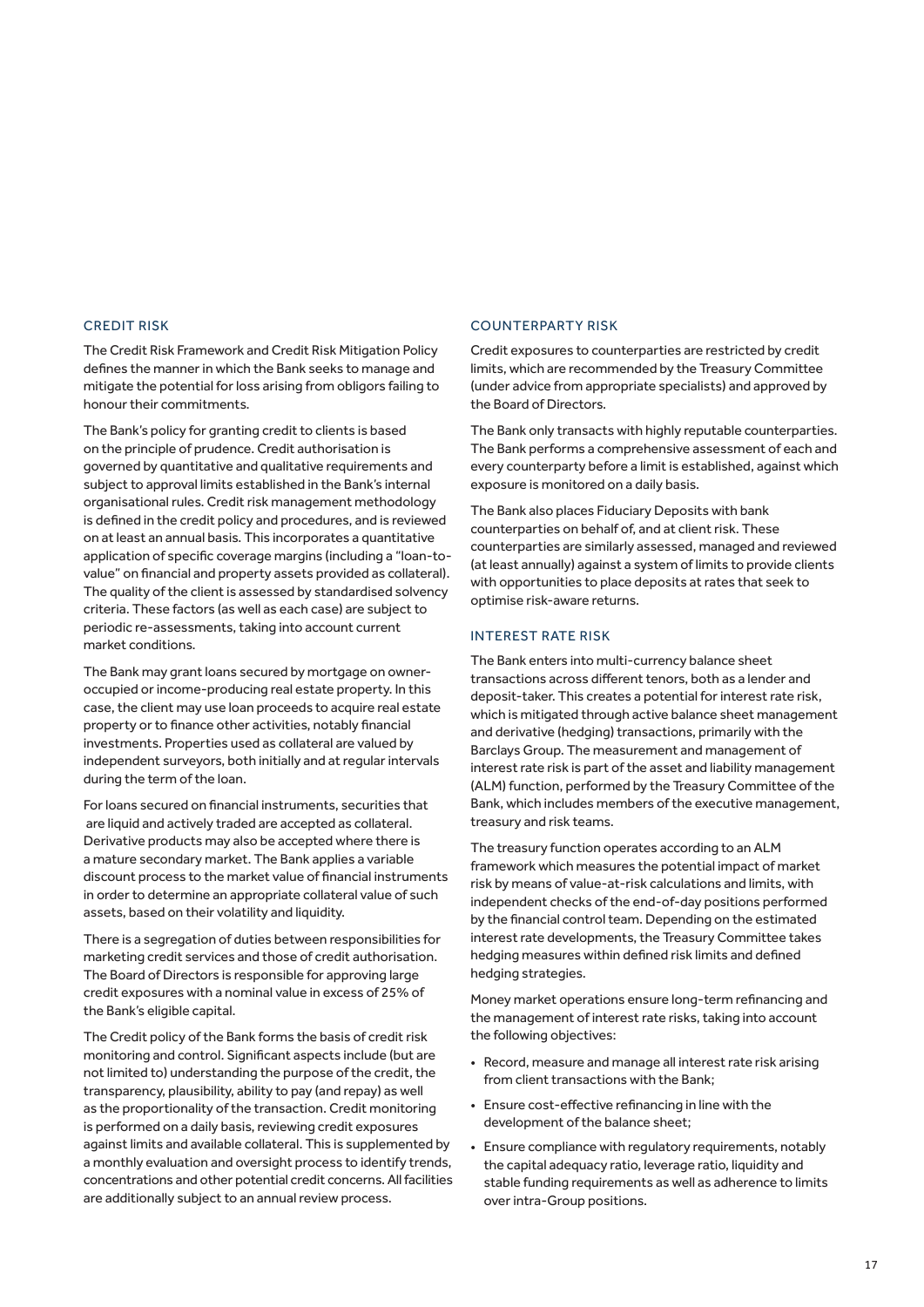#### RISKS ON FOREIGN EXCHANGE RATES

The Bank executes foreign exchange transactions to serve its clients, and for its own balance sheet management purposes. Any significant exposures resulting from these activities are closed out (for same day value) in the foreign exchange markets. The Bank undertakes value-at-risk calculations against limits for its foreign exchange activity, to ensure the potential market risk impact of any residual positions (not fully hedged in the foreign exchange markets) are managed within limits. The Financial Control team perform independent end-of-day controls to verify that these limits are respected.

#### LIQUIDITY RISK

The liquidity and financing limits of the Bank are approved annually by the executive management and the Board of Directors, taking into account the current and planned business strategy and the Bank's defined risk appetite. Liquidity management creates a solid liquidity position to allow the Bank to meet its obligations consistently and in a timely manner, including in times of market stress. In addition, financing risk is managed through the optimisation of the balance sheet structure, for example through active asset and liability matching. The Treasury function is responsible for implementing the liquidity strategy and the financial control function ensures that the limits and objectives are complied with.

A Contingency Funding Plan (CFP) exists and is regularly reviewed; as a minimum, on an annual basis. The CFP includes an assessment of financing sources under a number of stressed market scenarios, considers liquidity status indicators and key figures, and documents the emergency measures that could be undertaken. Provisions for crisis scenarios are made by diversifying the sources of financing. All material expected cash flows are regularly reviewed and this is supplemented via the availability of a high quality portfolio of securities, exclusively drawn from the list of 'collateral eligible for SNB repos' collateral, which could be used to gain additional liquidity, are regularly reviewed. Early warning indicators are defined and monitored to trigger implementation of the CFP.

#### OPERATIONAL RISKS

Operational risks are defined as the risks of losses to the Bank from inadequate or failed processes or systems, human factors or due to external events (for example fraud) where the root cause is not due to credit or market risks. The assessment of operational risks evaluates both the financial and non-financial impacts.

The Board of Directors reviews and approves the risk interpretive procedure (including management of operational risk) on an annual basis, which, together with detailed controls and thresholds, serve as the basis for operational risk management. Risk mitigation measures are implemented by way of process management, information and cyber security protections, control systems, quality management and on-going training and education. This also includes ensuring that operations continue in case of internal or external events or disasters. The effectiveness of the business resiliency plans is tested annually and has proven to be robust in the face of the on-going COVID-19 pandemic.

The Bank outsources some non-client facing support activities; both within the Barclays Group and to carefully selected external suppliers. All outsourcing is performed under the terms of contractual agreements and is monitored through Service Level Agreements (SLAs). The performance of significant suppliers is monitored through a quarterly Supplier Management Forum. The principal activities outsourced to third party professionals are access links to the SWIFT network, settlement and custody of securities, preliminary anti-money laundering screening, printing services and computer hardware management.

Key controls and procedures are documented in a standardised manner. All of the Bank's departments annually perform an assessment of the internal control processes in terms of their operational effectiveness and take any improvement measures necessary.

<sup>1</sup> As published by the Swiss National Bank, see: https://www.snb.ch/en/ifor/finmkt/operat/snbgc/id/finmkt\_repos\_baskets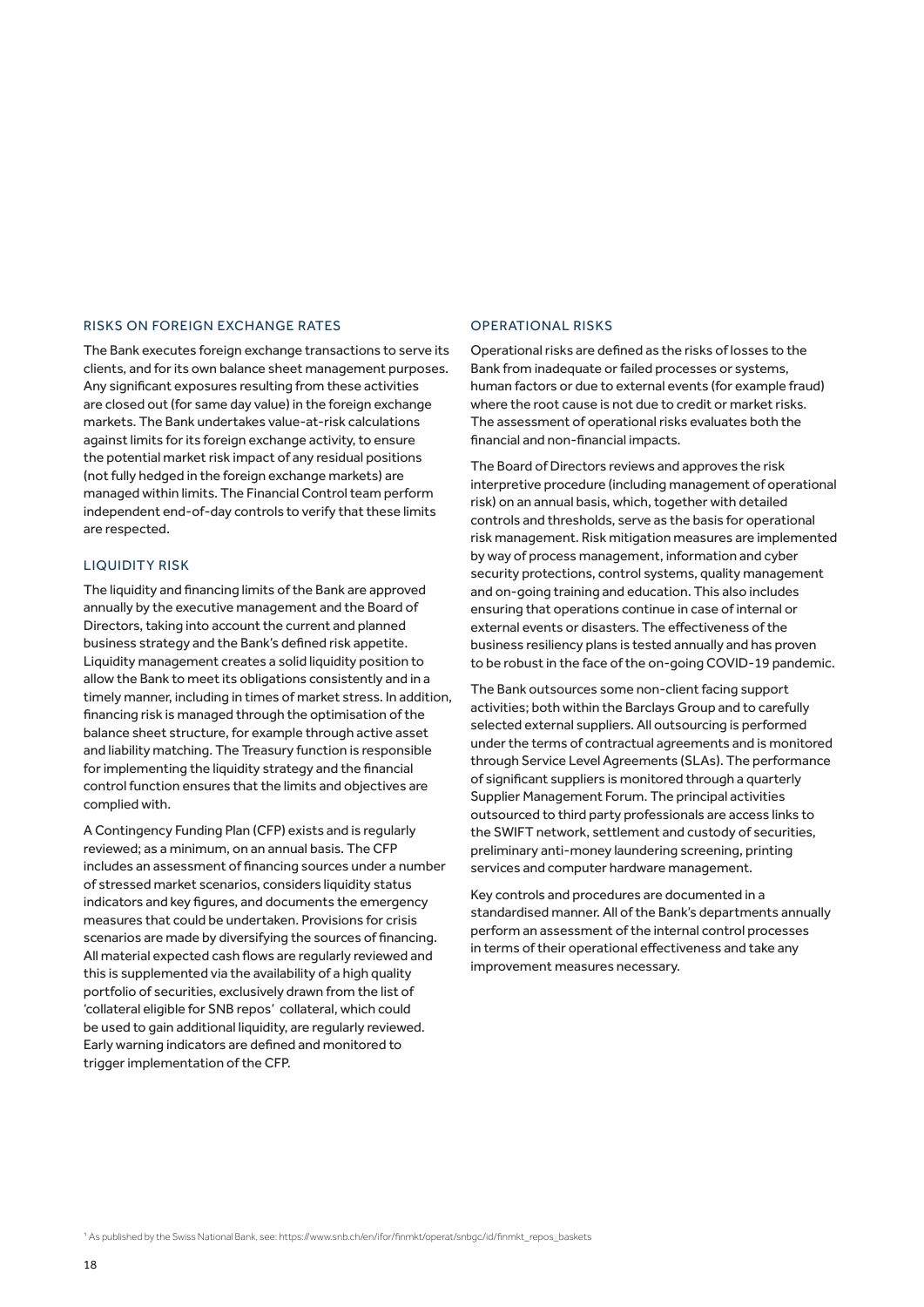## CONDUCT RISK

Conduct Risk is defined as the risk of detriment to customers, clients, market integrity, competition or Barclays from the inappropriate supply of financial services, including instances of wilful or negligent misconduct. Client detriment occurs when the Bank's clients are damaged or harmed either financially or non-financially. Non-financial detriment includes distress, inconvenience, and reduced choice, loss of opportunity and/or loss of benefit. Clients need not necessarily be aware that they have suffered detriment. Barclays has clearly-stated Conduct Risk outcomes which set the overall objectives for the management of Conduct Risk.

The Compliance Officer ensures that the Bank respects the current regulatory requirements and carries out due diligence on new and existing clients, as well as transactional activity of clients and staff. Both the Legal and Compliance departments track legislative developments arising from the regulators, the government, parliament and other related organisations and ensure that internal policies and procedures are updated according to current legislation and regulation.

### LEGAL RISK

Legal Risk is defined as the risk of loss or imposition of penalties, damages or fines from the failure of the firm to meet its legal obligations, including regulatory or contractual requirements. Barclays applies strict procedures that seek to prevent the failure to adhere to a number of defined policies that seek to manage and mitigate Legal Risk covering such aspects as competition and anti-trust, contact with regulatory, use / engagement of law firms, management of litigation, intellectual property, contractual arrangements and the appropriate and timely engagement of the legal function in relation to key and relevant business decisions.

#### REPUTATION RISK

Reputation risk is defined as the risk that an action, transaction, investment, event, decision or business relationship will reduce trust in Barclays' integrity and/or competence. The management of reputation risk focuses on principles, policies and procedures that seek to avoid association with businesses, clients or activities, which, whilst in accordance with law, regulation and policies, are viewed as being controversial.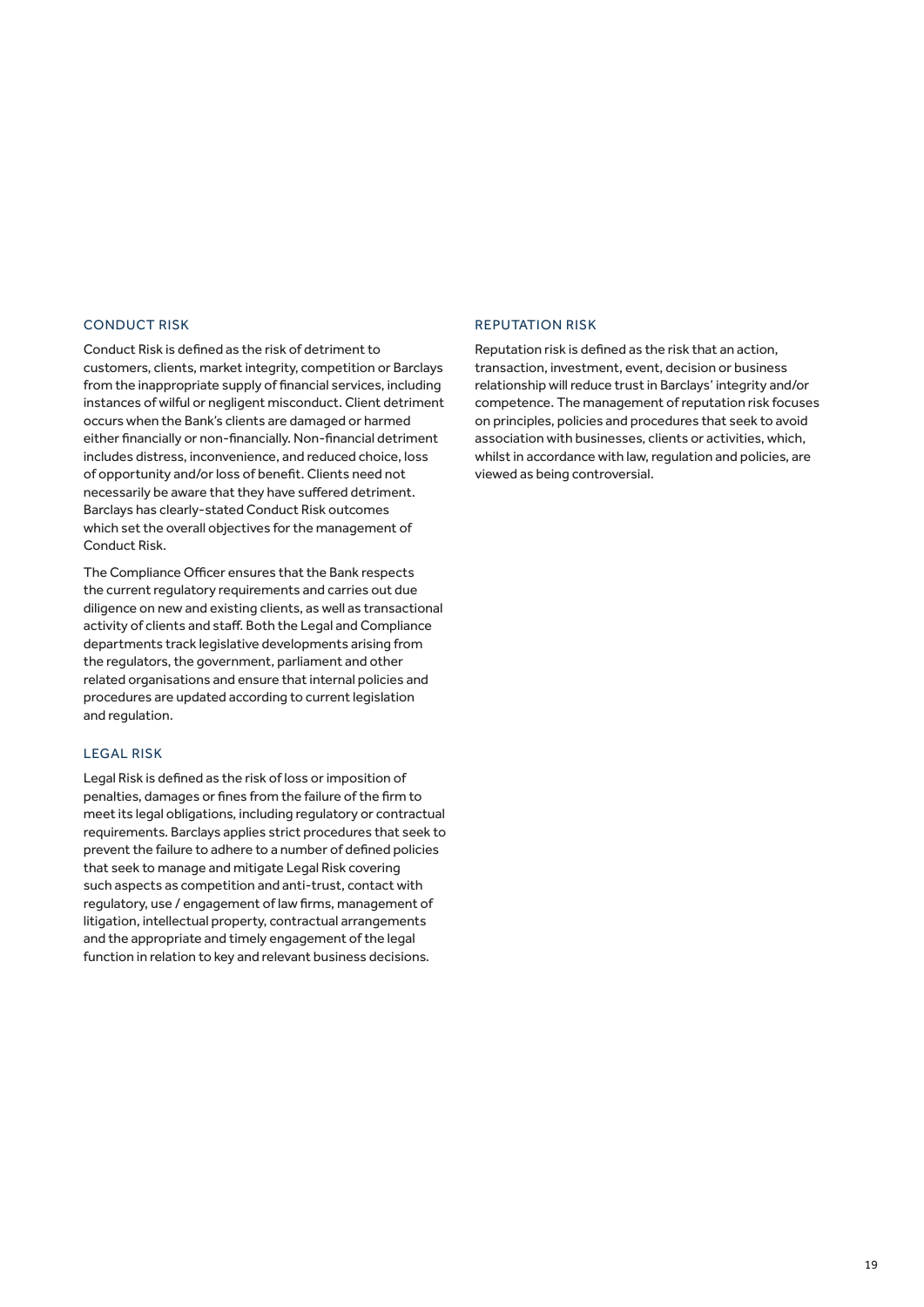## 7. Balance sheet information

## 7.1 Breakdown of securities financing transactions

|                                                                                                                                                                                                                                                                                                           | 31.12.2021<br>CHF '000 | 31.12.2020<br>CHF '000 |
|-----------------------------------------------------------------------------------------------------------------------------------------------------------------------------------------------------------------------------------------------------------------------------------------------------------|------------------------|------------------------|
| Book value of receivables from cash collateral delivered in connection with securities borrowing and<br>reverse repurchase transactions*                                                                                                                                                                  | 9'324                  | 9'734                  |
| Fair value of securities received and serving as collateral in connection with securities lending or<br>securities borrowed in connection with securities borrowing as well as securities received in connection<br>with reverse-repurchase transactions with an unrestricted right to resell or repledge | 9'373                  | 9'726                  |
| • of which, repledged securities                                                                                                                                                                                                                                                                          | 5'431                  | 2'703                  |
| · of which, resold securities                                                                                                                                                                                                                                                                             |                        |                        |

\* Before taking into consideration any netting agreements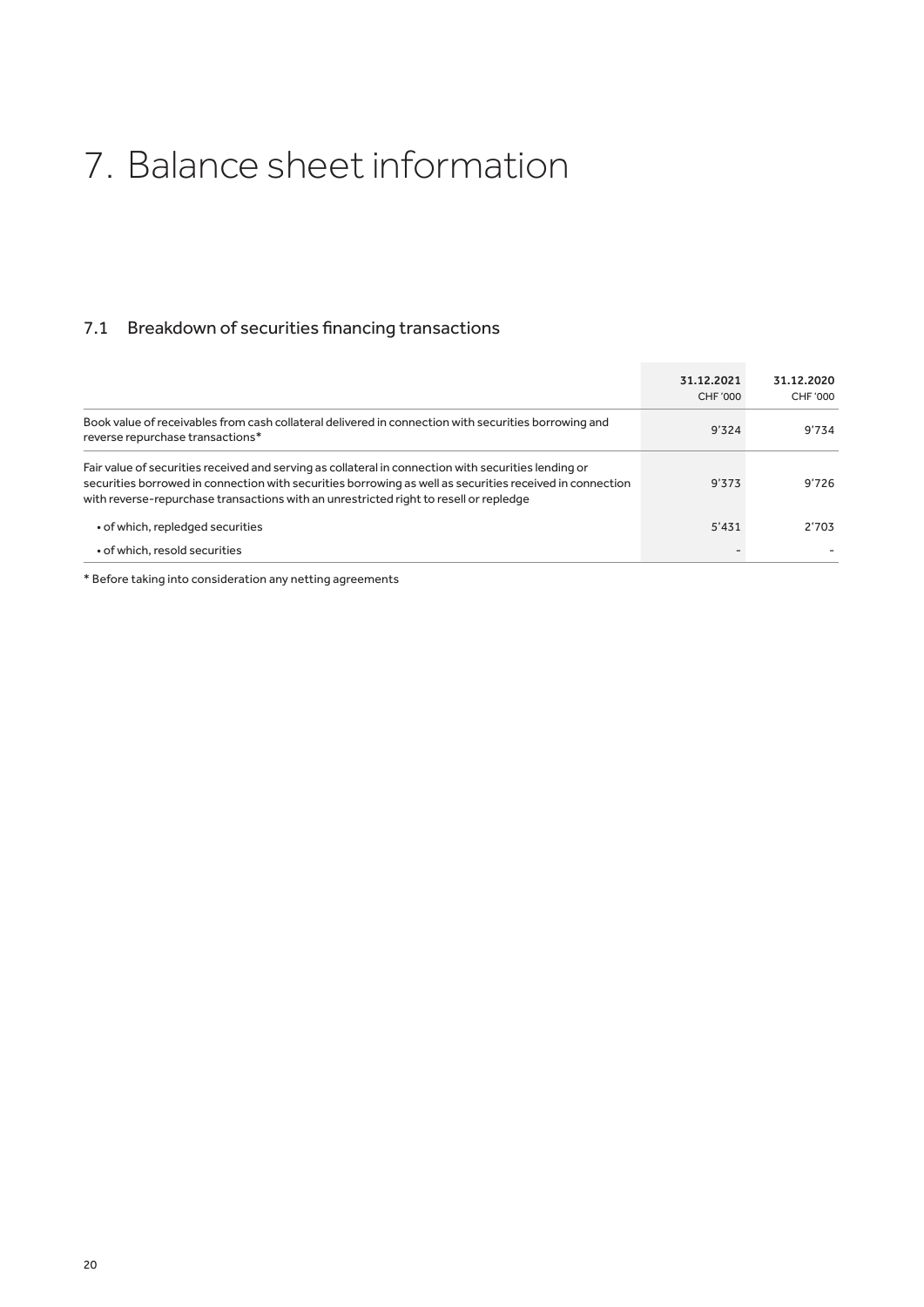## 7.2 Collaterals for loans and off-balance sheet transactions, as well as impaired loans

|                                                            |            | <b>Types of collateral</b> |                     |                |                 |  |  |
|------------------------------------------------------------|------------|----------------------------|---------------------|----------------|-----------------|--|--|
| Collateral for loans and off-balance<br>sheet transactions |            | Secured by<br>mortgage     | Other<br>collateral | Unsecured      | Total           |  |  |
|                                                            |            | <b>CHF '000</b>            | <b>CHF '000</b>     | CHF '000       | <b>CHF '000</b> |  |  |
| Loans before netting with value adjustments                |            |                            |                     |                |                 |  |  |
| Amounts due from customers                                 |            |                            | 1'629'232           | 9'500          | 1'638'732       |  |  |
| Mortgage loans                                             |            |                            |                     |                |                 |  |  |
| • Residential properties                                   |            | 1'190'601                  |                     |                | 1'190'601       |  |  |
| • Commercial premises                                      |            | $\overline{\phantom{a}}$   |                     | $\overline{a}$ |                 |  |  |
| Amounts due from securities financing transactions         |            |                            |                     |                |                 |  |  |
| Total loans (before netting with value adjustments)        |            |                            |                     |                |                 |  |  |
|                                                            | 31.12.2021 | 1'190'601                  | 1'629'232           | 9'500          | 2'829'333       |  |  |
|                                                            | 31.12.2020 | 1'102'709                  | 1'324'997           | 33'967         | 2'461'673       |  |  |
| Total loans (after netting with value adjustments)         |            |                            |                     |                |                 |  |  |
|                                                            | 31.12.2021 | 1'165'294                  | 1'629'180           | 2'714          | 2'797'188       |  |  |
|                                                            | 31.12.2020 | 1'079'669                  | 1'323'012           | 25'773         | 2'428'454       |  |  |
|                                                            |            |                            |                     |                |                 |  |  |
| Off-balance sheet                                          |            |                            |                     |                |                 |  |  |
| Contingent liabilities                                     |            |                            | 30'058              |                | 30'058          |  |  |
| Irrevocable commitments                                    |            |                            |                     | 1'814          | 1'814           |  |  |
| Total off-balance sheet                                    | 31.12.2021 |                            | 30'058              | 1'814          | 31'872          |  |  |
| Total off-balance sheet                                    | 31.12.2020 |                            | 95'067              | 1'848          | 96'915          |  |  |

|            |                      | Impaired loans                                            |                              |                                    |  |  |  |
|------------|----------------------|-----------------------------------------------------------|------------------------------|------------------------------------|--|--|--|
|            | Gross debt<br>amount | <b>Estimated</b><br>liquidation<br>value of<br>collateral | <b>Net</b><br>debt<br>amount | Individual<br>value<br>adjustments |  |  |  |
|            | CHF '000             | <b>CHF '000</b>                                           | <b>CHF '000</b>              | <b>CHF '000</b>                    |  |  |  |
| 31.12.2021 | 112'806              | 82'828                                                    | 29'978                       | 31'545                             |  |  |  |
| 31.12.2020 | 112'044              | 82'627                                                    | 29'417                       | 30'602                             |  |  |  |

The increase in individual value adjustments compared to 2020 is primarily due to an increase in valuation adjustments on two existing impairment cases.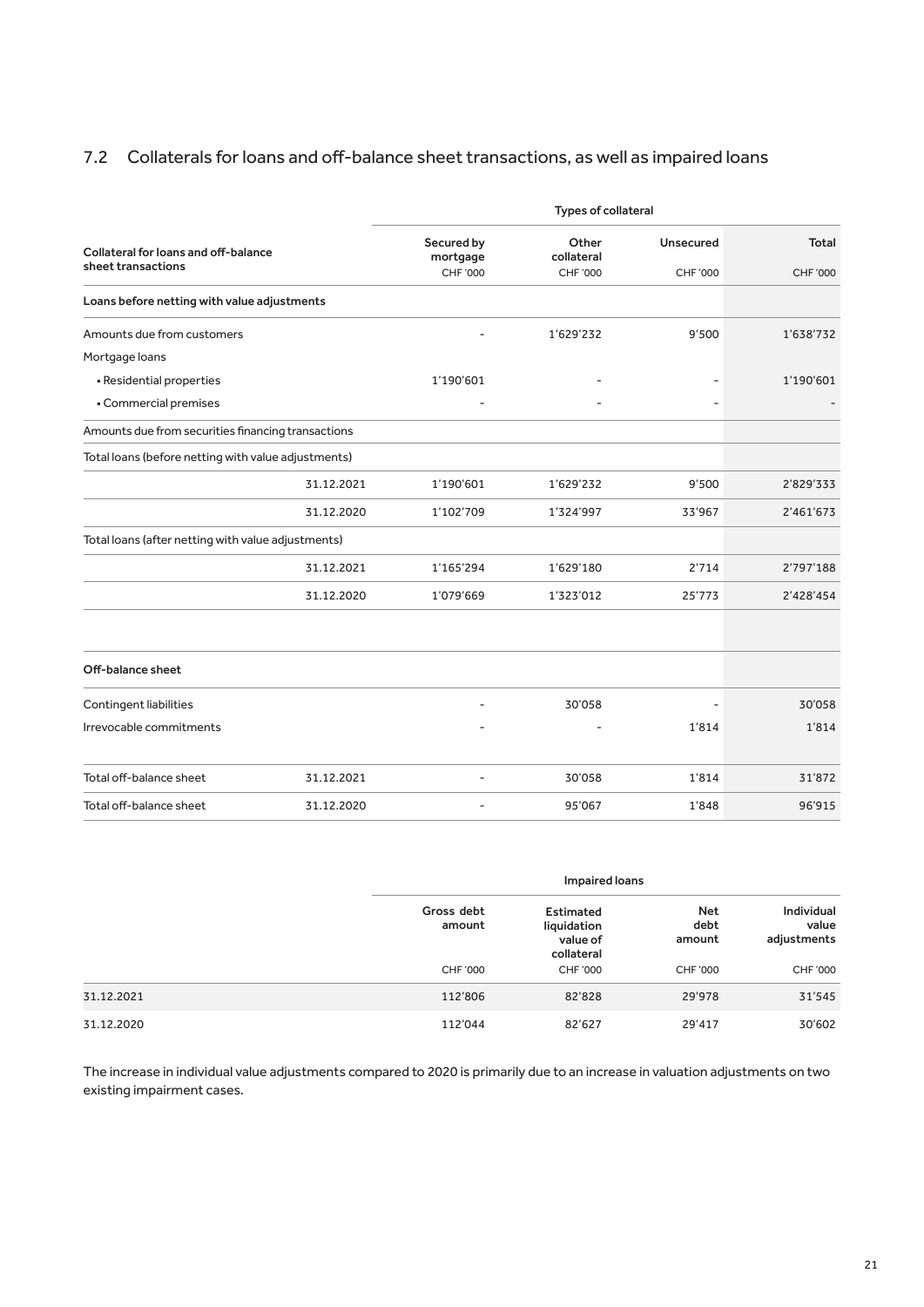## 7.3 Presentation of derivative financial instruments (Assets and Liabilities)

|                                                |            | <b>Trading instruments</b>                    |                                               |                                |  |  |
|------------------------------------------------|------------|-----------------------------------------------|-----------------------------------------------|--------------------------------|--|--|
|                                                |            | Positive<br>replacement<br>values<br>CHF '000 | Negative<br>replacement<br>values<br>CHF '000 | Contract<br>volume<br>CHF '000 |  |  |
| Interest rate instruments                      |            | 918                                           | 918                                           | 72'551                         |  |  |
| Swaps                                          |            | 918                                           | 918                                           | 72'551                         |  |  |
| Foreign exchange/precious metals               |            | 10'114                                        | 14'860                                        | 2'216'543                      |  |  |
| <b>Forward contracts</b>                       |            | 9'202                                         | 13'948                                        | 1'972'900                      |  |  |
| Options (OTC)                                  |            | 912                                           | 912                                           | 243'643                        |  |  |
| <b>Equity securities</b>                       |            | 1'800                                         | 1'800                                         | 19'684                         |  |  |
| Option (OTC)                                   |            | 1'800                                         | 1'800                                         | 19'684                         |  |  |
| Total before netting agreements                | 31.12.2021 | 12'832                                        | 17'578                                        | 2'308'779                      |  |  |
| • of which' determined using a valuation model |            |                                               |                                               |                                |  |  |
|                                                | 31.12.2020 | 23'929                                        | 27'630                                        | 2'375'265                      |  |  |
| Total after netting agreements                 | 31.12.2021 | 12'832                                        | 17'578                                        |                                |  |  |
|                                                | 31.12.2020 | 23'929                                        | 27'630                                        |                                |  |  |

The Contract volume is determined based on notional of positive replacement values.

|                                                        |                               | Breakdown by counterparty                 |                                |          |  |
|--------------------------------------------------------|-------------------------------|-------------------------------------------|--------------------------------|----------|--|
|                                                        | Central<br>clearing<br>houses | <b>Banks and</b><br>securities<br>dealers | Other<br>customers<br>CHF '000 | Total    |  |
|                                                        | CHF '000                      | CHF '000                                  |                                | CHF '000 |  |
| Positive replacement values (after netting agreements) | -                             | 5'298                                     | 7'534                          | 12'832   |  |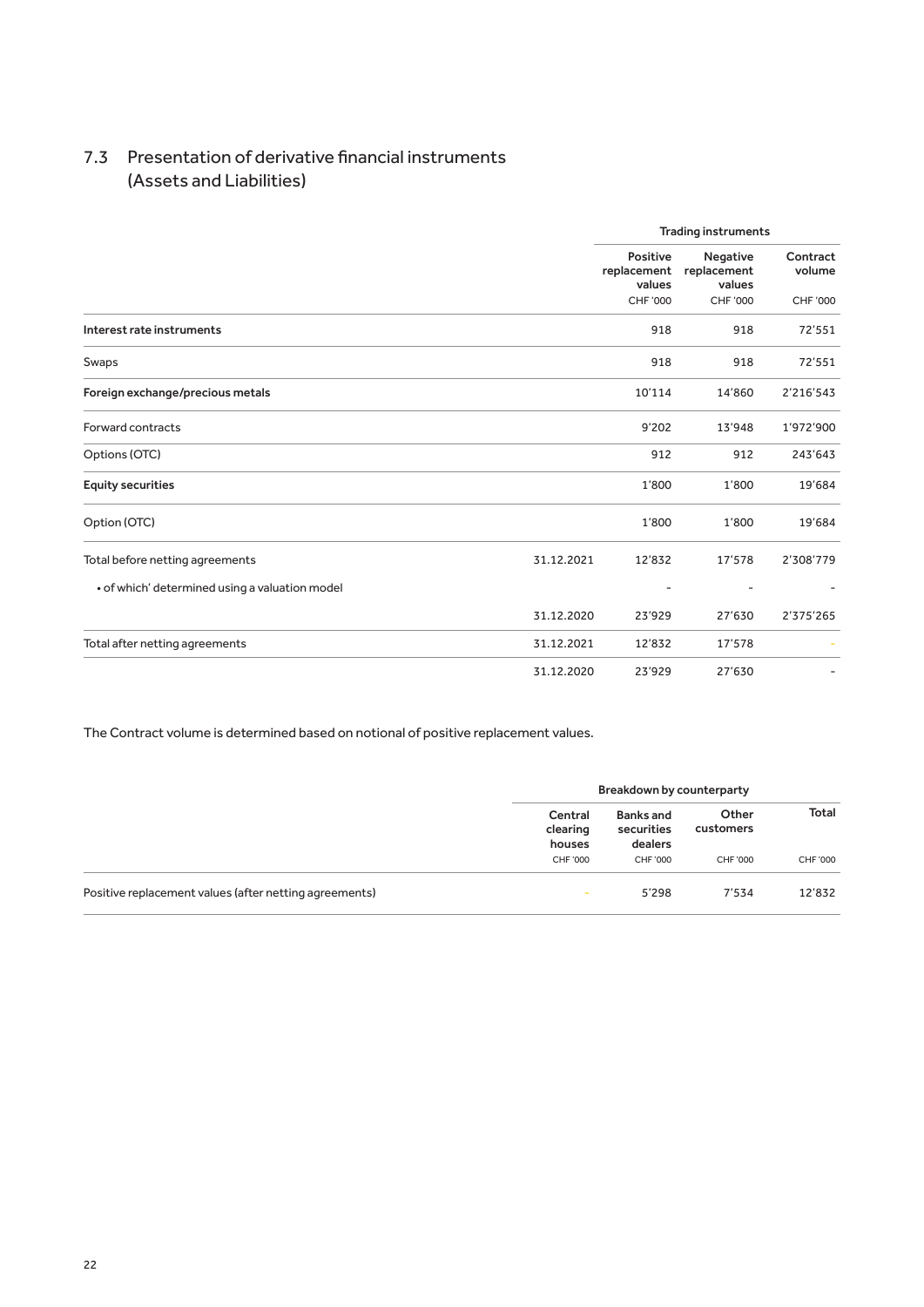## 7.4 Financial investments

|                                                                                                    | <b>Book value</b>                     |                        | <b>Fair value</b>      |                        |  |
|----------------------------------------------------------------------------------------------------|---------------------------------------|------------------------|------------------------|------------------------|--|
|                                                                                                    | 31.12.2021<br>CHF '000                | 31.12.2020<br>CHF '000 | 31.12.2021<br>CHF '000 | 31.12.2020<br>CHF '000 |  |
| <b>Financial investments</b>                                                                       |                                       |                        |                        |                        |  |
| Debt securities                                                                                    |                                       |                        |                        |                        |  |
| • of which, destined to be held to maturity                                                        | 35'525                                | 28'274                 | 35'524                 | 28'274                 |  |
| · of which, not intended to be held to maturity (available for sale)                               |                                       |                        |                        |                        |  |
| Total                                                                                              | 35'525                                | 28'274                 | 35'524                 | 28'274                 |  |
|                                                                                                    |                                       |                        |                        |                        |  |
| <b>Equity Securities</b>                                                                           | 3                                     |                        | 3                      |                        |  |
| · of which, qualified participations                                                               |                                       |                        |                        |                        |  |
|                                                                                                    |                                       |                        |                        |                        |  |
| <b>Precious metals</b>                                                                             | 187'743                               | 165'464                | 187'743                | 165'464                |  |
|                                                                                                    |                                       |                        |                        |                        |  |
| Real Estate and goods repossessed from credit operations<br>available for sale                     | 20'277                                | 6'630                  | 20'277                 | 6'630                  |  |
| Total financial investments                                                                        | 243'548                               | 200'368                | 243'547                | 200'368                |  |
| • of which, securities eligible for repo transactions in accordance with liquidity<br>requirements |                                       |                        |                        |                        |  |
|                                                                                                    | Breakdown by counterparties by rating |                        |                        |                        |  |
|                                                                                                    |                                       |                        |                        |                        |  |

|                 | AAA to AA-      | A+ to A-        | BBB+toBBB--     | BB+toB--        | Below B-        | Unrated         |
|-----------------|-----------------|-----------------|-----------------|-----------------|-----------------|-----------------|
|                 | <b>CHF '000</b> | <b>CHF '000</b> | <b>CHF '000</b> | <b>CHF '000</b> | <b>CHF '000</b> | <b>CHF '000</b> |
| Debt securities | 35'525          | $\sim$          | $\sim$          | $\sim$          | -               |                 |

The Bank relies on the lowest rating classes of Standard & Poor's and Moodys.

The Bank's debt securities consist of US Treasury Bills which are held forthe purpose of collateralising certain exposures.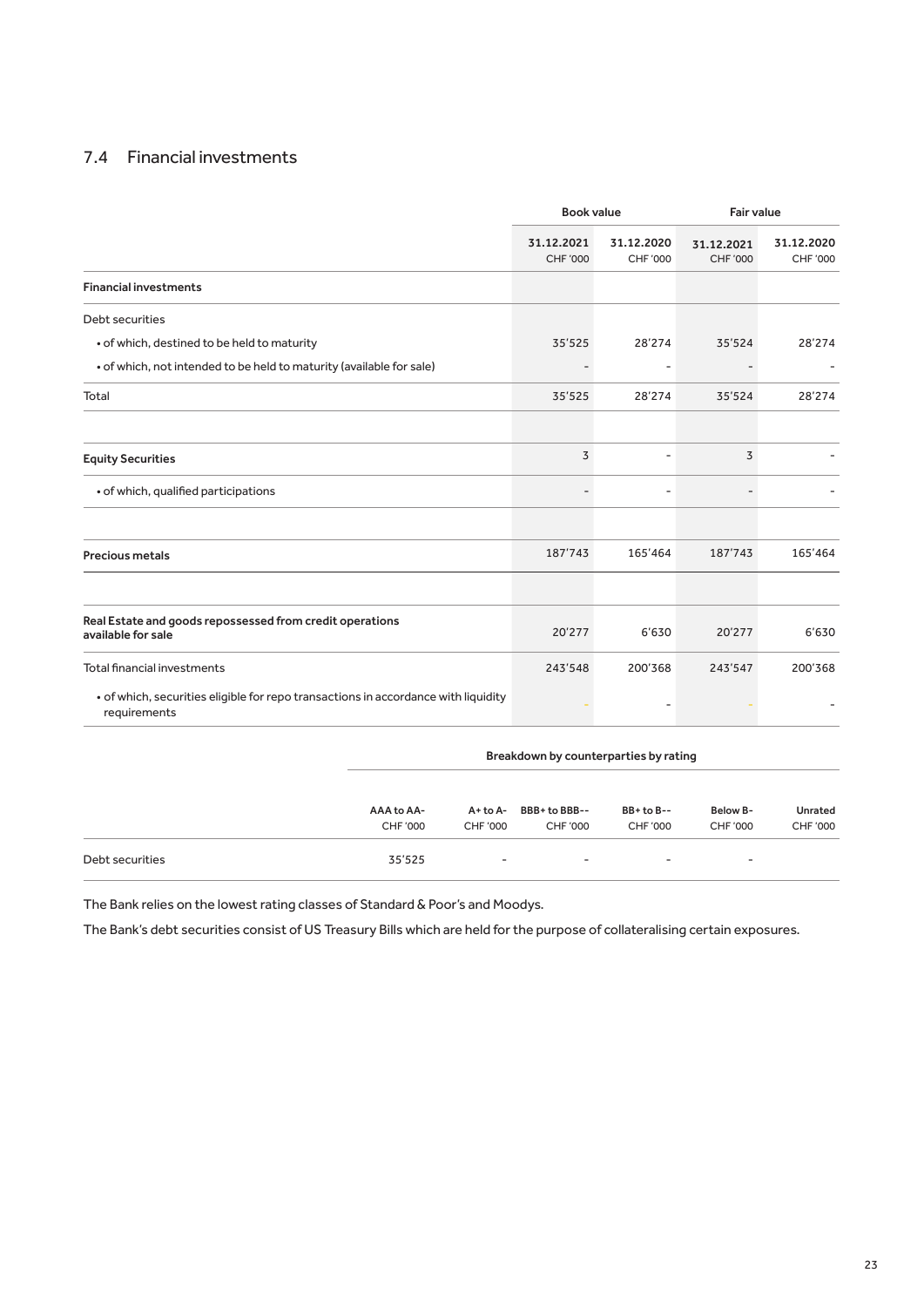## 7.5 Tangible fixed assets

|                                                  |                     |                             |                             | Accounting period 2021 |                  |              |                             |
|--------------------------------------------------|---------------------|-----------------------------|-----------------------------|------------------------|------------------|--------------|-----------------------------|
|                                                  | Acquisition<br>cost | Accumulated<br>depreciation | Book value at<br>31.12.2020 | <b>Additions</b>       | <b>Disposals</b> | Depreciation | Book value at<br>31.12.2021 |
|                                                  | CHF '000            | CHF '000                    | CHF '000                    | <b>CHF '000</b>        | CHF '000         | CHF '000     | CHF '000                    |
| Tangible fixed assets                            |                     |                             |                             |                        |                  |              |                             |
| Proprietary or separately acquired soft-<br>ware | 55'884              | $-55'884$                   | ۰                           |                        |                  |              |                             |
| Other tangible fixed assets                      | 90'037              | $-86'850$                   | 3'187                       |                        |                  | 735          | 2'452                       |
| Total tangible fixed assets                      | 145'921             | $-141'777$                  | 3'187                       |                        |                  | 735          | 2'452                       |

The depreciation method applied and the range used for the expected useful life are explained on page 14.

## 7.6 Other assets and other liabilities

|                          | 31.12.2021<br><b>CHF '000</b> | 31.12.2020<br>CHF '000 |
|--------------------------|-------------------------------|------------------------|
| Other assets             |                               |                        |
| Indirect taxes           | 317                           | 290                    |
| Other assets             | 12'513                        | 1'378                  |
| Total other assets       | 12'830                        | 1'668                  |
| <b>Other liabilities</b> |                               |                        |
| Indirect taxes           | 2'936                         | 2'283                  |
| Other liabilities        | 93                            | 278                    |
| Total other liabilities  | 3'029                         | 2'561                  |

The 2019 Other assets balance ofCHF10.0 million includes a balance ofCHF9.6 million related to a security in transit position.

## 7.7 Assets pledged or assigned to secure own commitments and assets under reservation of ownership

|                               | 31.12.2021<br><b>Book value</b> | 31.12.2021<br><b>Effective</b><br>commitments | 31.12.2020<br><b>Book value</b> | 31.12.2020<br><b>Effective</b><br>commitments |
|-------------------------------|---------------------------------|-----------------------------------------------|---------------------------------|-----------------------------------------------|
|                               | CHF '000                        | <b>CHF '000</b>                               | <b>CHF '000</b>                 | <b>CHF '000</b>                               |
| Pledged/assigned assets       |                                 |                                               |                                 |                                               |
| Due from banks                | 39'624                          | 39'624                                        | 43'279                          | 43'279                                        |
| Total pledged/assigned assets | 39'624                          | 39'624                                        | 43'279                          | 43'279                                        |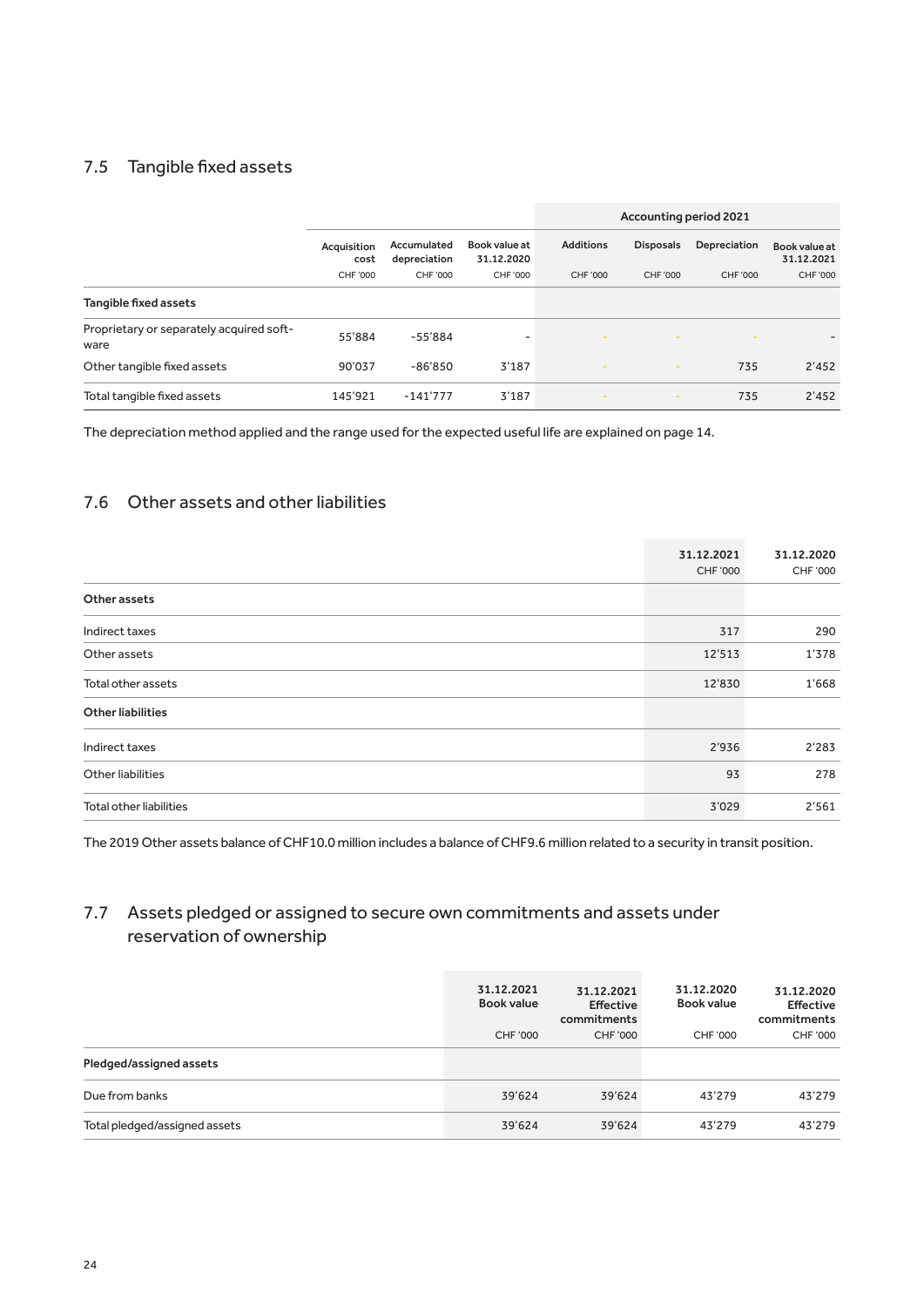## 7.8a Liabilities relating to own pension schemes

Atthe balance sheet date there was an amount of CHF 3.0m due to the pension fund ofthe Bank (2020: CHF 6.2m). No equity instruments of the Bank are held by the pension fund foundation.

## 7.8b Economic situation of own pension schemes

The latest audited financial statements of the 'Caisse de pensions de Barclays Bank (Suisse) SA' (prepared in accordance with the Swiss GAAP RPC 26) shows that all assets are properly covered according to article 44 of the Swiss Pension Ordinance (OPP2) at the end of 2020. The forecasts for 2021 show that the coverage will be 116% (2020: 114% and 2019: 112%), therefore the Board ofthe 'Caisse de pensions' has concluded that no additional contributions are deemed necessary.

The overfunding of the Bank's pension fund of 116% is used exclusively for the benefit of the insured members, thus there is no economic benefit to the Bank that needs to be recorded in the balance sheet and in the income statement.

At the balance sheet date, there is no contribution reserve financed by the Bank (2020: none).

Details ofthe contributions to the pension fund are provided in note 9.3 Personnel expenses.

## 7.9 Subordinated loans

|                           | Weighted average<br>interest rate | Due<br>date | 31.12.2021<br><b>CHF '000</b> | 31.12.2020<br>CHF '000 |
|---------------------------|-----------------------------------|-------------|-------------------------------|------------------------|
| Subordinated Ioan         |                                   |             |                               |                        |
| Barclays Bank PLC, London | 2.99%                             | n/a         | 50'056                        | 50'056                 |
| Total                     | 2.99%                             |             | 50'056                        | 50'056                 |

The subordinated loan from Barclays Bank PLC, London is shown in the Balance Sheetline 'Amounts due to banks'.

On 20 December 2019,the Bank entered into a CHF 50 million subordinated loan agreement with Barclays Bank PLC with no fixed redemption date. This new loan qualifies as Additional Tier 1 capital. Whilst interest is discretionary (or mandatorily cancellable under certain conditions), the rate of interest is equal to a Benchmark rate, currently CHF 3 month Libor, plus a margin of 3.7% (floored at 0.0%).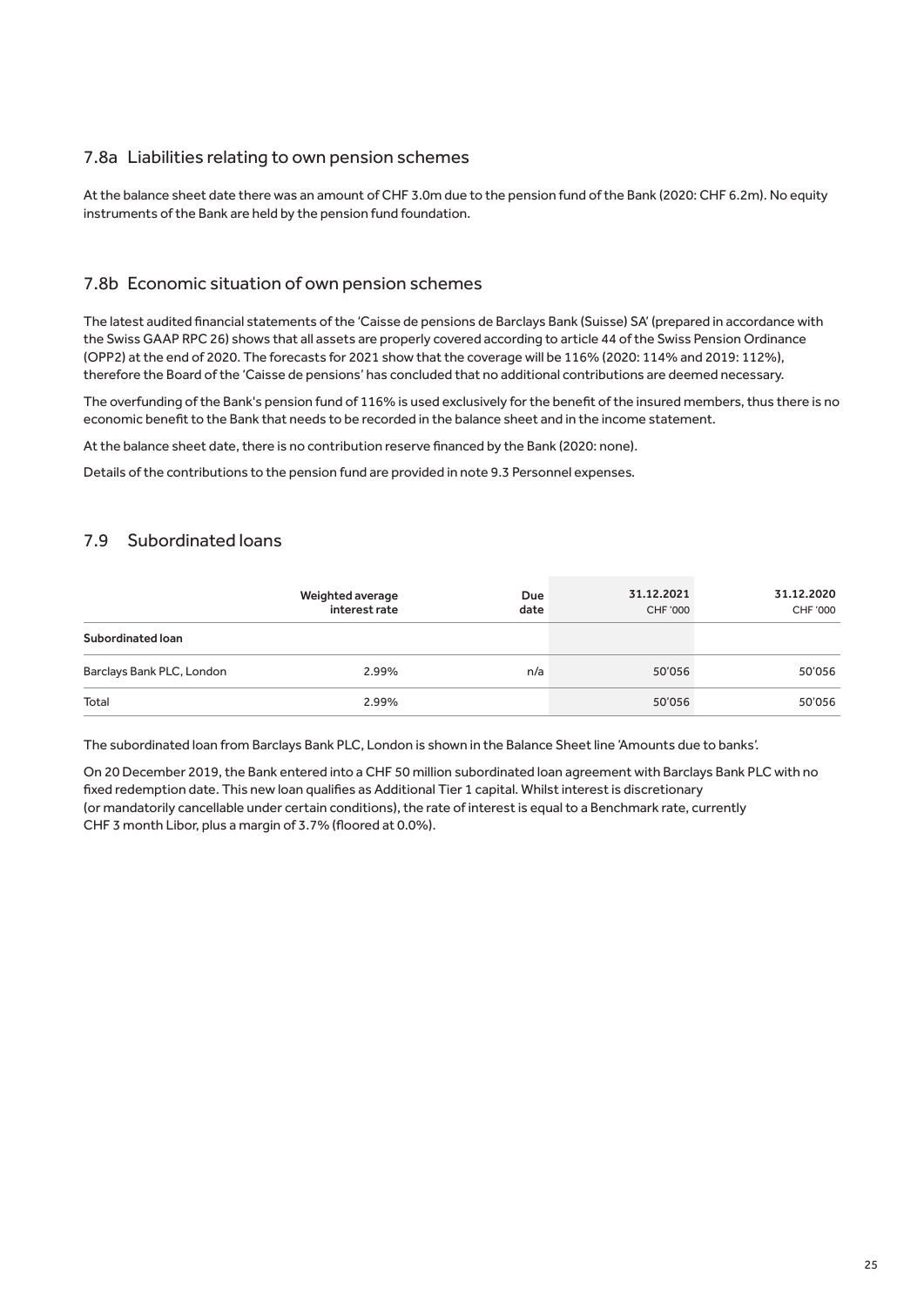## 7.10 Presentation of value adjustments and provisions

|                                                                     |                                 |                                                       | Accounting period 2021   |                          |                                     |                                                               |                              |                                 |
|---------------------------------------------------------------------|---------------------------------|-------------------------------------------------------|--------------------------|--------------------------|-------------------------------------|---------------------------------------------------------------|------------------------------|---------------------------------|
|                                                                     | <b>Balance</b> at<br>31.12.2020 | Use in<br>conformity<br>with<br>designated<br>purpose | Re-<br>classification    | Currency<br>differences  | Past due<br>interest.<br>recoveries | <b>New</b><br>provisions<br>charged to<br>income<br>statement | <b>Releases</b><br>to income | <b>Balance</b> at<br>31.12.2021 |
|                                                                     | CHF '000                        | CHF '000                                              | <b>CHF '000</b>          | CHF '000                 | <b>CHF '000</b>                     | <b>CHF '000</b>                                               | <b>CHF '000</b>              | CHF '000                        |
| <b>Provisions</b>                                                   |                                 |                                                       |                          |                          |                                     |                                                               |                              |                                 |
| Provisions for other business risks                                 | 3'927                           | $-1'334$                                              |                          | $\overline{4}$           |                                     | 663                                                           | $-316$                       | 2'944                           |
| Other provisions                                                    | 318                             | $\overline{\phantom{a}}$                              | -                        | $\overline{\phantom{0}}$ |                                     | $\overline{\phantom{a}}$                                      | $-108$                       | 210                             |
| <b>Total provisions</b>                                             | 4'245                           | $-1'334$                                              | $\overline{\phantom{0}}$ | 4                        |                                     | 663                                                           | $-424$                       | 3'154                           |
| Value adjustments for default and<br>country risks                  |                                 |                                                       |                          |                          |                                     |                                                               |                              |                                 |
| Value adjustments for default risks in<br>respect of impaired loans | 30'602                          | $-3'922$                                              | 2'387                    | $-431$                   | 1'163                               | 2'056                                                         | $-310$                       | 31'545                          |
| Value adjustments for latent risks                                  | 2'617                           | $\overline{\phantom{a}}$                              | $-2'387$                 | $\overline{\phantom{0}}$ | 388                                 | $\qquad \qquad -$                                             | $-18$                        | 601                             |
| Value adjustments for default and<br>country risks                  | 33'219                          | $-3'922$                                              |                          | $-431$                   | 1'551                               | 2'056                                                         | $-328$                       | 32'146                          |

Value adjustments for latent risks only relate to non performing loans.

The increase of past due interest for value adjustments for default risks in respect of impaired loans totaling CHF 1'551 thousand is mostly spread between three existing mortgage facilities. The releases to income statement for value adjustments for default risks in respect of impaired loans totaling CHF 328 thousand relate primarily to a reduced provisions on one facility.

The Bank took possession of the collateral from one client based on prices received from external valuation experts.

The Bank utilised part of the impairment provision to adjust the carrying value of the collateral to a more conservative level.

## 7.11 Amounts due from/to related parties

|                                               | Amounts due from              |                        | Amounts due to                |                               |  |
|-----------------------------------------------|-------------------------------|------------------------|-------------------------------|-------------------------------|--|
|                                               | 31.12.2021<br><b>CHF '000</b> | 31.12.2020<br>CHF '000 | 31.12.2021<br><b>CHF '000</b> | 31.12.2020<br><b>CHF '000</b> |  |
| Qualified shareholders                        | 192'969                       | 424'390                | 670'120                       | 703'406                       |  |
| <b>Group Companies</b>                        |                               | 181                    | 9'777                         | 14'772                        |  |
| Associated companies                          |                               |                        | 72                            | 156                           |  |
| Transactions with members of governing bodies | 99                            | -                      |                               |                               |  |

### TRANSACTIONS WITH RELATED PARTIES

The Bank engages in transactions with related parties in the normal course of business. These include loans, deposits, foreign currency, economical hedging of "due to customers balances" and derivative transactions. In its capacity as the international Private Banking hub of Barclays Wealth and Investment Management, the Bank also provided IT and back office support, executive management services, trust administration services and primary relationship management services to affiliated entities. It may also incur charges linked to these services, as well as incur head office recharges for central costs which ultimately benefit the Bank. Services rendered or received are conducted on an arm's length basis.

The Bank can engage in transactions with Governing bodies and employees in the form of small consumerloans conducted at arm's length conditions.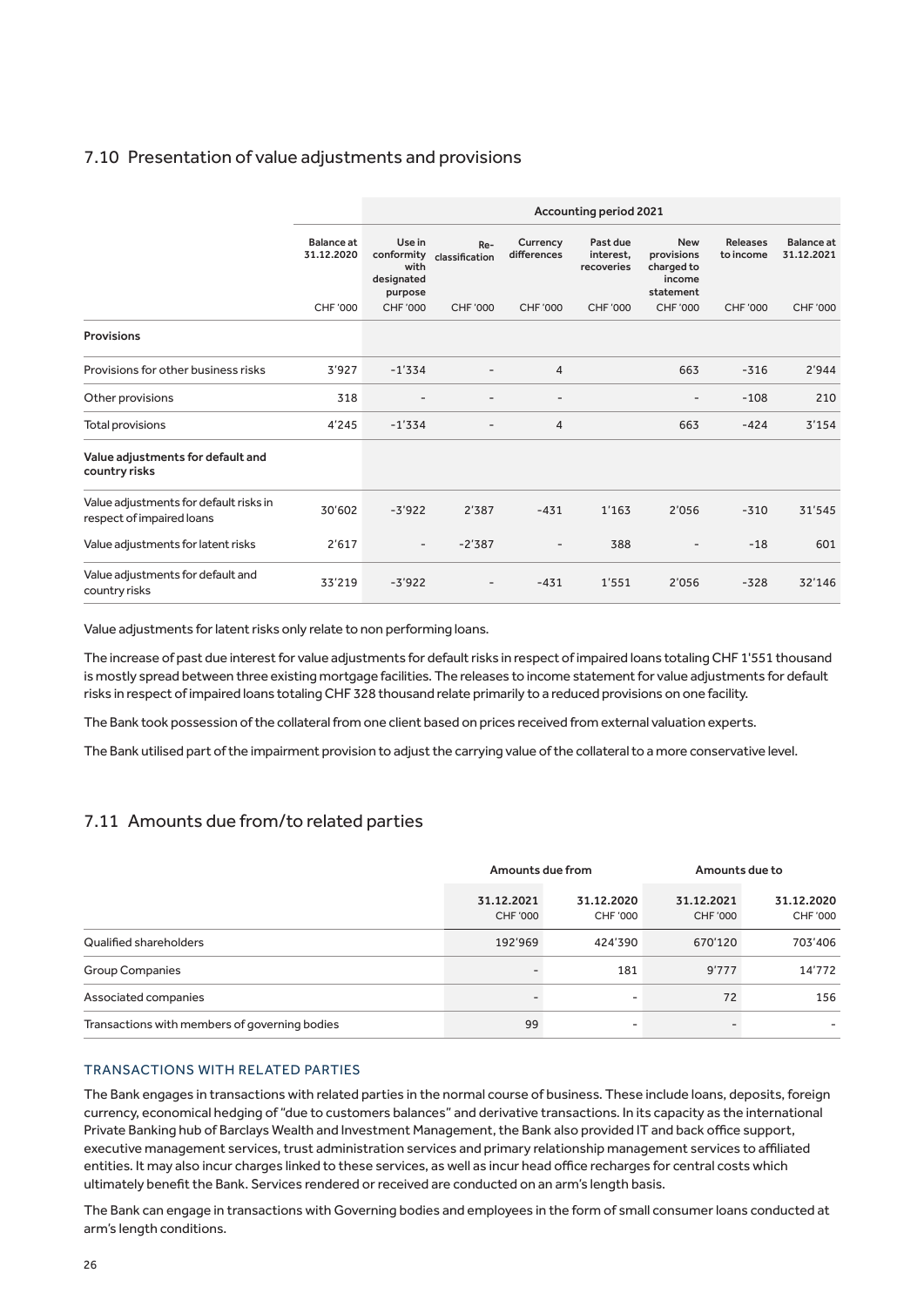## 7.12 Bank's capital

| Bank's capital                          | 31.12.2021                |                             |                                     | 31.12.2020         |                             |                                     |  |
|-----------------------------------------|---------------------------|-----------------------------|-------------------------------------|--------------------|-----------------------------|-------------------------------------|--|
|                                         | <b>Total</b><br>par value | <b>Numbers</b><br>of shares | Capital<br>eligible for<br>dividend | Total<br>par value | <b>Numbers</b><br>of shares | Capital<br>eligible for<br>dividend |  |
|                                         | <b>CHF '000</b>           |                             | <b>CHF '000</b>                     | <b>CHF '000</b>    |                             | <b>CHF '000</b>                     |  |
| Share capital                           | 90'000                    | 90'000                      | 90'000                              | 90'000             | 90'000                      | 90'000                              |  |
| Registered shares                       |                           |                             |                                     |                    |                             |                                     |  |
| • of which, paid up                     | 90'000                    | 90'000                      | 90'000                              | 90'000             | 90'000                      | 90'000                              |  |
| <b>Total Bank's capital</b>             | 90'000                    | 90'000                      | 90'000                              | 90'000             | 90'000                      | 90'000                              |  |
| Authorised capital (Note 1)             | 90'000                    | 90'000                      | 90'000                              | 90'000             | 90'000                      | 90'000                              |  |
| • of which, capital increases completed |                           |                             |                                     |                    |                             |                                     |  |

Through B.P.B. (Holdings) Limited, London, Barclays Bank PLC, London, a UK listed holding company, indirectly owns 100% of the voting rights of Barclays Bank (Suisse) SA. The shares of Barclays PLC are widely held by the public. All ofthe share capital has been paid up and there are no special rights conferred by share capital.

## STATUTORY RETAINED EARNINGS RESERVE

To the extent that it does not exceed one half of the share capital, the statutory retained earnings reserve may be used to cover losses or for measures designed to sustain the Bank through difficult times, to prevent unemployment or to mitigate its consequences. The statutory retained earnings reserve is non-distributable for dividends.

## 7.13 Holders of significant participations

|                                          | 31.12.2021      |                       | 31.12.2020 |                       |
|------------------------------------------|-----------------|-----------------------|------------|-----------------------|
| Significant shareholders and shareholder | <b>Nominal</b>  | Participation<br>rate | Nominal    | Participation<br>rate |
| groups with voting rights                | <b>CHF '000</b> | in $%$                | CHF '000   | in $%$                |
| B.P.B. (Holdings) Limited                | 90'000          | 100%                  | 90'000     | 100%                  |

Through B.P.B. (Holdings) Limited, London, Barclays Bank PLC, London, a UK listed holding company, indirectly owns 100% of the voting rights of Barclays Bank (Suisse) SA. The shares of Barclays PLC are widely held by the public. All of the share capital has been paid up and there are no special rights conferred by share capital.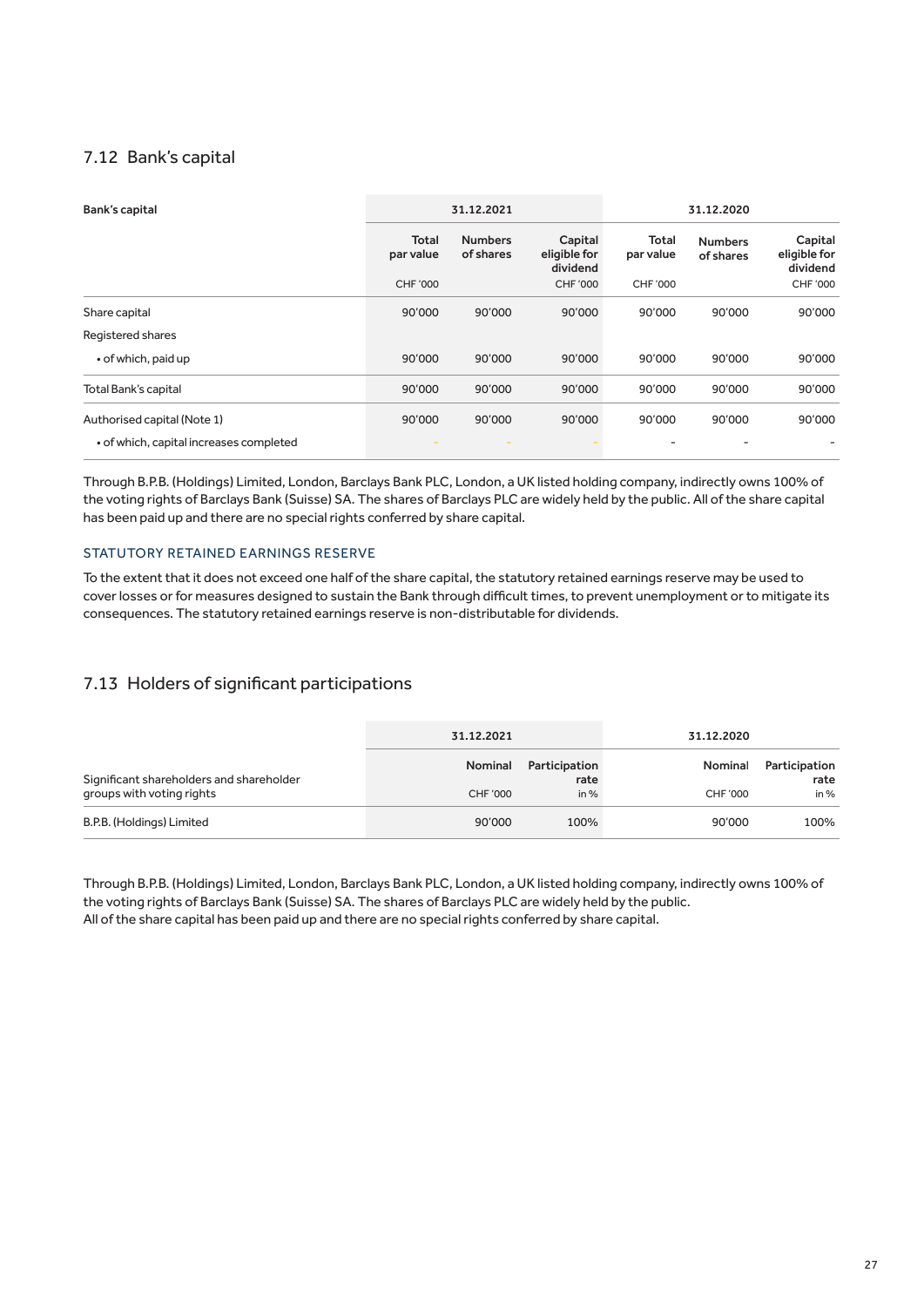## 7.14 Maturity structure of financial instruments

|                                                                    | <b>Maturities</b>    |                                      |                                |                                      |                                               |                              |                            |                          |
|--------------------------------------------------------------------|----------------------|--------------------------------------|--------------------------------|--------------------------------------|-----------------------------------------------|------------------------------|----------------------------|--------------------------|
|                                                                    | at sight<br>CHF '000 | cancellable<br>on demand<br>CHF '000 | within 3<br>months<br>CHF '000 | within 3 to<br>12 months<br>CHF '000 | within<br>12 months<br>to 5 years<br>CHF '000 | after<br>5 years<br>CHF '000 | no<br>maturity<br>CHF '000 | Total<br><b>CHF '000</b> |
| <b>Assets/Financial Instruments</b>                                |                      |                                      |                                |                                      |                                               |                              |                            |                          |
| Liquid assets                                                      | 646'514              |                                      |                                |                                      |                                               |                              | -                          | 646'514                  |
| Amounts due from banks                                             | 431'734              | -                                    | 21'435                         |                                      |                                               |                              | -                          | 453'169                  |
| Amounts due from securities financing<br>transactions              |                      | $\overline{\phantom{a}}$             | 9'324                          |                                      |                                               |                              |                            | 9'324                    |
| Amounts due from customers                                         | 1'797                | 136'464                              | 1'028'693                      | 283'035                              | 181'905                                       |                              | $\overline{\phantom{a}}$   | 1'631'894                |
| Mortgage loans                                                     | 1'010                | 211'869                              | 609'811                        | 172'139                              | 170'465                                       |                              | $\overline{\phantom{a}}$   | 1'165'294                |
| Positive replacement values of derivative<br>financial instruments | 12'832               |                                      |                                |                                      |                                               |                              |                            | 12'832                   |
| <b>Financial investments</b>                                       | 187'746              | -                                    | 24'596                         | 10'929                               |                                               | -                            | 20'277                     | 243'548                  |
| Total 31.12.2021                                                   | 1'281'633            | 348'333                              | 1'693'859                      | 466'103                              | 352'370                                       | -                            | 20'277                     | 4'162'575                |
| Total 31.12.2020                                                   | 1'425'862            | 149'384                              | 1'595'090                      | 406'652                              | 309'458                                       | 350                          | 6'630                      | 3'893'426                |

| Liabilities/Financial Instruments                                  |           |   |                          |                          |         |     |                          |           |
|--------------------------------------------------------------------|-----------|---|--------------------------|--------------------------|---------|-----|--------------------------|-----------|
| Amounts due to banks                                               | 29'150    | ۰ | 220'156                  | 225'092                  | 235'366 |     | $\overline{\phantom{0}}$ | 709'764   |
| Amounts due in respect of customer<br>deposits                     | 3'315'062 |   | ۰                        |                          |         |     | $\overline{\phantom{0}}$ | 3'315'062 |
| Negative replacement values of<br>derivative financial instruments | 17'578    | - | $\overline{\phantom{a}}$ | $\overline{\phantom{0}}$ |         |     |                          | 17'578    |
| Total 31.12.2021                                                   | 3'361'790 | ۰ | 220'156                  | 225'092                  | 235'366 |     | ۰                        | 4'042'404 |
| Total 31.12.2020                                                   | 3'052'053 | - | 54'259                   | 268'553                  | 395'297 | 350 | $\overline{\phantom{0}}$ | 3'770'512 |
|                                                                    |           |   |                          |                          |         |     |                          |           |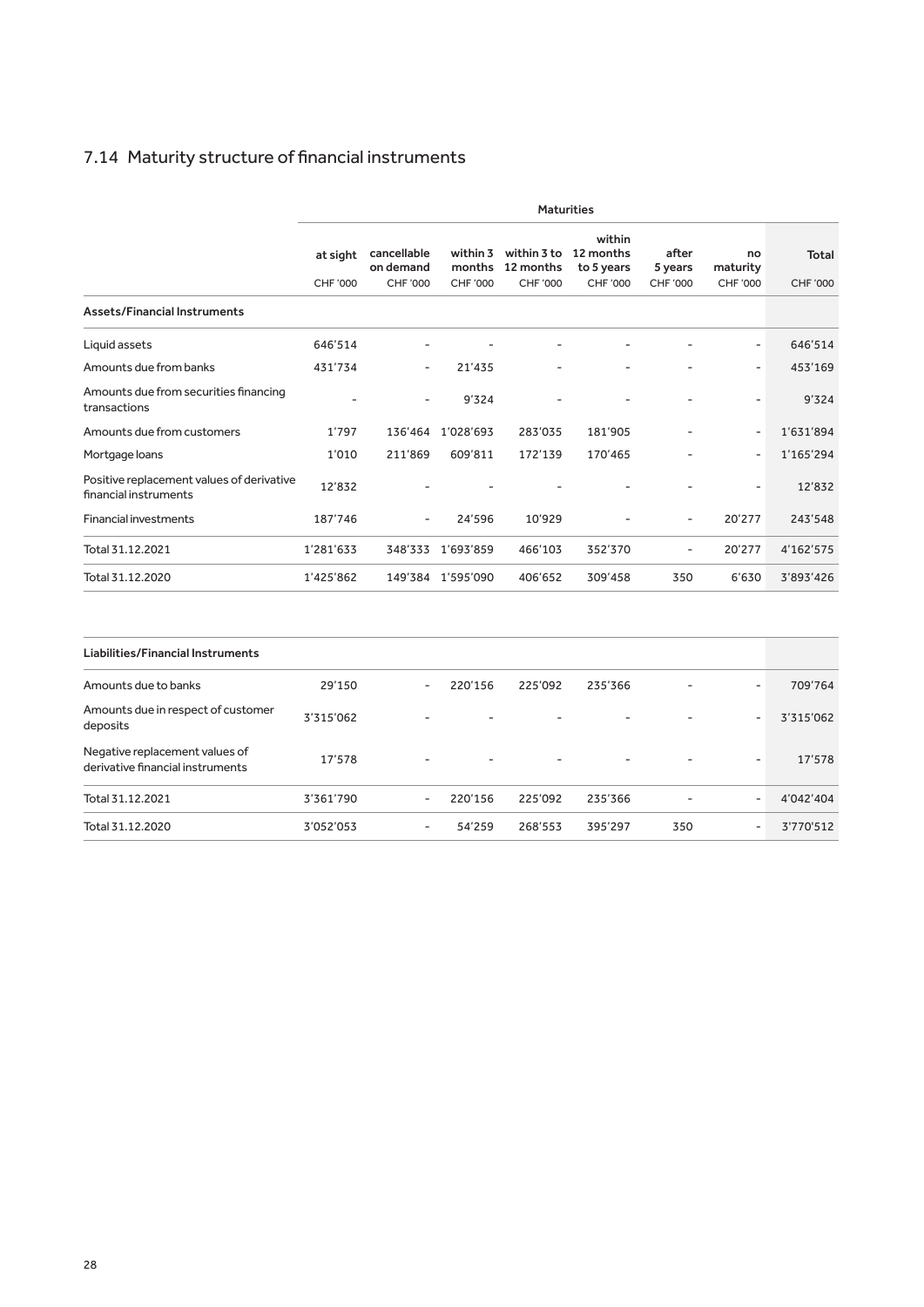## 7.15 Assets & liabilities by domestic and foreign origin (domicile principle)

|                                                                 | <b>Total domestic</b><br>31.12.2021<br><b>CHF '000</b> | <b>Total foreign</b><br>31.12.2021<br><b>CHF '000</b> | Total domestic<br>31.12.2020<br><b>CHF '000</b> | <b>Total foreign</b><br>31.12.2020<br><b>CHF '000</b> |
|-----------------------------------------------------------------|--------------------------------------------------------|-------------------------------------------------------|-------------------------------------------------|-------------------------------------------------------|
| Assets                                                          |                                                        |                                                       |                                                 |                                                       |
| Liquid assets                                                   | 646'514                                                |                                                       | 752'405                                         |                                                       |
| Amounts due from banks                                          | 8'892                                                  | 444'277                                               | 15'639                                          | 462'897                                               |
| Amounts due from securities financing transactions              |                                                        | 9'324                                                 |                                                 | 9'734                                                 |
| Amounts due from customers                                      | 77'142                                                 | 1'554'752                                             | 78'196                                          | 1'270'589                                             |
| Mortgage loans                                                  | 192'794                                                | 972'500                                               | 143'119                                         | 936'550                                               |
| Positive replacement values of derivative financial instruments | 535                                                    | 12'297                                                | 2'222                                           | 21'707                                                |
| <b>Financial investments</b>                                    | 199'004                                                | 44'544                                                | 172'095                                         | 28'273                                                |
| Accrued income and prepaid expenses                             | 10'002                                                 | 4'391                                                 | 6'719                                           | 4'570                                                 |
| Tangible fixed assets                                           | 2'452                                                  |                                                       | 3'187                                           |                                                       |
| Other assets                                                    | 12'830                                                 |                                                       | 1'668                                           |                                                       |
| <b>Total assets</b>                                             | 1'150'165                                              | 3'042'085                                             | 1'175'250                                       | 2'734'320                                             |
| <b>Liabilities</b>                                              |                                                        |                                                       |                                                 |                                                       |
| Amounts due to banks                                            | 3'142                                                  | 706'622                                               | 1'710                                           | 744'070                                               |
| Amounts due in respect of customer deposits                     | 440'003                                                | 2'875'059                                             | 386'328                                         | 2'610'774                                             |
| Negative replacement values of derivative financial instruments | 2'960                                                  | 14'618                                                | 3'187                                           | 24'443                                                |
| Accrued expenses and deferred income                            | 23'677                                                 | 1'003                                                 | 14'179                                          | 1'234                                                 |
| Other liabilities                                               | 3'029                                                  |                                                       | 2'561                                           |                                                       |
| Provisions                                                      | 3'154                                                  |                                                       | 4'245                                           |                                                       |
| Bank's capital                                                  | 90'000                                                 |                                                       | 90'000                                          |                                                       |
| Statutory retained earnings reserve                             | 7'881                                                  |                                                       | 7'654                                           |                                                       |
| Profit/(Losses) carried forward                                 | 18'959                                                 |                                                       | 14'662                                          |                                                       |
| Profit for the year                                             | 2'143                                                  |                                                       | 4'523                                           |                                                       |
| <b>Total liabilities</b>                                        | 594'948                                                | 3'597'302                                             | 529'049                                         | 3'380'521                                             |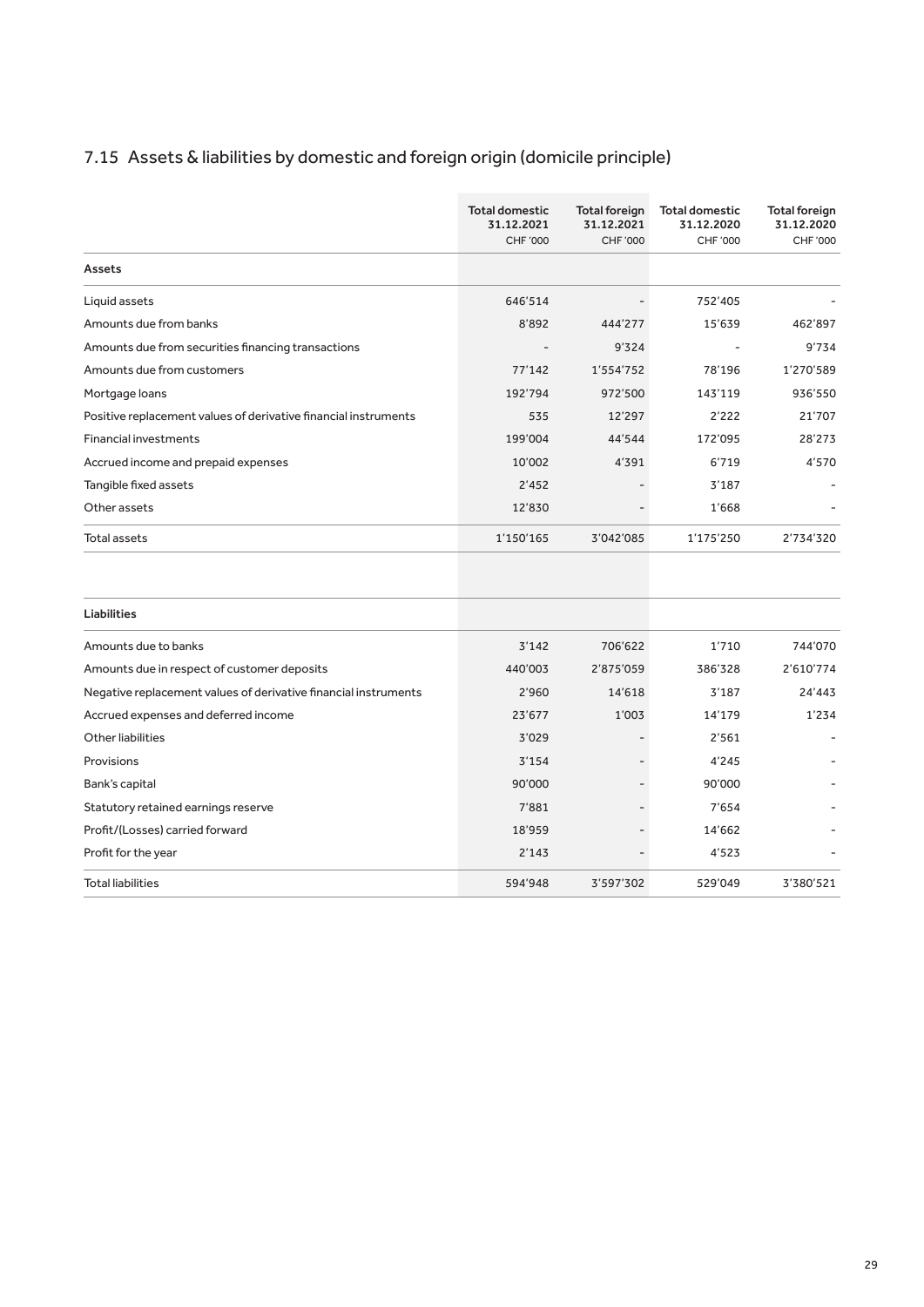## 7.16 Assets by country groups

|                               | 31.12.2021<br><b>CHF '000</b> | 31.12.2021<br>share in % | 31.12.2020<br><b>CHF '000</b> | 31.12.2020<br>share in % |
|-------------------------------|-------------------------------|--------------------------|-------------------------------|--------------------------|
| Switzerland                   | 1'150'201                     | 27.4%                    | 1'175'251                     | 30.1%                    |
| United Kingdom                | 461'106                       | 11.0%                    | 722'884                       | 18.5%                    |
| France                        | 170'980                       | 4.1%                     | 182'001                       | 4.7%                     |
| Other European countries      | 1'042'273                     | 24.9%                    | 880'260                       | 22.5%                    |
| <b>British Virgin Islands</b> | 362'270                       | 8.6%                     | 174'724                       | 4.5%                     |
| Cayman Islands                | 244'087                       | 5.8%                     | 190'090                       | 4.9%                     |
| Other Caribbean countries     | 49'153                        | 1.2%                     | 47'603                        | 1.2%                     |
| Qatar                         | 279'501                       | 6.7%                     | 198'605                       | 5.1%                     |
| Other Asia countries          | 253'508                       | 6.0%                     | 236'046                       | 6.0%                     |
| North America                 | 162'571                       | 3.9%                     | 77'607                        | 2.0%                     |
| Africa                        | 14'978                        | 0.4%                     | 17'067                        | 0.4%                     |
| Other countries               | 1'622                         | 0.0%                     | 7'432                         | 0.2%                     |
| <b>Total assets</b>           | 4'192'250                     | 100.0%                   | 3'909'570                     | 100.0%                   |

## 7.17 Assets by credit rating of country groups (risk domicile view)

|                         | 31.12.2021<br><b>CHF '000</b> | 31.12.2021<br>share in % | 31.12.2020<br><b>CHF '000</b> | 31.12.2020<br>share in % |
|-------------------------|-------------------------------|--------------------------|-------------------------------|--------------------------|
| Net foreign exposure    |                               |                          |                               |                          |
| Standard & Poors rating |                               |                          |                               |                          |
| AAA                     | 256'921                       | 8.4%                     | 111'013                       | 4.1%                     |
| $AA + -AA -$            | 1'772'808                     | 58.3%                    | 1'898'852                     | 69.4%                    |
| $A + - A -$             | 152'357                       | 5.0%                     | 110'269                       | 4.0%                     |
| BBB+-BBB-               | 93'550                        | 3.1%                     | 122'298                       | 4.5%                     |
| $BB + - BB -$           | 14'516                        | 0.5%                     | 17'193                        | 0.6%                     |
| $B + - B -$             | 37'142                        | 1.2%                     | 29'716                        | 1.1%                     |
| $CCC + -D$              | 21'245                        | 0.7%                     | 15'424                        | 0.6%                     |
| No rating               | 693'547                       | 22.8%                    | 429'555                       | 15.7%                    |
| <b>Total assets</b>     | 3'042'086                     | 100.0%                   | 2'734'320                     | 100.0%                   |

This table presents the net foreign exposure by credit rating of country groups. The Bank's exposure in Switzerland for 2021 is CHF 1'150'164 thousand (2020: CHF 1'175'250 thousand).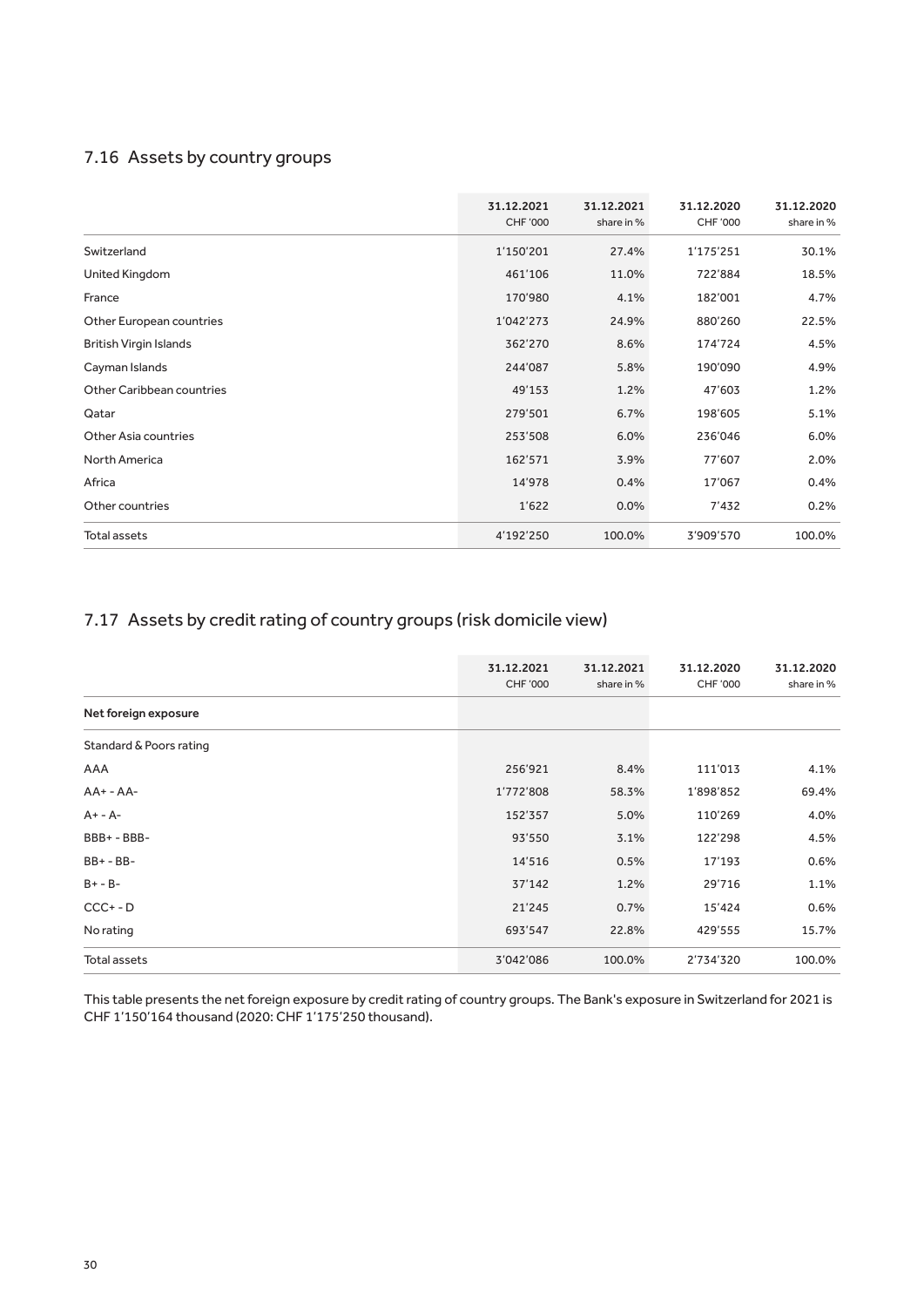## 7.18 Assets and liabilities by the most significant currencies

|                                                                    |                               |                               |                               | Accounting period 2021        |                               |                                  |                          |
|--------------------------------------------------------------------|-------------------------------|-------------------------------|-------------------------------|-------------------------------|-------------------------------|----------------------------------|--------------------------|
|                                                                    | <b>CHF</b><br><b>CHF '000</b> | <b>EUR</b><br><b>CHF '000</b> | <b>USD</b><br><b>CHF '000</b> | <b>GBP</b><br><b>CHF '000</b> | <b>JPY</b><br><b>CHF '000</b> | <b>Others</b><br><b>CHF '000</b> | Total<br><b>CHF '000</b> |
| Assets                                                             |                               |                               |                               |                               |                               |                                  |                          |
| Liquid assets                                                      | 646'283                       | 200                           | 18                            | 13                            |                               |                                  | 646'514                  |
| Amounts due from banks                                             | 6'076                         | 248'495                       | 131'258                       | 22'363                        | 2'172                         | 42'805                           | 453'169                  |
| Amounts due from securities financing<br>transactions              | $\bar{a}$                     | 9'324                         |                               |                               |                               | $\overline{\phantom{a}}$         | 9'324                    |
| Amounts due from customers                                         | 121'818                       | 347'181                       | 804'935                       | 311'833                       | 3'432                         | 42'695                           | 1'631'894                |
| Mortgage Ioans                                                     | 198'411                       | 204'687                       | $\qquad \qquad \blacksquare$  | 762'196                       |                               | $\overline{\phantom{0}}$         | 1'165'294                |
| Positive replacement values of<br>derivative financial instruments | 8'425                         | 13                            | 2'813                         | 1'580                         |                               | 1                                | 12'832                   |
| <b>Financial investments</b>                                       | 2'135                         | 18'143                        | 35'527                        |                               | $\overline{\phantom{a}}$      | 187'743                          | 243'548                  |
| Accrued income and prepaid expenses                                | 10'289                        | 985                           | 1'537                         | 1'380                         | 2                             | 200                              | 14'393                   |
| Tangible fixed assets                                              | 2'452                         |                               |                               |                               |                               |                                  | 2'452                    |
| Other assets                                                       | 997                           | 1'045                         | 10'764                        | 23                            | $\overline{\phantom{m}}$      | 1                                | 12'830                   |
| <b>Total assets</b>                                                | 996'886                       | 830'073                       | 986'852                       | 1'099'388                     | 5'606                         | 273'445                          | 4'192'250                |
| Foreign exchange forward contracts and<br>options                  | 95'238                        | 618'806                       | 853'924                       | 418'717                       | 601                           | 229'256                          | 2'216'542                |
| Total                                                              | 1'092'124                     | 1'448'879                     | 1'840'776                     | 1'518'105                     | 6'207                         | 502'701                          | 6'408'792                |
| Liabilities and shareholder's equity                               |                               |                               |                               |                               |                               |                                  |                          |
| Amounts due to banks                                               |                               |                               |                               |                               |                               |                                  | 709'764                  |
|                                                                    | 157'796                       | 175'803                       | 220'823                       | 118'113                       |                               | 37'229                           |                          |
| Amounts due in respect of customer<br>deposits                     | 231'731                       | 1'122'629                     | 1'105'767                     | 564'867                       | 5'604                         | 284'464                          | 3'315'062                |
| Negative replacement values of<br>derivative financial instruments | 13'172                        | 13                            | 2'813                         | 1'579                         |                               | $\mathbf{1}$                     | 17'578                   |
| Accrued expenses and deferred income                               | 23'677                        | 3                             | 261                           | 214                           |                               | 525                              | 24'680                   |
| Other liabilities                                                  | 2'971                         | 7                             | 28                            | 22                            |                               | $\mathbf{1}$                     | 3'029                    |
| Provisions                                                         | 3'044                         |                               | 110                           |                               |                               |                                  | 3'154                    |
| Bank's capital                                                     | 90'000                        |                               |                               |                               |                               |                                  | 90'000                   |
| Statutory retained earnings reserve                                | 7'881                         |                               |                               |                               |                               | -                                | 7'881                    |
| Profit/(Losses) carried forward                                    | 18'959                        |                               |                               |                               |                               |                                  | 18'959                   |
| Profit for the year                                                | 2'143                         |                               |                               |                               |                               |                                  | 2'143                    |
| Total liabilities and shareholder's equity                         | 551'374                       | 1'298'455                     | 1'329'802                     | 684'795                       | 5'604                         | 322'220                          | 4'192'250                |
| Foreign exchange forward contracts and<br>options                  | 544'221                       | 150'387                       | 464'849                       | 813'558                       | 601                           | 166'803                          | 2'140'419                |
| Total                                                              | 1'095'595                     | 1'448'842                     | 1'794'651                     | 1'498'353                     | 6'205                         | 489'023                          | 6'332'669                |
|                                                                    |                               |                               |                               |                               |                               |                                  |                          |
| Net position by currency                                           | $-3'471$                      | 37                            | 46'125                        | 19'752                        | $\overline{2}$                | 13'678                           | 76'123                   |
|                                                                    |                               |                               |                               |                               |                               |                                  |                          |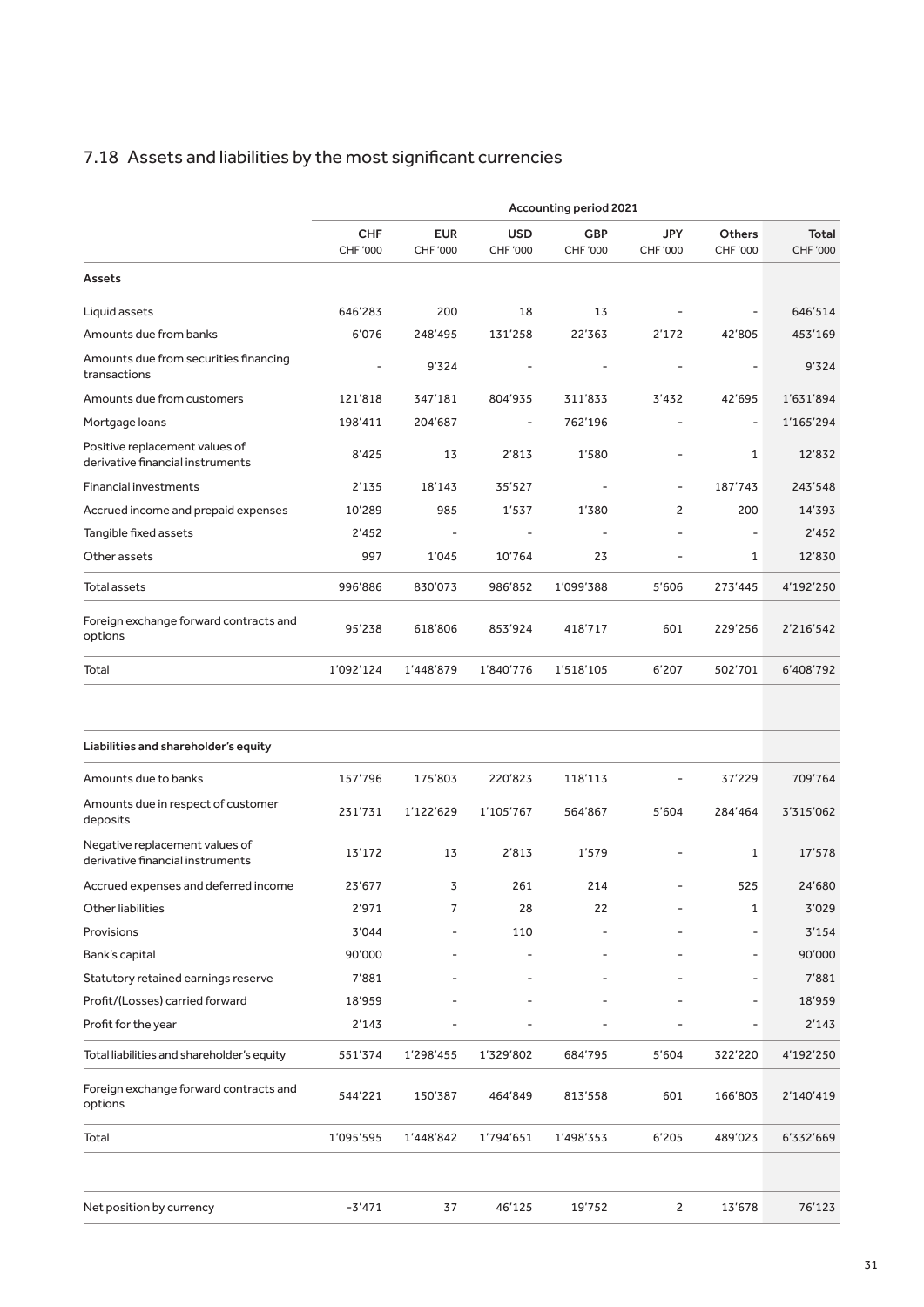## 8. Information on off-balance sheet transactions

## 8.1 Contingent assets and liabilities

|                                                   | 31.12.2021<br><b>CHF '000</b> | 31.12.2020<br><b>CHF '000</b> |
|---------------------------------------------------|-------------------------------|-------------------------------|
| <b>Contingent assets</b>                          |                               |                               |
| Contingent assets from tax losses carried forward |                               |                               |
| Total contingent assets                           |                               |                               |
|                                                   |                               |                               |
| <b>Contingent liabilities</b>                     |                               |                               |
| Guarantees to secure credits and similar          | 30'058                        | 70'067                        |
| Total contingent liabilities                      | 30'058                        | 70'067                        |

## 8.2 Fiduciary transactions

|                                                  | 31.12.2021<br><b>CHF '000</b> | 31.12.2020<br><b>CHF '000</b> |
|--------------------------------------------------|-------------------------------|-------------------------------|
| <b>Fiduciary transactions</b>                    |                               |                               |
| Fiduciary investments with third party companies | 395'418                       | 385'631                       |
| Fiduciary investments with banks of the Group    | 3'993'206                     | 4'347'257                     |
| Total fiduciary transactions                     | 4'388'624                     | 4'732'888                     |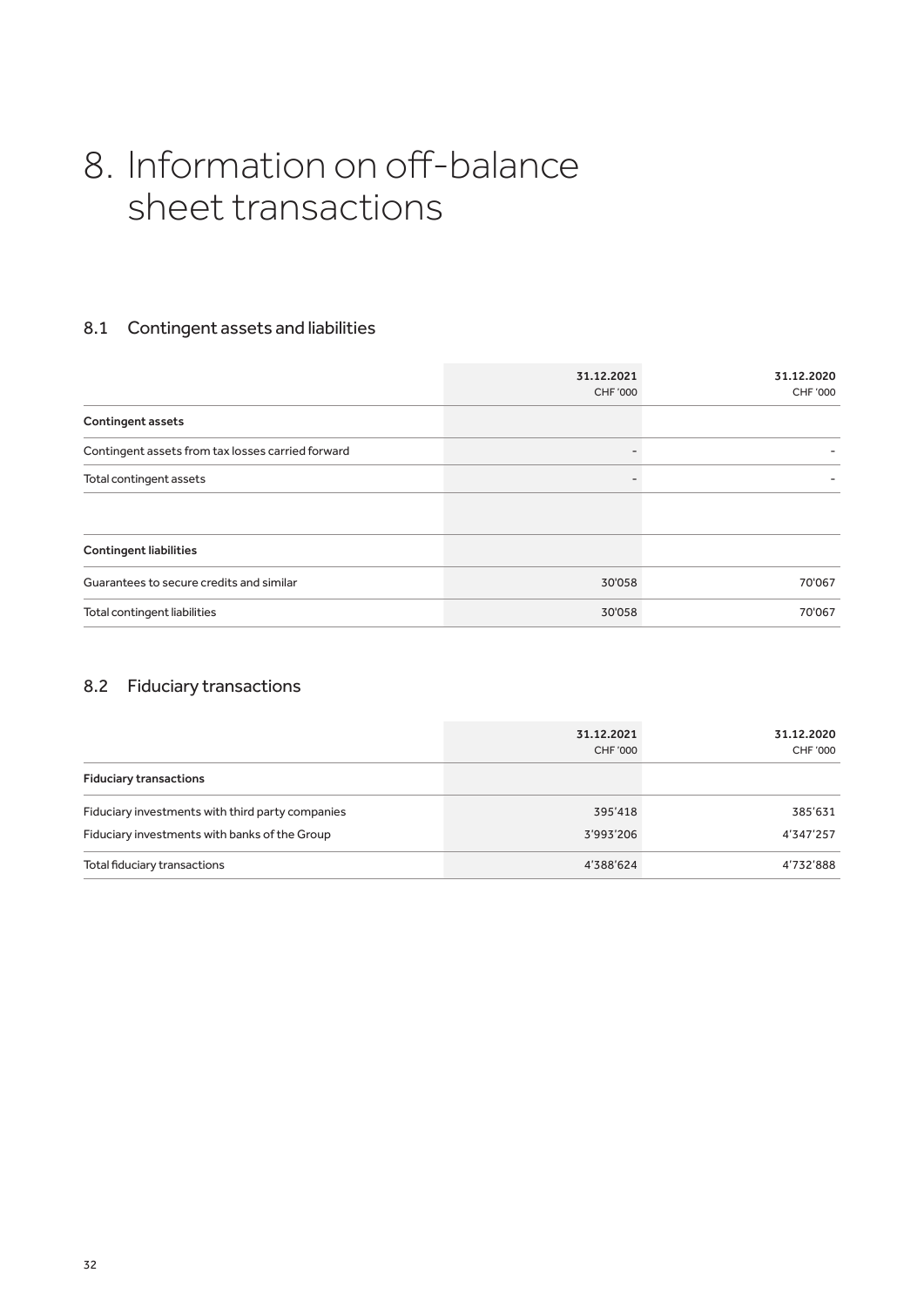## 8.3a Managed assets

|                                                                                | 31.12.2021<br><b>CHF '000</b> | 31.12.2020<br>CHF '000  |
|--------------------------------------------------------------------------------|-------------------------------|-------------------------|
| Type of managed assets                                                         |                               |                         |
| Assets under discretionary asset management agreements<br>Other managed assets | 2'942'025<br>12'609'179       | 2'171'420<br>11'932'595 |
| Total managed assets (including double-counting)                               | 15'551'204                    | 14'104'014              |
| Of which, double-counted<br>Net new client money                               | none<br>1'712'951             | none<br>853'619         |

Execution only and IAM mandate client AUM's are included under the caption "Other managed assets" in note 8.3 on the basis that:

- The clients are "managed" execution clients as evidenced by our Fee schedule where fees for services other than custody are charged
- Other services offered by the Bank are available to these clients (e.g. credit).

## 8.3b Development of managed assets

|                                                                            | 31.12.2021<br>CHF '000 | 31.12.2020<br><b>CHF '000</b> |
|----------------------------------------------------------------------------|------------------------|-------------------------------|
| Total managed assets (including double-counting) as at beginning of period | 14'104'014             | 14'464'424                    |
| +/- Net New Money Inflows/(Outflows)                                       | 1'712'951              | 853'619                       |
| +/- Market price impact, interest, dividends and currency movements        | $-265'761$             | $-378'566$                    |
| +/- Other effects                                                          |                        | $-835'463$                    |
| Total managed assets (including double-counting) as at the end of period   | 15'551'204             | 14'104'014                    |

Net New Money Inflows/(outflows) flow from the acquisition of new clients, the departure of clients and inflows or outflows of money from existing clients. It does not include currency fluctuations, security price variations, internal transfers between accounts and any interest credited to client deposits. Interest and dividends resulting from the client's assets as well as interest, fees and commissions charged to clients are also excluded from the net new money calculation.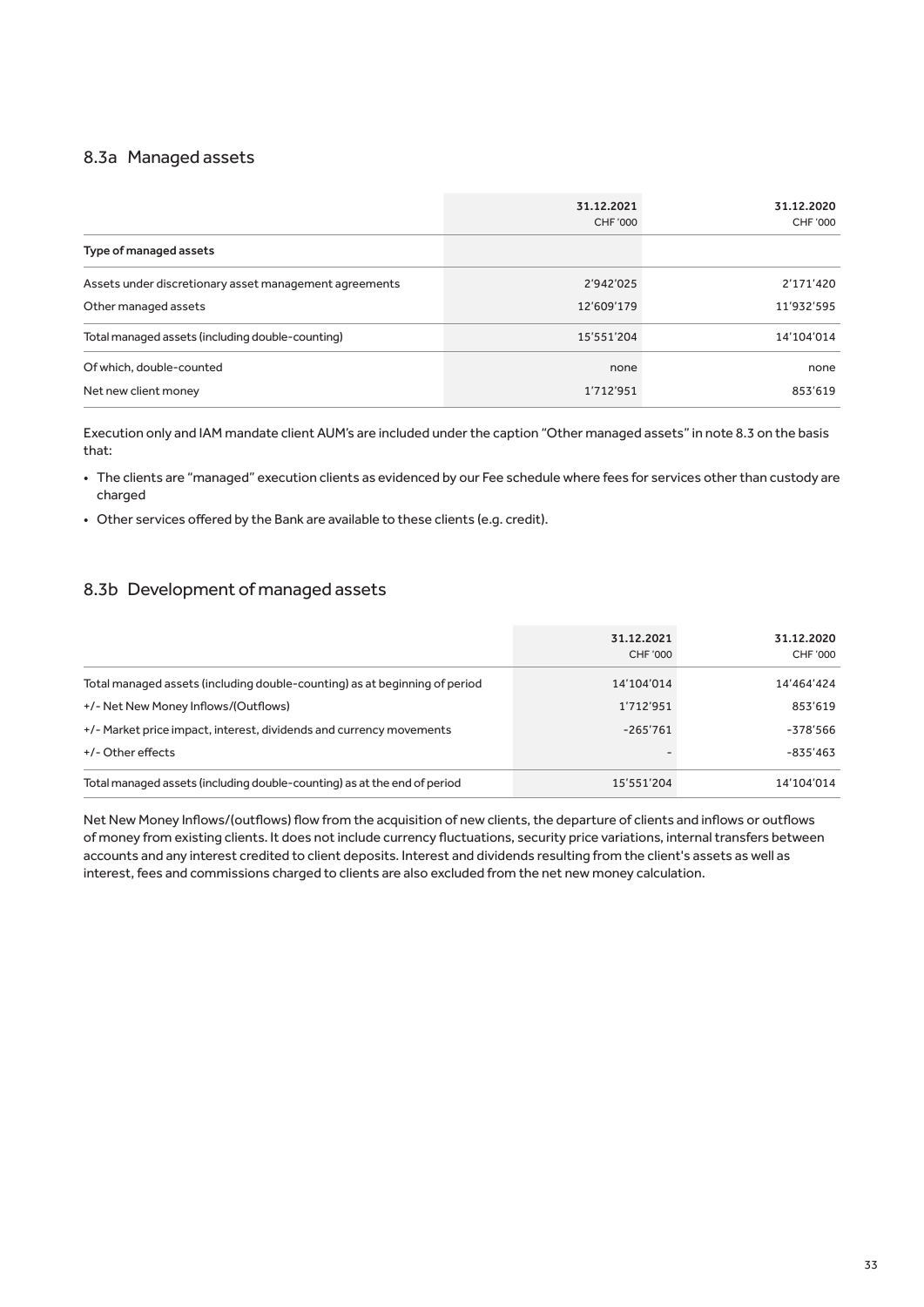## 9. Information on the income statement

## 9.1 Refinancing income and negative interest under 'Interest and discount income'

The refinancing cost of trading operations is not calculated as it is not considered as a significant portion of the transactions.

Negative interest on lending is disclosed as a reduction in interest and discount income. Negative interest on borrowing is disclosed as a reduction in interest expense.

|                                                                             | 2021<br><b>CHF '000</b> | 2020<br><b>CHF '000</b> |
|-----------------------------------------------------------------------------|-------------------------|-------------------------|
| Negative interest on lending (reduction in interest and<br>discount income) | 9'483                   | 1'255                   |
| Negative interest on borrowing (reduction in interest expense)              | 1'574                   | 3'177                   |

## 9.2 Results from trading operations

|                                       | 2021<br>CHF '000 | 2020<br>CHF '000 |
|---------------------------------------|------------------|------------------|
| Results from trading operations       |                  |                  |
| Foreign exchange and bank notes       | 10'920           | 7'560            |
| Precious metals                       | $-96$            | 11               |
| <b>Equity securities</b>              |                  |                  |
| Total results from trading operations | 10'824           | 7'571            |

## 9.3 Personnel expenses

|                                                                                                             | 2021<br><b>CHF '000</b> | 2020<br><b>CHF '000</b> |
|-------------------------------------------------------------------------------------------------------------|-------------------------|-------------------------|
| <b>Salaries</b>                                                                                             | 46'270                  | 45'092                  |
| • of which, expenses relating to share-based compensation and<br>alternative forms of variable compensation | 2'637                   | 1'367                   |
| Social charges                                                                                              | 3'196                   | 3'039                   |
| Pension plan expenses                                                                                       | 4'199                   | 4'391                   |
| Other personnel expenses                                                                                    | 3'368                   | 2'491                   |
| Total personnel expenses                                                                                    | 57'033                  | 55'013                  |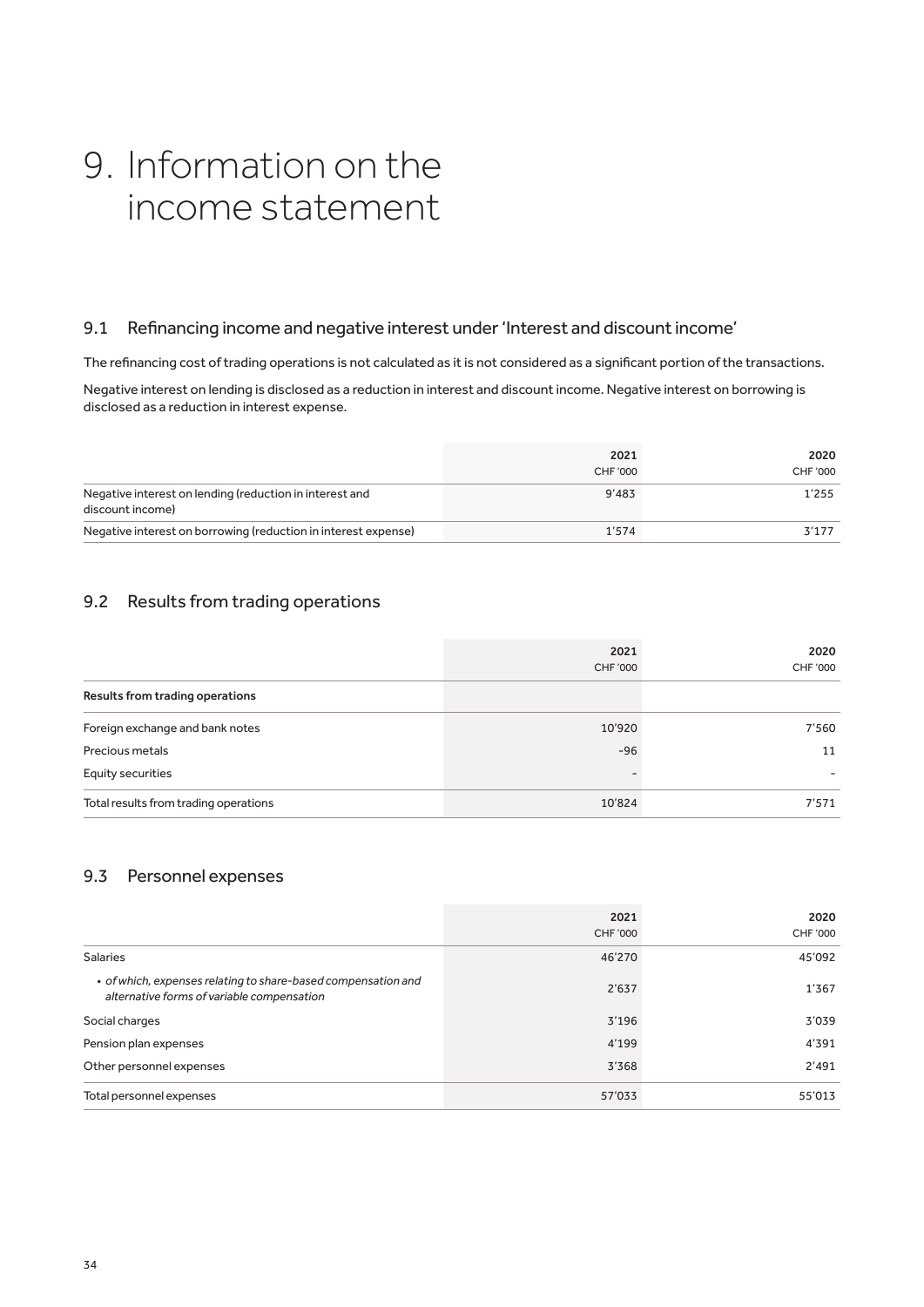## 9.4 General and administrative expenses

|                                                                                                        | 2021<br><b>CHF '000</b> | 2020<br><b>CHF '000</b> |
|--------------------------------------------------------------------------------------------------------|-------------------------|-------------------------|
| Office space expenses                                                                                  | 5'614                   | 6'105                   |
| Expenses for information and communications technology                                                 | 17'076                  | 10'631                  |
| Expenses relating to financial information                                                             | 780                     | 1'042                   |
| Expenses for vehicles, equipment, furniture and other fixtures, as<br>well as operating lease expenses | 32                      | 50                      |
| Fees of audit firm                                                                                     | 471                     | 526                     |
| • of which for financial and regulatory audits                                                         | 444                     | 436                     |
| • of which for overrun financial and regulatory audits                                                 | 27                      | 75                      |
| • of which for other services                                                                          |                         | 15                      |
| Other operating expenses                                                                               | 24'321                  | 16'488                  |
| Total general and administrative expenses                                                              | 48'294                  | 34'842                  |

## 9.5 Operating result broken down according to domestic and foreign origin, according to the principle of permanent establishment

The disclosure is not applicable. The Bank is fully established in Switzerland with no foreign subsidiary or foreign branch. All revenues and expenses are generated as per the principle of permanent establishment in its home country, Switzerland.

## 9.6 Extraordinary income

There was no extraordinary income in 2021 (2020: no extraordinary income).

## 9.7 Current and deferred taxes

|                                                           | 2021<br>CHF '000 | 2020<br><b>CHF '000</b> |
|-----------------------------------------------------------|------------------|-------------------------|
| Expenses for current capital and income taxes             | 767              | 226                     |
| <b>Total taxes</b>                                        | 767              | 226                     |
| Average tax weighted on the basis of the operating result | 26%              | 5%                      |

The incurred taxes are linked to capital tax due to past losses carried forward resulting in contingent assets as disclosed in note 8.1.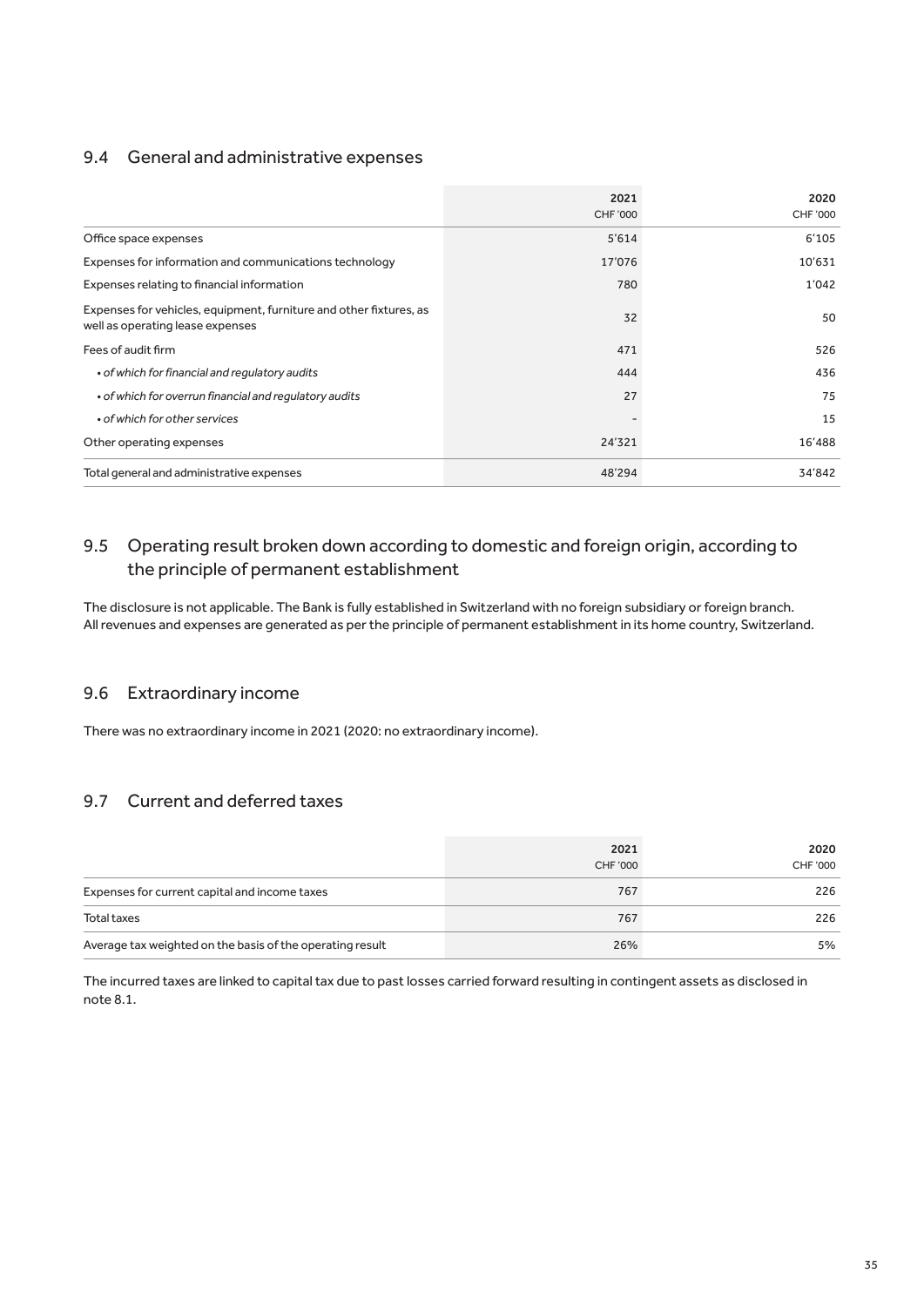## 10. Litigations

## PROCEEDINGS RELATING TO THE FAIRFIELD **LIQUIDATORS**

Because certain issues raised by defendants' motions to dismiss were not resolved by Judge Bernstein's 2019 order, the Bankruptcy Court retained jurisdiction to adjudicate the remaining issues. After further briefing, on 14 December 2020, Judge Bernstein issued a memorandum decision resolving those issues. As relevant to Barclays Suisse and other defendants that were not alleged by the Fairfield Liquidators to have had knowledge that the net asset values per share of Fairfield shares were inflated at the time of their redemptions (collectively, the "Non-Knowledge Defendants"), Judge Bernstein held that the Section 546(e) "safe harbor" barred the Fairfield Liquidators had no viable claims against the Non-Knowledge Defendants, requiring the dismissal of claims against those defendants.

Consistent with Judge Bernstein's December 2020 decision, judgments were entered in the Bankruptcy Court in March 2021 dismissing all claims asserted by the Fairfield Liquidators against Barclays Suisse and the other Non-Knowledge Defendants. The Fairfield Liquidators appealed from those judgments to the District Court (the "Second Appeal"). The Second Appeal was briefed in the second half of 2021 and has been assigned to Judge Broderick. As relevant to Barclays Suisse, the Second Appeal raises three issues: (i) whether the Section 546(e) "safe harbor" bars the Fairfield Liquidators' claims, (ii) whether the Fairfield Liquidators stated a cause of action under Section 246 of the BVI Insolvency Act, and (iii) whether Barclays Suisse's execution of subscription agreements constituted consent to jurisdiction in New York.

#### PROCEEDINGS RELATING TO THE BMIS TRUSTEE

Because the Bankruptcy Court judge assigned to the BLMIS Subsequent Transferee Actions, Judge Bernstein, retired, the court reassigned those actions to Chief Judge Cecelia Morris in Q1 of 2021. The Trustee did not substantively progress the case against Barclays Bank (Switzerland) SA ("Barclays Suisse") (or most of the other Subsequent Transferee Actions) in 2021, largely because his counsel were awaiting the decision of the Second Circuit in two related appeals, Picard v. Legacy Capital and Picard v. Citibank (together, the "Legacy/Citibank Appeals"), which involved the questions (i) whether the Trustee, in pursuing a "subsequent transferee" action in the SIPA context, must bearthe burden of pleading the defendant's lack of good faith (as opposed to good faith being an affirmative defense to be pleaded by the defendant); and (ii) whether the standard for determining whether the defendant acted in good faith is an objective or subjective one. If the Second Circuit had rendered a decision adverse to the Trustee on those issues, that might have required the Trustee to substantively amend his pleading in other Subsequent Transferee Actions, including the case against Barclays Suisse.

However, on August 30, 2021, the Second Circuit issued its decision in the Legacy/Citibank Appeals, which was favorable to the Trustee. Accordingly, the Trustee's counsel has advised the Bank that they do not intend to substantively amend their pleading but instead will make only technical amendments involving changes to the names of Barclays Suisse's codefendants.

Based on the current state of the proceedings, there is no provision at this point of time.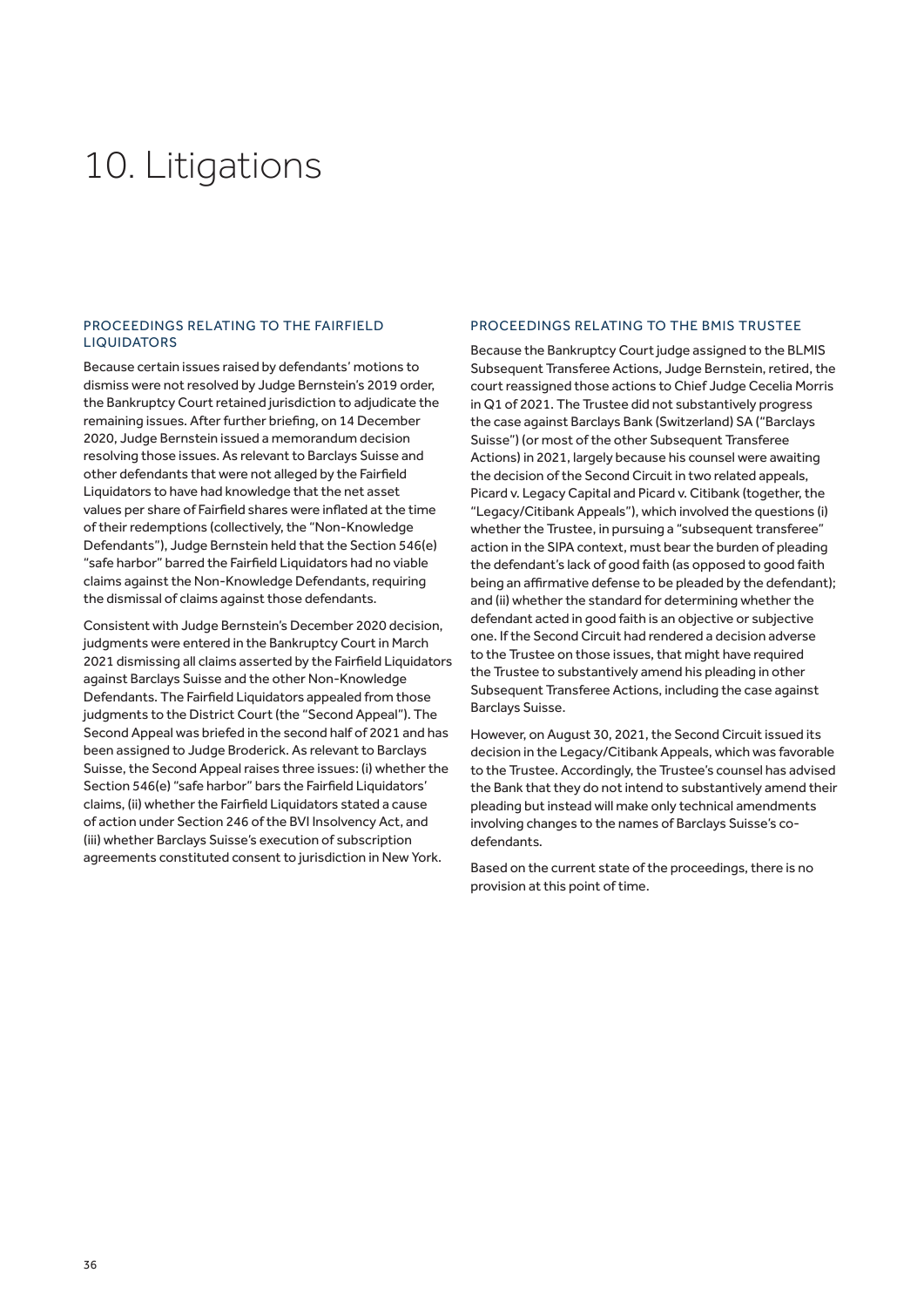## 11. Report of the statutory auditor to the General Meeting of Barclays Bank (Suisse) SA  $C \cap \Gamma$

## **Report of the Statutory Auditor to the General Meeting of Shareholders of Barclays Bank (Suisse) SA, Geneva**

## **Report of the Statutory Auditor on the Financial Statements**

As statutory auditor, we have audited the financial statements of Barclays Bank (Suisse) SA, which comprise the balance sheet, income statement, statement of changes in equity and notes (pages 8 to 36) for the year ended 31 December 2021.

### **Board of Directors' Responsibility**

selecting and applying appropriate accounting policies and making accounting estimates that are reasonable in the<br>. The Board of Directors is responsible for the preparation of the financial statements in accordance with the requirements of Swiss law and the company's articles of incorporation. This responsibility includes designing, implementing and maintaining an internal control system relevant to the preparation of financial statements that are free from material misstatement, whether due to fraud or error. The Board of Directors is further responsible for circumstances.

### **Auditor's Responsibility**

Our responsibility is to express an opinion on these financial statements based on our audit. We conducted our audit in accordance with Swiss law and Swiss Auditing Standards. Those standards require that we plan and perform the audit to obtain reasonable assurance whether the financial statements are free from material misstatement.

**Barclays Bank (Suisse) SA, Geneva**  An audit involves performing procedures to obtain audit evidence about the amounts and dis-closures in the financial statements. The procedures selected depend on the auditor's judgment, including the assessment of the risks of material misstatement of the financial statements, whether due to fraud or error. In making those risk assessments, the auditor considers the internal control system relevant to the entity's preparation of the financial **Board of Directors' Responsibility**  statements in order to design audit procedures that are appropriate in the circumstances, but not for the purpose of expressing an opinion on the effectiveness of the entity's internal control system. An audit also includes evaluating the appropriateness of the accounting policies used and the reasonableness of accounting estimates made, as well as evaluating the overall presentation of the financial statements. We believe that the audit evidence we have obtained is sufficient and appropriate to provide a basis for our audit opinion.

### **Opinion**

In our opinion, the financial statements for the year ended 31 December 2021 comply with Swiss law and the company's articles of incorporation.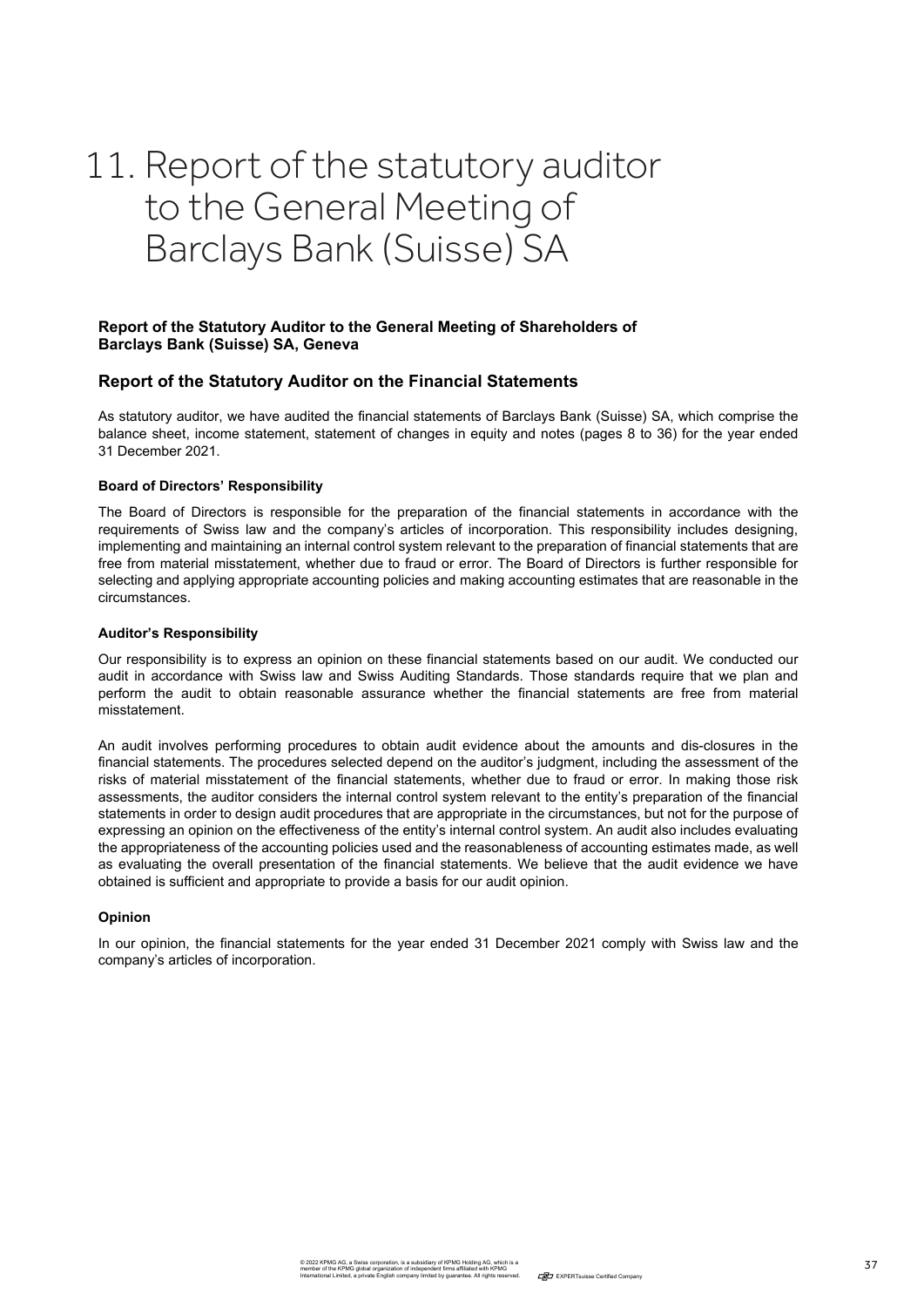## **Report on Other Legal Requirements**

We confirm that we meet the legal requirements on licensing according to the Auditor Over-sight Act (AOA) and independence (article 728 CO and article 11 AOA) and that there are no circumstances incompatible with our independence.

In accordance with article 728a paragraph 1 item 3 CO and Swiss Auditing Standard 890, we confirm that an internal control system exists, which has been designed for the preparation of financial statements according to the instructions of the Board of Directors.

We further confirm that the proposed appropriation of available earnings complies with Swiss law and the company's articles of incorporation. We recommend that the financial statements submitted to you be approved.

KPMG AG

Yvan Mermod **Patrizio Aggior Aggior Aggior Aggior Aggior Patrizio Aggior Aggior Aggior Aggior Aggior Aggior Aggior Aggior Aggior Aggior Aggior Aggior Aggior Aggior Aggior Aggior Aggior Aggior Aggior Aggior Aggior Aggior Ag** Auditor in Charge

Geneva, 26 April 2022

Licensed Audit Expert Licensed Audit Expert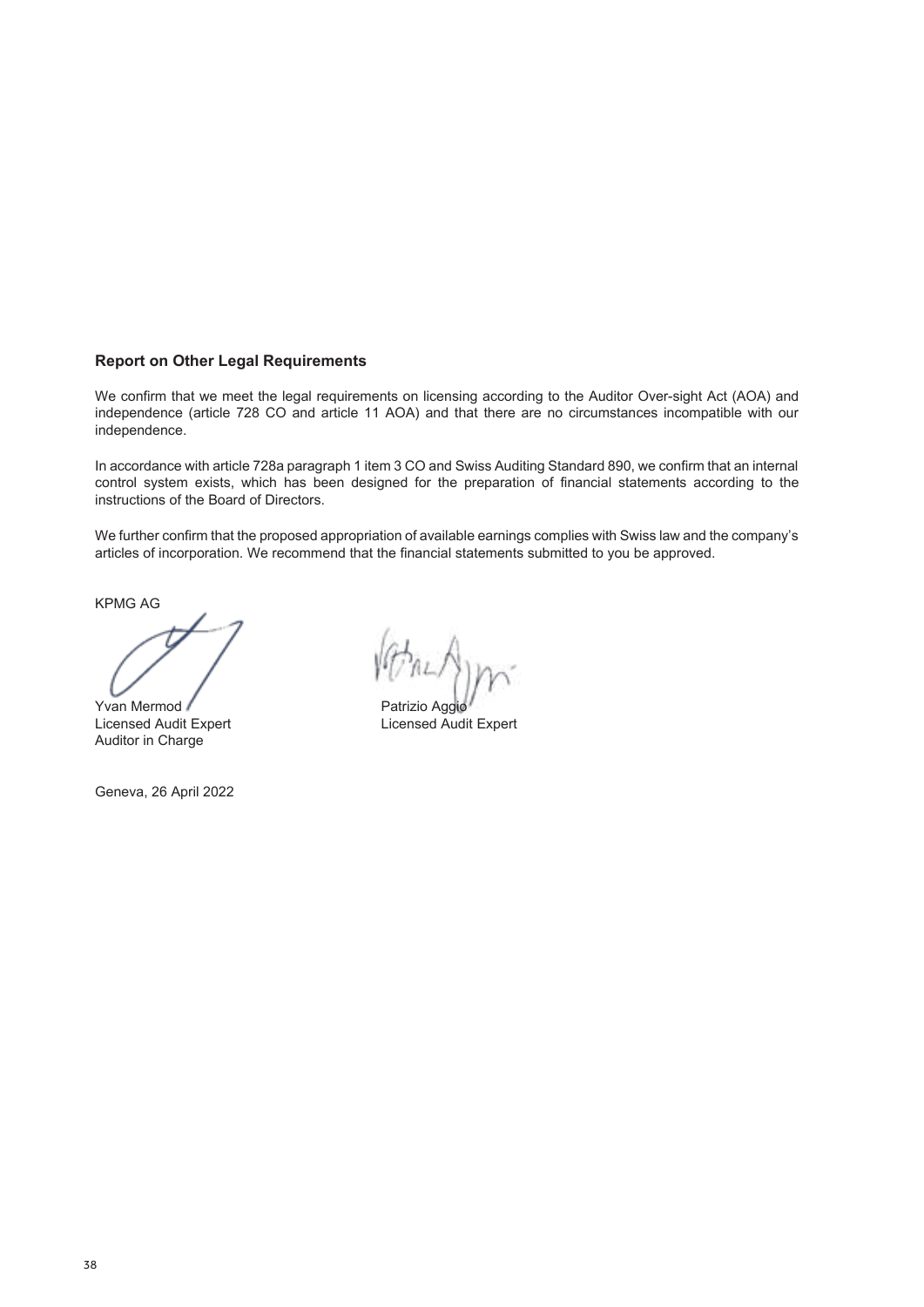## 12. Our services

Barclays Bank (Suisse) SA is a wholly owned Swiss banking subsidiary of B.P.B. (Holdings) Limited, which is a wholly owned subsidiary of Barclays Bank PLC, London.

With over 325 years of history and expertise in banking, Barclays operates in over 40 countries and employs approximately 83,500 people. Barclays moves, lends, invests and protects money for customers and clients worldwide.

Based in Geneva since 1986 and Zurich since 2012, we offer a Swiss Private Banking service, which has been expertly tailored to respect Switzerland's strong traditions of financial confidentiality and robust risk management.

Our clients benefit from the expertise and dedicated service of our Private Bankers who are based in state-of-the-art offices in both Geneva and Zurich. We place an emphasis on building strong relationships and fully understanding the true ambitions and long-term requirements of our clients.

As the Private Bank, we bring the breadth and scale of what we do as a banking group to our individual clients, channelling this know-how and reaching out across our network to unlock broader capabilities. Our track record includes leading access to market opportunities and financing from the Investment and Corporate Bank, strong historical performance of discretionary investments against industry benchmarks, and unrivalled access to philanthropy advice to highlight just a few.

Everything we do is built on a deep, intuitive understanding of our clients, their family, their business interests and longterm goals.

We challenge the expected, presenting fresh ideas, opportunities and perspectives in a way that is entirely relevant to our client, continually look forwards, rising to the challenge and taking the initiative on behalf of our clients.

Operating in one of the worlds premier banking centres, Barclays Bank (Suisse) SA provides a full Banking service which includes:

## INVESTING

Harnessing the resources of one of the world's biggest banking groups to build an exceptional portfolio. Strategic asset allocation as the base of portfolio construction.

• Discretionary portfolio management

Our discretionary services provide access to the extensive resources of Barclays, delivered by designated portfolio managers. Through our discretionary portfolio management team, we put to work the best of our global research and investment capabilities for our clients. The service is designed to give a convenient, comprehensive solution for the management of our clients' investments. Whatever the market conditions, we provide constant oversight and decision-making with a view to ensuring our client's portfolio is always positioned in the right way.

#### • Advisory investment service

Our advisory services offer the help and guidance to invest effectively. Working in partnership with our Private Bankers and investment advisors, our clients will be able to make informed choices about their investments based on our expert research and knowledge of world markets. They can also benefit from advice on specific portfolio construction and investment strategies relevant to them. The service is designed to be highly collaborative, and all our recommendations will be discussed with our clients in detail before making the final decision.

#### • Direct access

Direct access provides highly-experienced and professional investors with access to execution specialists and dedicated experts in the fixed income, equity and foreign exchange markets. These specialists will discuss ideas and investment opportunities with our clients and implement them effectively. We provide current market commentary and discuss current investment opportunities from our extensive resources, including new debt issuance and Initial Public Offerings (IPOs).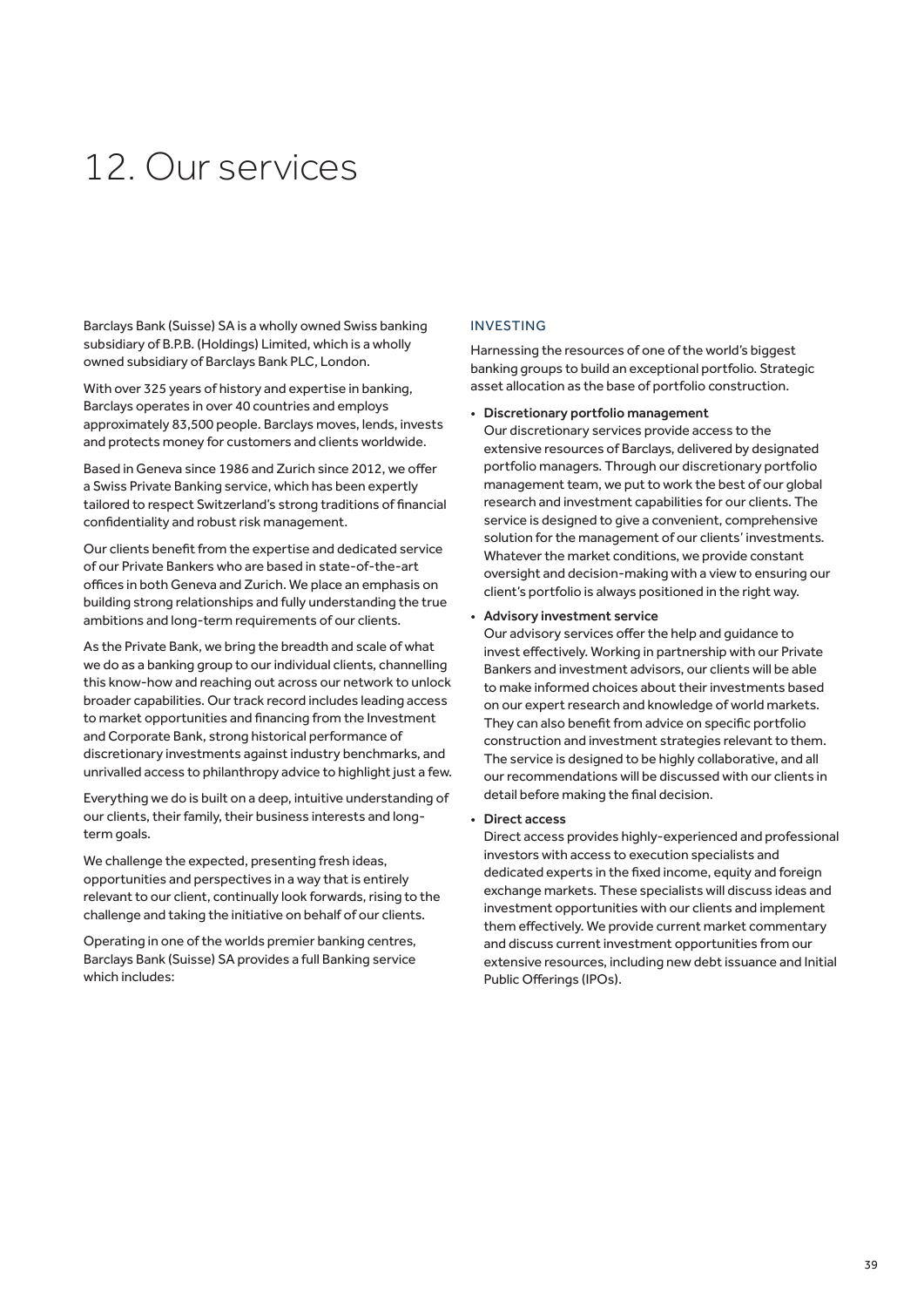#### STRATEGIC SOLUTIONS

Meeting most complex financing needs and helping seize exceptional investment opportunities through global access to capital markets.

• Direct investments

Exclusive access for Barclays professional client base to opportunities originating from our Group or selected third parties across acquisition, co-investments, direct investments, venture capital and selected funds.

• Corporate finance and customised investment solutions Drawing on the strength of our balance sheet and institutional and private sources of capital, we help our clients by structuring, underwriting and executing unique financing solutions. We can provide customised investment and risk management solutions across all asset classes.

## BANKING

Managing all our client's finances, from day-to-day banking to more complex and bespoke needs supporting with cash transactions, foreign exchange (FX) activities and all accounts: personal, corporate, trusts and foundations.

- Dedicated banking team Banking, cash and liquidity specialists who understand all our clients' needs.
- Market-leading, digital banking platform Anywhere, anytime account information for a range of multi-jurisdictional needs, with 24-hour, real-time access and robust security.
- Tailored to our clients and their family's requirements Options to customise how to view data (print and online), and make simple to complex payments.
- Treasury management Tailored products to meet our clients' requirements for liquidity, diversification and yield on cash, with the flexibility to respond to changing circumstances.

#### LENDING

Expert custom-made credit solutions to match our clients' goals, circumstances, wealth structures and investment strategies.

- Real estate financing Providing a global presence with clients in London, Geneva and Monaco, supported by our leading property team.
- Portfolio finance: raising liquidity against cash and investments held with us Meeting short-to-medium term goals, without compromising longer term investments.
- Structured credit for complex financial ambitions Where our clients' financing requirements are more complex, our dedicated team can provide tailored solutions from across Barclays and our partner network.
- Bank guarantees and letters of credit

## A COMPREHENSIVE TEAM TO MEET OUR CLIENTS' NEEDS



### $\geq$  Investment advisor

For trusted advice on overall portfolio, asset classes and markets

- $\triangleright$  Product and asset class specialist For in-depth information on specific markets and products
- $\geq$  Cash and liquidity specialist For the best ways to manage day-to-day banking requirements and changing needs
- Credit structurer For all aspects of lending
- $\geq$  Strategic solutions expert Bringing the best of Barclays for one-off financing solutions and exceptional investment opportunities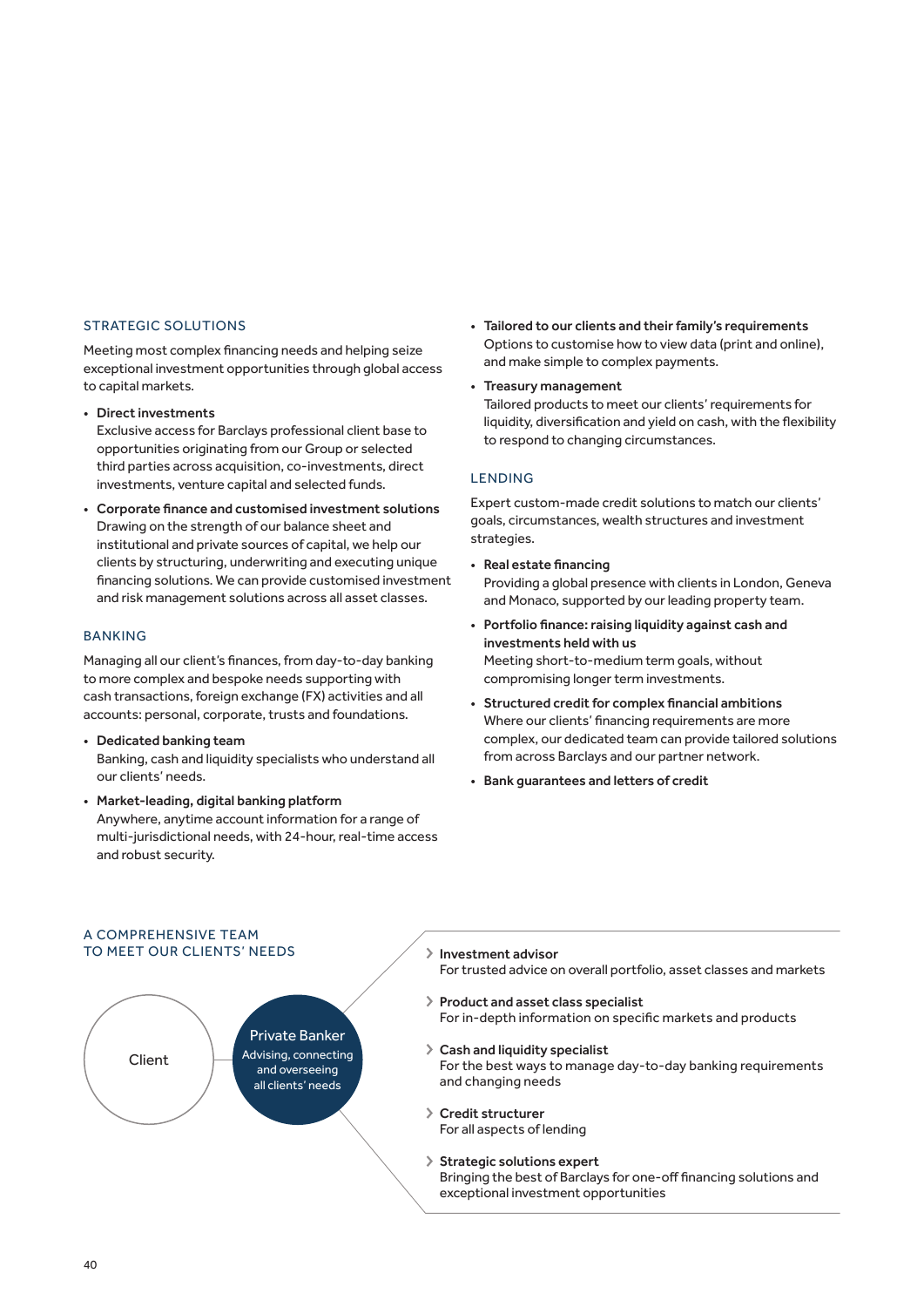## 13. Board, Management and Auditors

## BOARD OF DIRECTORS

The Bank is governed by a Board of Directors, appointed by the General Meeting of the shareholder. The Board operates with the support of two sub-committees:

- The Audit Committee, which is responsible for oversight of accounting policies, financial and regulatory reporting, internal controls, and the internal and external audit activities to support the Bank.
- The Advisory Committee, which assists the Board on strategy and special projects. This includes evaluating issues of material commercial importance to the Bank, specifically including the selection and optimal approach to target markets, and business acquisition or disposal opportunities.

The Directors as at 31 December 2021



William Oullin is the Chair of the Board, and additionally serves on the Advisory Committee of the Bank. He joined the Barclays Group in 2000 as Managing Director of the Group's UK and International Private Banking division in London responsible for the global business

offering (investment management, trust, fiduciary, credit and banking services) to the Group's high net worth clientele. In 2003, he was appointed Chair of Barclays, International Private Bank and of Barclays Bank (Suisse) SA. In this capacity, he conducts significant business and client development activities out of Geneva, London and Dubai. He also provides overall counsel and support to Barclays Private Bank senior management. Immediately prior to joining Barclays, he was Chief Executive of JP Morgan Suisse (SA) and Global Head of Private Banking for the Middle East and the Indian Subcontinent for the JP Morgan Group. He started his banking career at Hoover Limited in the UK before joining JP Morgan in New York in 1975. He is a graduate in Law and Political Sciences, and completed an MBA at INSEAD in Fontainebleau, France. He resides in the United Arab Emirates.



Luisa Delgado is the Vice-Chair of the Board, and additionally serves on the Advisory Committee of the Bank as an Independent Non Executive Director. She is an investor & entrepreneur in historical Art & Craft rooted luxury accessories. She has 30 years of executive

experience in FMCG, Luxury and IT, and is an experienced non-executive Director in global Retail. She was CEO of Milan listed global luxury eyewear leader Safilo Group until March 2018, and before that Executive Board member of SAP SE.

Previously she was over 21 years at Procter & Gamble, last as local CEO of Nordic, previously as Vice President of Human Resources of Western Europe, and had earlier several local and regional management positions in the UK, Belgium and Portugal, where she started as a trainee. She is also a Non-Executive Director of the Supervisory Board of INGKA HOLDING BV (IKEA) since 2012, and more recently the Telia Company in Sweden, Fortum in Finland, and Senior Independent Director and Chair of the Nomination and Remuneration Committee of DIA Group in Spain, and recently became the Chair of the Board of Directors of SWAROVSKI International. She is also active in Private Equity investments as both operating advisor and co-investor. She holds the FT Non-Executive Director Diploma, a licence en droit from the University of Geneva, a LLM from Kings College of the University of London, and a postgraduate Diploma of European Studies of the University Lusiada of Lisbon. She was educated at the Klosterschule Disentis in the Grisons. She joined the Board on 15 August 2019 and resides in Switzerland.



Lawrence Dickinson serves on the Board and is the Chair of the Audit Committee of the Bank. He joined the Barclays Group from university in 1979. He undertook a variety of branch, regional and Head Office roles, and more latterly served as Chief of Staff to the Group Chief Executive Officer,

Global Chief Operating Officer in the Private Bank, and Group Company Secretary. He retired from his executive positions at the end of December 2017. He joined the Board in August 2016 and resides in the United Kingdom.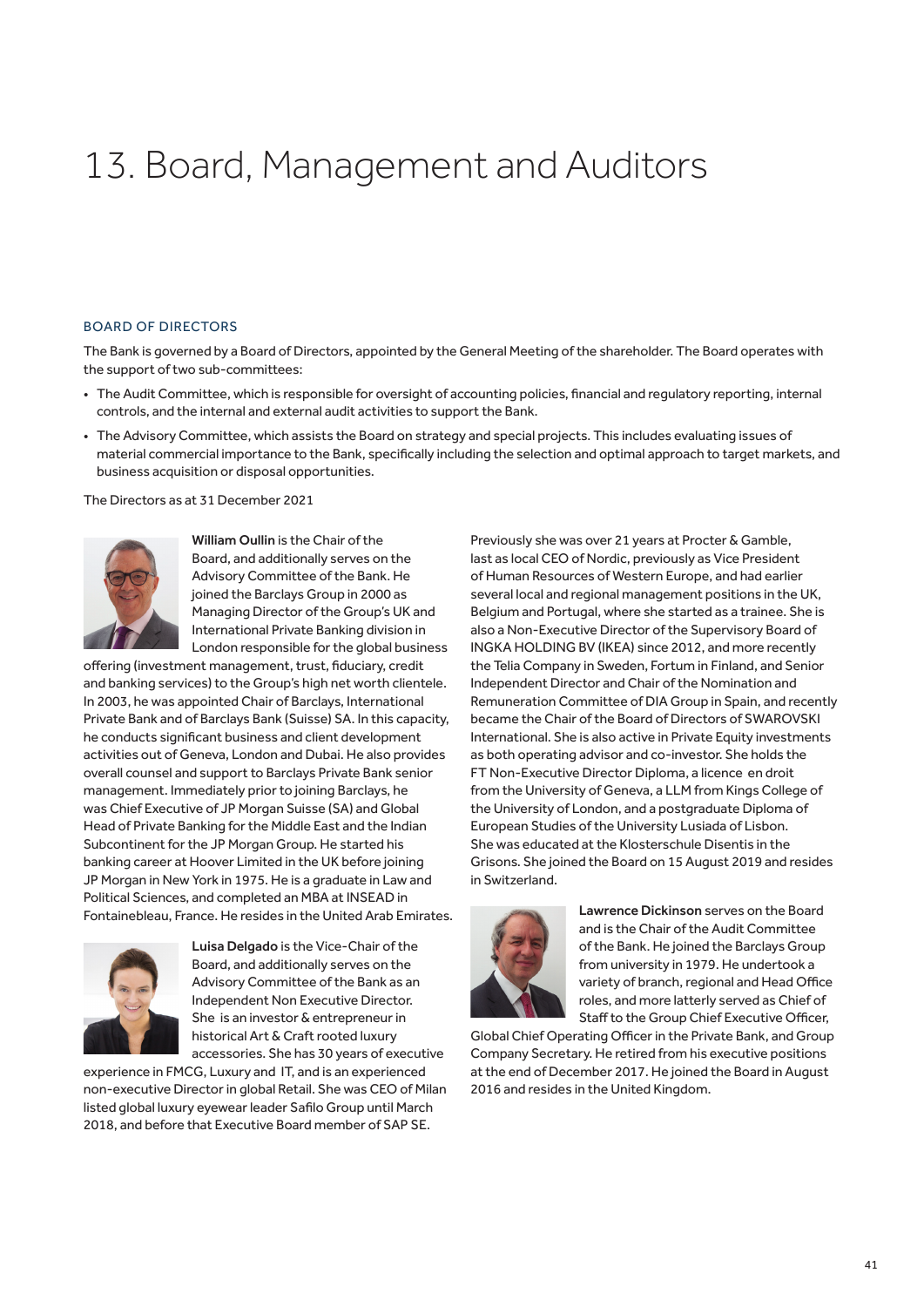

Hans-Kristian Hoejsgaard serves on the Board of the Bank as an Independent Non Executive Director, and is the Chair of the Advisory Committee. He has spent his global CEO career mainly in the luxury goods sector and he has lived and worked in Europe, Asia and the US. He is since mid

2019 entirely focused on Non-Executive Board Roles and in the UK he serves as Chair of Bonhams, and in Switzerland as Chair of the Board of Calida Holding AG. At Mentore Consulting in London, he serves as Mentor to CEOs. He came to Switzerland in 2011 to take up the global CEO position at Davidoff. He left Davidoff in 2018 and served as interim CEO at MCH Group (Art Basel, Baselworld) for 9 months before going on the Board. Previously he was President and CEO of Timex Group in Connecticut, U.S., President and CEO at Georg Jensen A/S in Copenhagen, Denmark and President Coty Prestige in Paris, France. Prior to that he served as Regional MD Asia Pacific at LVMH Fragrance and Cosmetics, based in Hong Kong and in executive positions with Joseph E. Seagram & Sons in Rome, Hong Kong and Bangkok. He is a business graduate from the Southern Denmark University and has undertaken executive education at INSEAD, Wharton and Harvard Business School. He joined the Board on 15 August 2019 and resides in Switzerland.



Christine Mar Ciriani serves on the Board and Audit Committees of the Bank as an Independent Non-Executive Director. She has spent more than two decades advising global private banks on digital transformation, regulatory solutioning and working with both established and

emerging fintechs to address evolving client needs. Christine is currently an Industry Partner at Motive Partners, an investment platform specialized on financial technology, as well as CEO for the Private Banking & Wealth Division (EMEA and APAC) at InvestCloud. She is also a Non-Executive Board Member of Institute Pasteur Switzerland. Most recently, Christine was a Managing Partner and CEO Switzerland for Capco, a management consultancy, leading the global wealth & investment management practice. She started her career at JPMorgan. Christine holds an M.B.A. from the Walter A. Haas School of Business at the University of California, Berkeley and an Economics and Accounting degree from Claremont McKenna College. She joined the Board on 15th August 2019 and resides in Switzerland.



Ben Kroon serves on the Board and Audit Committees of the Bank as an Independent Non Executive Director. He started his career with Citibank, came to Switzerland 20 years ago and has held various leading positions in the Executive Committees of most notably Banque Cantonale de Genève

where he was responsible for the private clients division, and HSBC Private Bank as Head of Europe International, two banks in which he made a substantial leadership contribution in their turn-around. In addition, he has extensive experience in non-executive positions on several Swiss boards and as President of the Board of HSBC Luxembourg and board member of Bank Trinkaus. He obtained an MBA and a Master of International Management degree in the US. He joined the Board on 15 August 2019 and resides in Switzerland.



Gerald Mathieu serves on the Board. He was appointed on 19 July 2021. He has 29 years of wealth management experience having previously been CEO of Barclays Bank (Suisse) SA, before being appointed to lead the Barclays European Private Banking team. He is also the CEO for

Barclays Monaco Private Banking. Prior to joining Barclays in 2010, he was the Head of Private Banking at UBS for the Paris region. He has also held senior roles at Merrill Lynch and BNP. He was educated in France and the USA and holds an MBA in International Finance from Hartford University (USA) and a Baccalaureate in economics from the Academy of Versailles. He resides in France.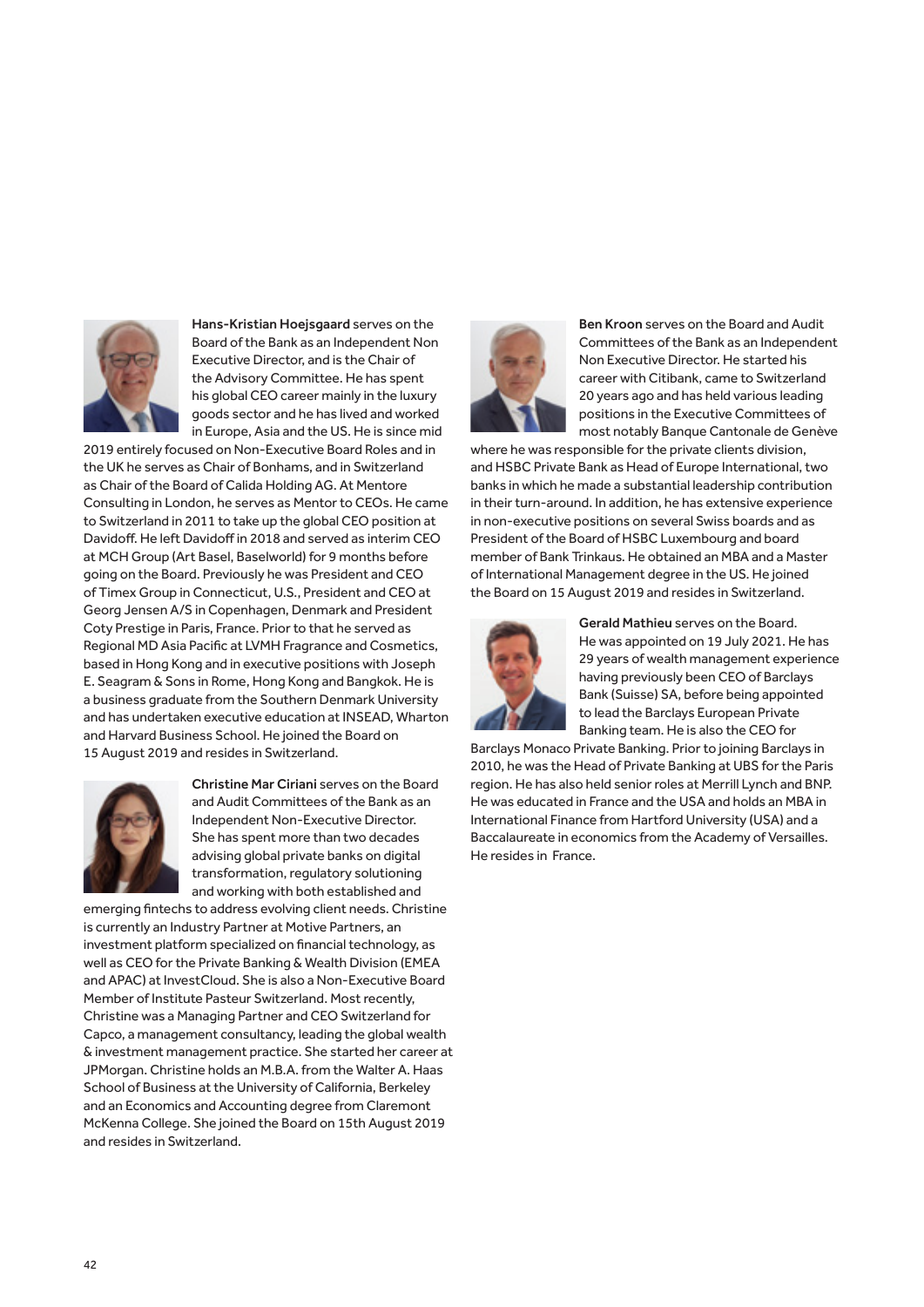The following member stepped down from the Board during 2021:

Velizar Tarashev served on the Board of the Bank. He joined Barclays in 2007 and has held a number of senior Finance, Strategy and COO roles across the Group, including in the Investment Bank, Retail Banking and Operations & Technology. Before Barclays, he was an investment banker in the Financial Institutions Group of UBS and a strategy consultant at AT Kearney. He joined the Board in November 2020, but subsequently resigned from the Barclays Group, leaving the Board with an effective date of 1 January 2021. He resides in the United Kingdom.

## INTERNAL AUDITOR



Serge Semeelen is the Chief Internal Auditor. He has over 16 years of auditing experience in financial services, notably at Julius Baer, EFG Group and ING Private Banking. He joined Barclays in Switzerland in 2012 as the Chief Internal Auditor. He was educated in Belgium and holds a

Bachelor Degree in Economics & Computer Sciences from the REGA Institute in Louvain and holds an MBA in Leadership & Sustainability from the Cumbria University in UK. He is also a Certified Internal Auditor from the IIA and a Certified Information Systems Auditor and Certified Information Security Manager from ISACA. He resides in Switzerland.

Statutory Auditors KPMG SA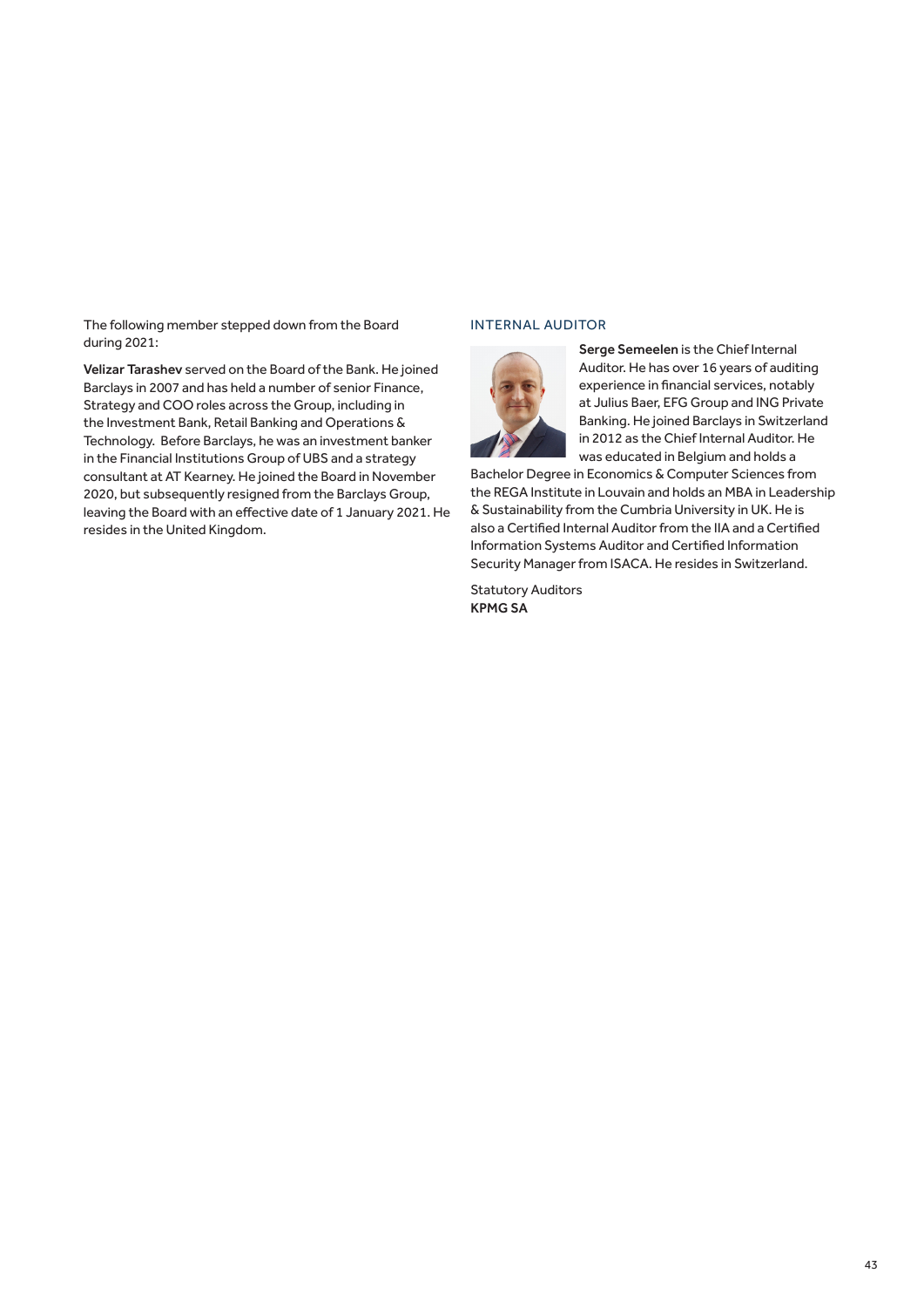#### MANAGEMENT COMMITTEE



Rahim Daya is the Chief Executive Officer, having been appointed on 1 April 2021. He is also the Head of Barclays Private Bank, Middle East. He has performed a number of transformation, strategy, proposition & Chief of Staff roles within Barclays Private Banking business across the UK & Europe.

He was Head of Business Transformation for Private Bank & Overseas Services, responsible for a range of core activities across Business Development, Market Management, Marketing and Brand, Philanthropy and the CEO Office. He started his career at RBS and ran various integration and cost initiatives globally. During the ABN Amro acquisition, he spent much of his time in Asia, where he was tasked to develop the strategic growth agenda as well as identifying cost opportunities for the Retail & Wealth businesses. Prior to this, he supported the growth of the Consumer Finance business in Europe – across Germany, Belgium and the Netherlands. Rahim holds a BSc from City University and Cass Business School and is an alumni of London Business School's executive education programme. He resides in Switzerland.



Danny Bower is the Chief Risk Officer. His experience of the Swiss Private Banking industry includes Deutsche Bank where he fulfilled the roles of Chief Operating Officer for Wealth Management Switzerland as well as COO for Middle East & Africa, Russia & Eastern Europe. He joined Barclays in

2016 as the Chief Control Officer for Switzerland, and was appointed to the Management Committee as the Chief Risk Officer in 2018. He holds a BSc honours in Financial Studies from Manchester UMIST, an MA honours in Diplomatic Studies from Leicester University & a BA honours degree in Politics & German from Loughborough University. He resides in Switzerland.



Jean-Damien Marie is the Chief Investment Officer. His experience of the Swiss Private Banking industry includes Pictet Alternative Advisors SA where he was Head of Alternative Investments Solutions. His previous positions include HSBC in Geneva in addition to international experience at

Goldman Sachs Asset Management in London and French bank CCF. He joined the Management Committee in 2018. He graduated from Institut National des Télécommunications, and holds a BA degree in finance from the Paris Dauphine University and a Master Degree in Business Administration from IMD in Lausanne. He resides in Switzerland.



James Persse is the Head of Private Banking. He joined Barclays in 1995 as a graduate and has worked with Barclays Corporate Bank, Barclays Capital and Barclays Stockbrokers in the UK, France and Switzerland. He joined Barclays Private Bank in Geneva in 2004 and is responsible for the

UK & Swiss International, Swiss Onshore, Eastern Europe, Corporate & External Asset Manager teams in Geneva. His expertise and focus is with UHNW clients wishing to establish a Swiss banking relationship and manages a client book of over £2 Billion. James was appointed to the Management Committee on 1 May 2019. He holds a BA honours degree in Theology from Durham University and a Bsc. Honours in Finance and Economics from Manchester University. He resides in Switzerland.



Daniel Rodricks is the Chief Operating Officer. He has over 19 years of Banking experience obtained at American Express Bank, ABN Amro and Barclays, with roles spanning across business management, investment product delivery, risk management, client servicing and

Operations. He joined Barclays India in 2008 and was part of the team that setup the India Wealth Management business. He joined Barclays in Switzerland in 2010 and was appointed to the Management Committee in 2018. He was educated in India and holds a Masters Degree in Business Management. He resides in Switzerland.



Hannah Wood is the Chief Finance Officer. She has over 20 years of banking experience obtained at Barclays in the UK and Switzerland in a variety of finance roles. She joined Barclays Bank (Suisse) SA in 2008 and was appointed to the Management Committee in 2015. She

was educated in the UK, has a MA degree in mathematics from Cambridge University and is qualified as Fellow of the Association of Chartered Certified Accountants. She resides in Switzerland.

Gerald Mathieu stepped down as CEO and from the Management Committee on 31 March 2021. He was subsequently appointed to the Board, where his details can be found.